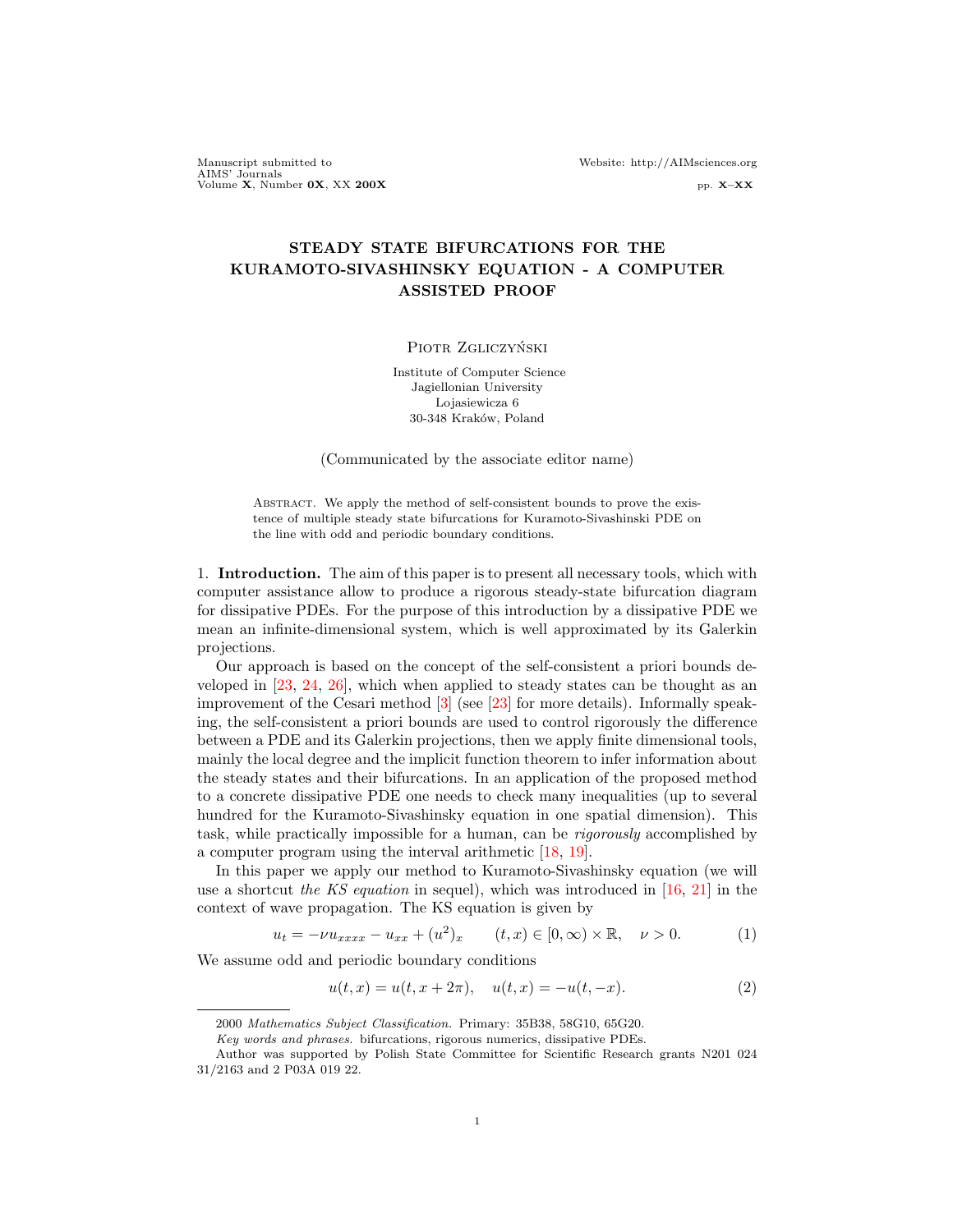### 2 PIOTR ZGLICZYNSKI ´

The KS-equation is well studied in literature [\[5,](#page-45-1) [6,](#page-45-2) [9,](#page-45-3) [10,](#page-45-4) [11,](#page-45-5) [12,](#page-45-6) [13,](#page-46-7) [14,](#page-46-8) [15,](#page-46-9) [22\]](#page-46-10). It serves as one of the model PDE examples for which it was shown rigorously that the dynamics is finite dimensional  $[9, 13]$  $[9, 13]$  $[9, 13]$ , but there are virtually no rigorous results about the details of the dynamics away from the origin. On the other side a lot is known from the numerical point of view (see  $[15, 12, 5]$  $[15, 12, 5]$  $[15, 12, 5]$  $[15, 12, 5]$  $[15, 12, 5]$  and the literature cited there).

As a test for our method we would like to prove that the non-rigorous steadystate bifurcation diagram presented in  $[12, Fig 1a]$  $[12, Fig 1a]$  and  $[15, Fig. 3.2, 3.4, 3.5]$  $[15, Fig. 3.2, 3.4, 3.5]$  is correct. In this paper we did not get this far. Our main results about the steady state bifurcations for the KS equation can be formulated as follows (see [\[15,](#page-46-9) [12,](#page-45-6) [22\]](#page-46-10) (also Section [6.1\)](#page-21-0) for the explanation of the names of steady-states branches )

<span id="page-1-0"></span>**Theorem 1.1.** There are pitchfork symmetry breaking bifurcations for problem  $(1 -$ [2\)](#page-0-1) for the following values of  $\nu$ 

- $\nu \in 0.247833 + 2 \cdot 10^{-6} \cdot (-1, 1)$ , both unimodal branches collide with the negative bimodal branch.
- $\nu \in 0.177336 + 2 \cdot 10^{-7} \cdot (-1, 1)$ , a creation of the bi-tri branch off the positive bimodal branch.
- for  $\nu \in 0.075627151 + 5 \cdot 10^{-9} \cdot (-1,1)$ , a creation of the giant branch off the negative bimodal branch.

For the following values of  $\nu$  there are the bifurcations consisting of intersections of two branches of steady states

- $\nu \in 0.11039383 + 5 \cdot 10^{-8} \cdot (-1, 1)$  an intersection of the trimodal branch with the bi-tri branch. This happens for both positive and negative trimodal branches.
- $\nu \in 0.078570271 + 5 \cdot 10^{-9} \cdot (-1, 1)$  an intersection of the trimodal branch with the tri-quadratic branch near  $R_3t_3$ . This happens for both positive and negative trimodal branches.

Summing up, we were able to establish the existence and determine the (un)stability of most main steady state bifurcations involving the zero solution branch and the unimodal, bimodal and trimodal branches.

The paper is organized in two main parts: an abstract part, where we state and prove abstract theorems and a detailed part, where we provide all necessary formulas, which allow (with computer assistance) to verify the assumptions of the abstract theorems for the KS equation with odd and periodic boundary conditions.

To construct a rigorous steady-state bifurcation diagram for a dissipative PDE one needs to solve the following problems

- 1.: How to establish the local uniqueness for regular steady states ?
- 2.: How to obtain the regularity and compute the derivatives of steady states with respect to the parameters?
- 3.: How to handle the bifurcation point in an infinite dimensional situation, when the bifurcation point is not given explicitly and the spectral data are hard to obtain?

It is apparent that problem 1 is much easier than the other ones. In Section [3](#page-5-0) we present the method which allow us to establish the local uniqueness for regular steady states. It works for all the fixed points for the KS equation, whose existence was established in [\[23\]](#page-46-0). The main result in this section is Theorem [3.7.](#page-8-0) In Section [4](#page-8-1) we discuss the criteria to establish the stability (asymptotic) and the instability of the fixed point. The main result is Theorem [4.2.](#page-9-0) Again we were able to rigorously establish the stability/unstability of all fixed points for the KS-equation from [\[23\]](#page-46-0).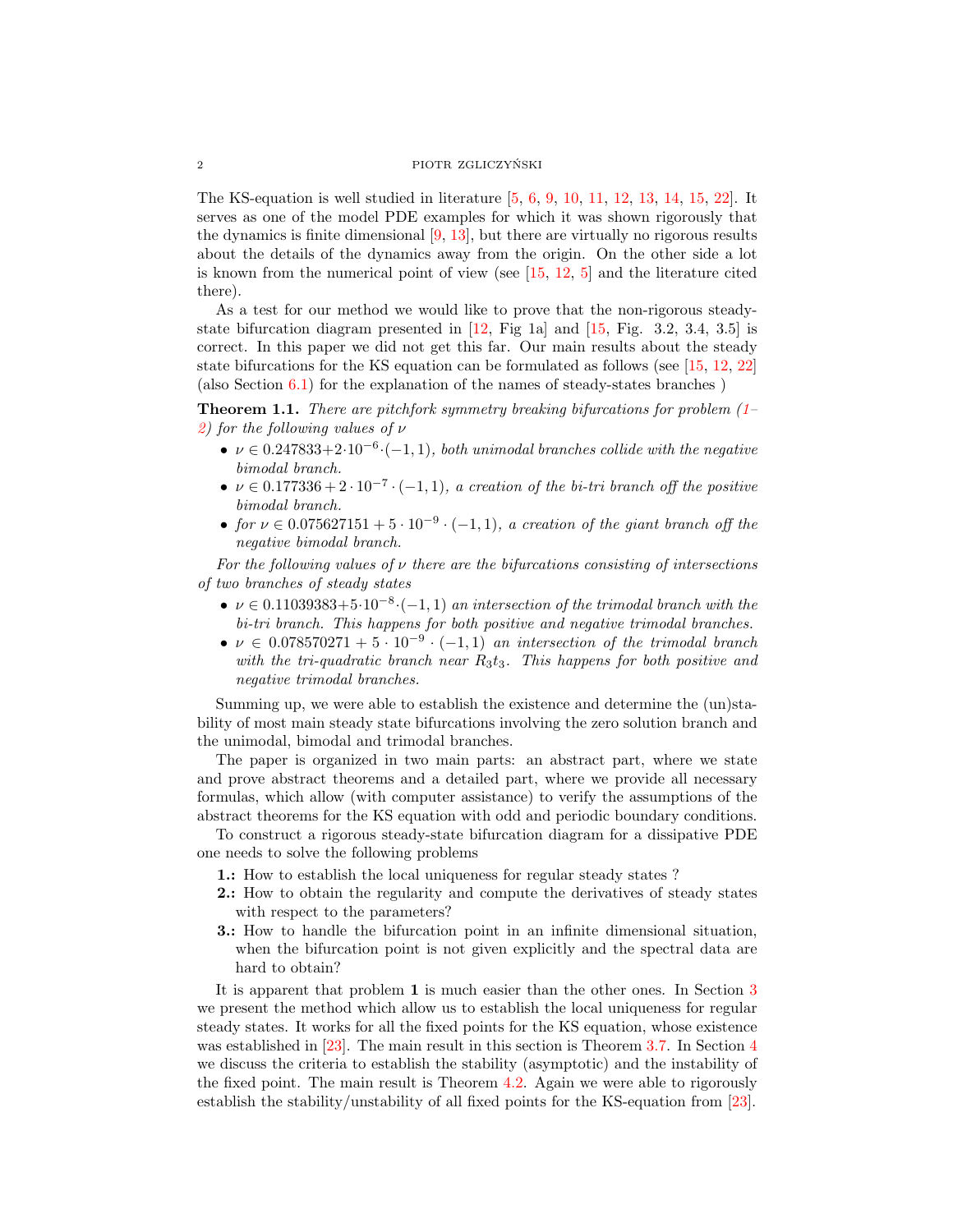The problem 2 is harder than 1, but its solution is required also in the solution of 3. In Section [5](#page-11-0) it is proven that, whenever we can prove for the KS-equation the existence and the uniqueness for a parameter range using the self-consistent a priori bounds, then the dependence on the parameters is  $C^{\infty}$ . Sections [5](#page-11-0) and [10](#page-39-0) contain, respectively, the description of an effective algorithm and all necessary formulas for the KS-equation, which allow us to compute rigorously the derivatives of the steady states with respect to the parameters and the derivatives of the functions appearing in the Liapunov-Schmidt method (see [\[4\]](#page-45-7)), which will be essential in the solution of problem 3.

To solve problem 3 we use an approach, which is a combination of the methods presented in [\[4\]](#page-45-7) and the self-consistent a priori bounds. Section [6](#page-21-1) contains the abstract theorems and Section [11](#page-43-0) the computational details related to the proof of the existence of the symmetry breaking pitchfork bifurcation off the bimodal branches (most of primary bifurcations are of this type for the KS equation) and intersec-tions of two steady state branches (see Theorem [1.1\)](#page-1-0). Companion file  $\textit{bifdata.txt}$ [\[29\]](#page-46-11) contains the relevant numerical data from the proof of the stability/unstability of two exemplary fixed points and the bifurcations listed in Theorem [1.1.](#page-1-0)

Sections from [7](#page-26-0) to [11](#page-43-0) contain the formulas necessary for the application of the theory developed in Sections [3,](#page-5-0) [4,](#page-8-1) [5](#page-11-0) and [6](#page-21-1) to the KS equations. Our intention is to give enough details so that the formulas given here together with the ones in [\[23,](#page-46-0) [26\]](#page-46-2) can serve as a documentation of our program.

From the inspection of the bifurcation diagrams in [\[15,](#page-46-9) [12\]](#page-45-6) it is quite clear that tools given in this paper should be sufficient for providing a rigorous steady states bifurcation diagram over reasonable range of  $\nu$ , because apparently all steady state bifurcations appear to be either folds (on regular branches) or the symmetry breaking bifurcations discussed and the intersections discussed in this paper in this paper. Hence linking our method with a continuation approach should be enough for the task. This is the approach taken by Maier-Pappe and coauthors in [\[17\]](#page-46-12), where using the method of self-consistent a priori bounds the authors were able to continue the branches of steady states for the Cahn-Hillard equation on the square (they did not treat bifurcations).

The first draft version of this paper was prepared in 2003 and later in 2005 Arioli and Koch in [\[1\]](#page-45-8) using different tools were able to produce the full steady state bifurcation diagram for the KS-equation with odd and periodic boundary conditions. Arioli and Koch method differs considerably from ours, they use the 'integral formulation' of the stationary KS-equation and relay heavily on the abstract PDE theory. In contrast our approach is rather ODE-type as we prove everything relying mainly on the isolation concept originating in the Conley index theory (see references in  $[23]$ .

Obviously, while giving some insight, the steady state-bifurcation diagram is only the first step towards a detailed understanding the dynamics of the given dissipative PDE. Next step would be the inclusion of periodic orbits and one is faced with the following problems

- H Creation of periodic orbit from fixed point. How to rigorously show the existence of the Hopf bifurcation?
- E How to prove the existence of an isolated periodic orbit?
- B Bifurcations of periodic orbits.

We believe that the treatment of the Hopf bifurcation is possible within the presented framework i.e. the self-consistent a priori bounds should allow to use the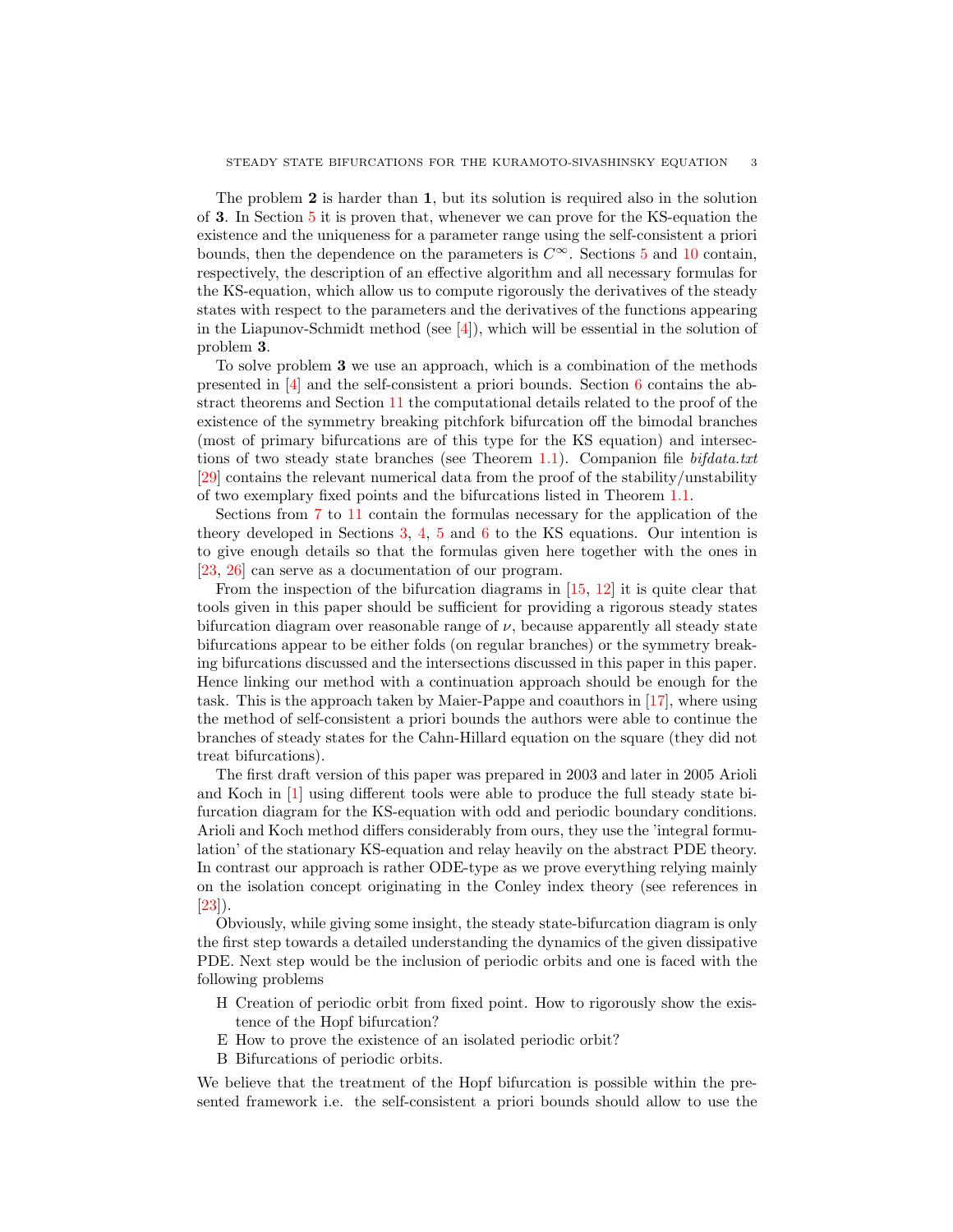classical bifurcation theory approach, as is done in the present paper for the pitchfork bifurcation.

The problem of proving the existence of an isolated periodic orbit for the KS equations was investigated in [\[27,](#page-46-13) [28\]](#page-46-14), where the existence of multiple periodic orbits for the the KS equation for  $\nu \in [0.029, 0.127]$  was proved with the computer assistance. In these works using an algorithm, based on the self-consistent a priori bounds, we rigorously integrated a dissipative PDE to obtain topological information about a suitable Poincaré map.

The problem of the bifurcation of periodic orbits, we mean here the rigorous proofs, is hard even for ODEs, as it requires  $C<sup>r</sup>$  information for  $r = 2,3$  about Poincaré maps. To the best of our knowledge no such algorithm for dissipative PDEs exists in literature.

<span id="page-3-2"></span>1.1. The Kuramoto-Sivashinsky equation in the Fourier domain. Throughout this paper we look at a dissipative PDE as an infinite ladder of ordinary differential equations. To be more specific the KS-equation with odd and periodic boundary conditions can be reduced (see [\[23\]](#page-46-0)) to the following infinite system of ordinary differential equations for the coefficients of the Fourier expansion of  $u(t,x) = \sum_{k=1}^{\infty} -2a_k(t)\sin(kx)$ 

<span id="page-3-1"></span>
$$
\dot{a}_k = k^2 (1 - \nu k^2) a_k - k \sum_{n=1}^{k-1} a_n a_{k-n} + 2k \sum_{n=1}^{\infty} a_n a_{n+k} \quad k = 1, 2, 3, .... \tag{3}
$$

More abstractly we will write the KS-equation as

$$
\dot{a} = F(u),\tag{4}
$$

where  $F = (F_1, F_2, \dots).$ 

2. The method of the self-consistent a priori bounds. Consider a Hilbert space H.  $\{e_i\}$  an orthogonal basis.  $X_k = \text{span}(e_1, \ldots, e_k)$ .

For  $x \in H$ , by  $x_i$  we will denote the *i*-th coordinate and for any function  $F$ : dom  $(F) \to H$  we define  $F_i(x)$  the same way.

For any n by  $P_n$  denote the projection onto the subspace spanned by  $X_n =$  $\{e_1, e_2, \ldots, e_n\}$  and by  $Y_n = (I - P_n)H$  we will denote the orthogonal complement of  $X_n$  in  $H$ .

Assume that  $F: D(F) \to H$ ,  $D(F) \subset H$ . We investigate the equation

<span id="page-3-0"></span>
$$
F(x) = 0.\t\t(5)
$$

**Definition 2.1.** Let  $m, M \in \mathbb{N}$  with  $m \leq M$ . A compact set  $W \subset X_m$  and a sequence of pairs  $\{x_k^{\pm} \in \mathbb{R} \mid x_k^- < x_k^+\}$  form the self-consistent a priori bounds for equation [\(5\)](#page-3-0)

**C1:** For  $k > M$ ,  $x_k^- < 0 < x_k^+$ 

**C2:** Let  $\hat{x}_k := \max |x_k^{\pm}|$ , then  $\sum_k \hat{x}_k^2 < \infty$ .

**C3:** The function  $x \mapsto F(x)$  is continuous on

$$
W \oplus \Pi_{k=m+1}^{\infty} [x_k^-, x_k^+] \subset H.
$$

Moreover, if we define  $f_k = \max_{x \in W \oplus \prod_{k=m+1}^{\infty} [x_k^-, x_k^+]}|F_k(x)|$ , then  $\sum_k f_k^2 < \infty$ . **C4:** For every  $u, d \in W \oplus \Pi_{k=m+1}^{\infty}[x_k^-, x_k^+]$ , such that for some  $k > m$ 

$$
u_k = x_k^+ \quad \text{and} \quad d_k = x_k^- \tag{6}
$$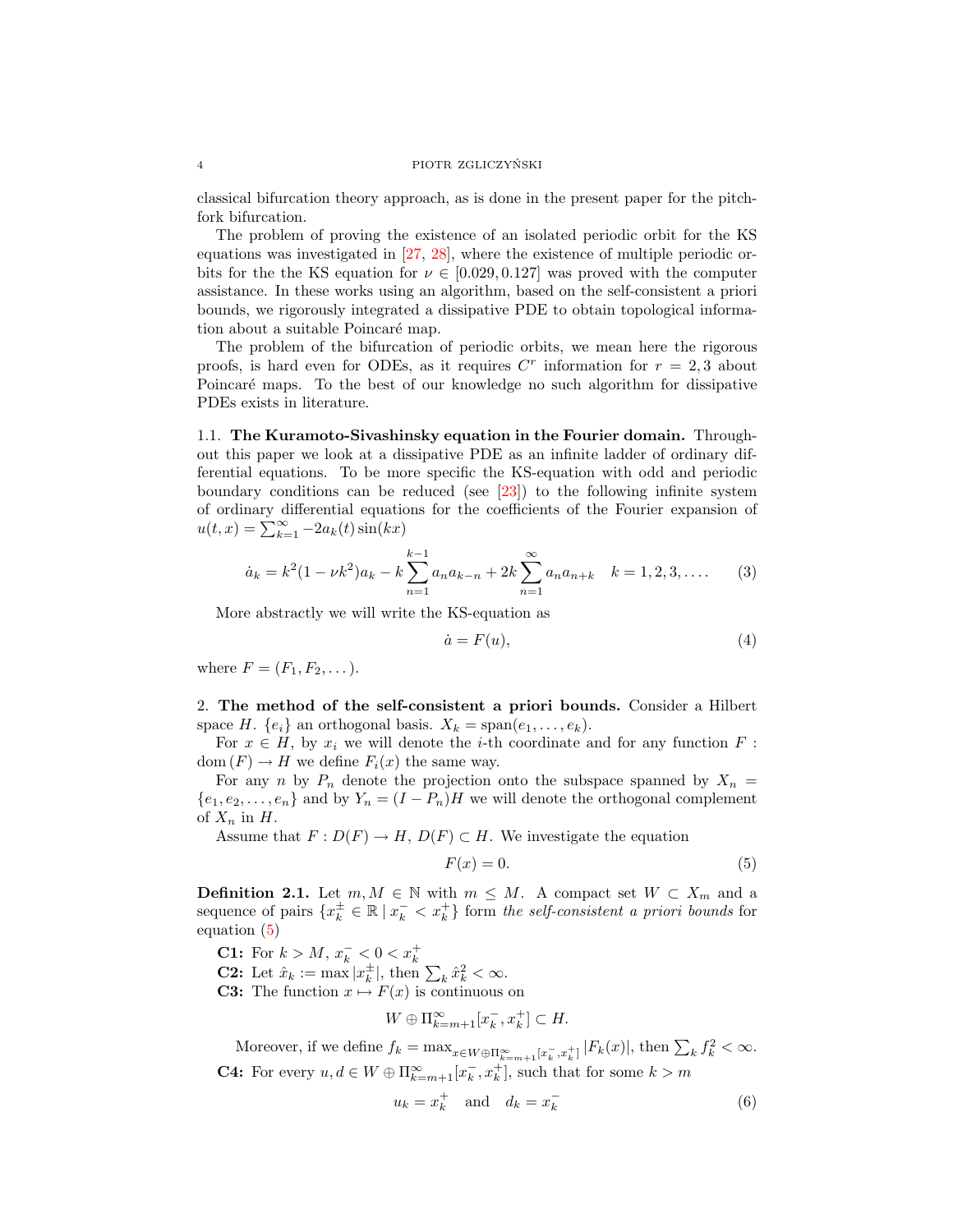we have

$$
F_k(u) \cdot F_k(d) < 0. \tag{7}
$$

**Definition 2.2.** Let  $m, M \in \mathbb{N}$  with  $m \leq M$ . A pair of compact sets  $N \subset W \subset X_m$ and a sequence of pairs  $\{x_k^{\pm} \in \mathbb{R} \mid x_k^- < x_k^+\}$  form the topologically self-consistent a priori bounds for equation [\(5\)](#page-3-0) if W and  $\{x_k^{\pm}\}\$ are the self-consistent a priori bounds for equation [\(5\)](#page-3-0) and the following condition holds

**C5:** For all  $x \in \partial N$  and for all  $u \in \Pi_{k=m+1}^{\infty}[x_k^-, x_k^+]$ 

$$
P_m F(x+u) \neq 0
$$

Let  $y = \sum_{i=m+1}^{M}$  $\frac{x_i^- + x_i^+}{2} \cdot e_i$ . We define a modified projection operator  $P_k^*$  for  $k \geq m$  by

$$
P_k^*(x) = P_k(x) + (I - P_k)y.
$$
\n(8)

Observe that for  $k > M$  we have  $P_k^* = P_k$ . The main reason to introduce the projection  $P_k^*$  is to have the following property

$$
P_k^*(W \oplus \Pi_{i=m+1}^{\infty}[x_i^-, x_i^+]) \subset W \oplus \Pi_{i=m+1}^{\infty}[x_i^-, x_i^+].
$$
\n(9)

**Theorem 2.3.** Assume that  $N \subset W$  and  $\{x_k^{\pm}\}\$ are the topologically self-consistent a priori bounds for equation [\(5\)](#page-3-0). Assume that

$$
\deg(P_m \circ F \circ P_m^* : X_m \to X_m, \text{int } N, 0) \neq 0. \tag{10}
$$

Then there exists  $x \in N \oplus \Pi_{i=m+1}^{\infty}[x_i^-, x_i^+]$  such that  $F(x) = 0$ .

*Proof.* For  $k \geq M$  consider a k-th Galerkin projection of F given by

$$
x \in X_k \mapsto P_k F(x). \tag{11}
$$

Consider a set

$$
N^{k} = N \oplus \Pi_{i=m+1}^{k} [x_{i}^{-}, x_{i}^{+}].
$$
\n(12)

Obviously  $N^k \subset W \oplus \Pi_{i=m+1}^{\infty}[x_k^-, x_k^+]$ , hence by **C3** it follows that  $N^k \subset \text{dom}(F)$ and  $P_k F$  is continuous on  $N^k$ .

For  $i > m$  we define  $\alpha_i \in \{-1, 1\}$  as follows. Let  $x \in W \oplus \Pi_{i=m+1}^{\infty}[x_k^-, x_k^+]$  be any point such that  $x_k = x_k^+$ 

$$
\begin{array}{rcl}\n\alpha_i & = & 1, \qquad \text{if } F_i(x) > 0, \\
\alpha_i & = & -1, \qquad \text{otherwise.}\n\end{array}
$$

It is easy to see from  $C4$  that this definition does not depend on the choice of x.

We will compute the degree  $\deg(P_k F, \text{int } N^k, 0)$  using a homotopy linking  $P_k F$ with the map G defined as follows

$$
P_m G(x) = P_m(F(P_m^*(x))),
$$
  
\n
$$
G_i(x) = g_i(x_i)e_i, \quad \text{for } i > m
$$

where  $g_i : [x_k^-, x_k^+] \to \mathbb{R}$  is given by

$$
g_i(z) = \alpha_i \left( z - \frac{x_k^+ + x_k^-}{2} \right).
$$

The homotopy  $H$  is given by the following conditions

$$
P_m H(t, x) = P_m F((1-t)x + t P_m^*(x))
$$
  
\n
$$
H_i(t, x) = (1-t)F_i(x) + t g_i(x_i), \quad \text{for } i = m+1, ..., k.
$$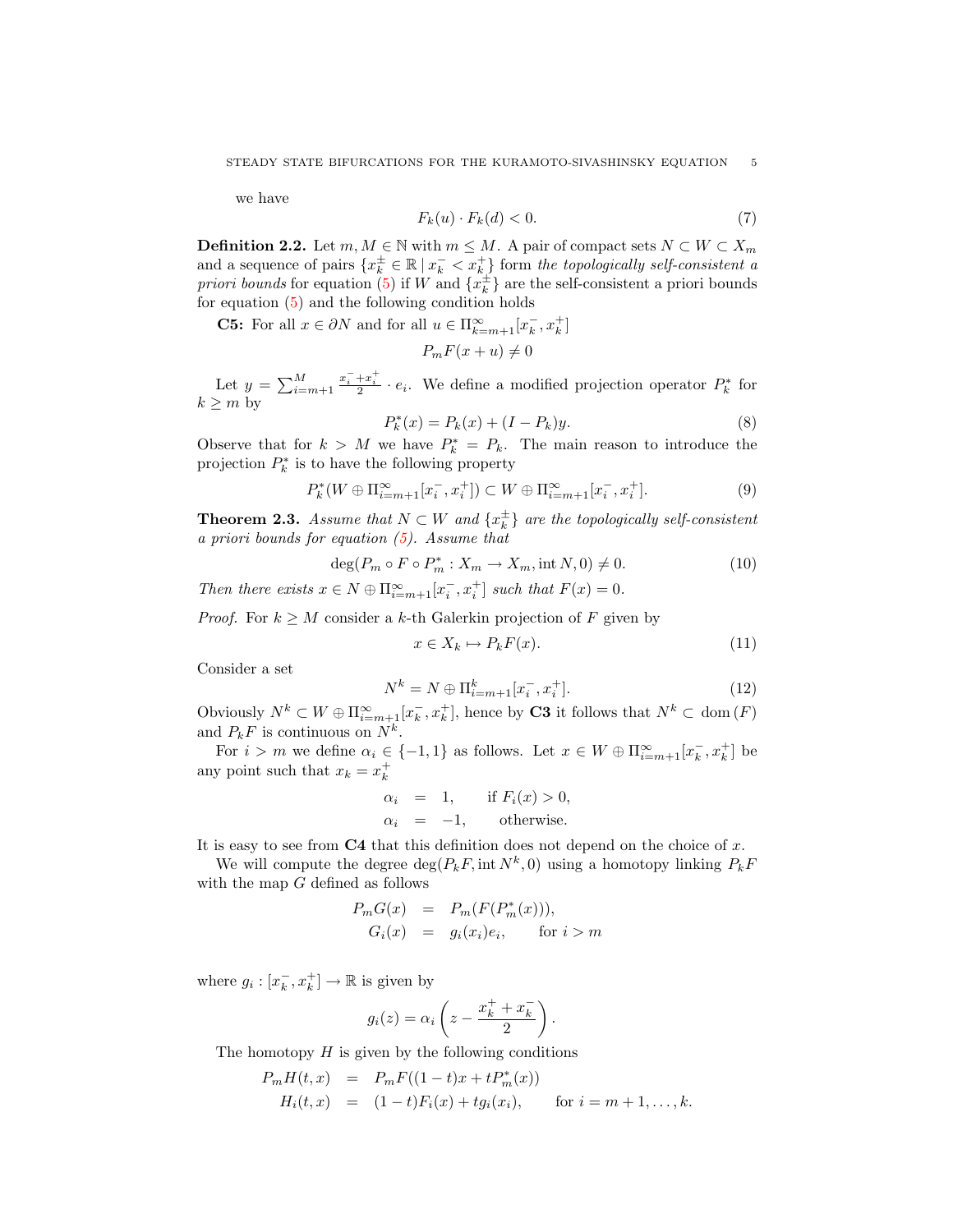Let us observe that  $H(0, x) = P_k F(x)$  and  $H(1, x) = G(x)$ . It remains to show that  $deg(H(t, \cdot), int N^k, 0)$  is defined and does not depend on t.

For this it is enough to show that

$$
H(t, x) \neq 0, \qquad \text{for } x \in \partial N^k \text{ and } t \in [0, 1]. \tag{13}
$$

Observe that if  $x \in \partial N^k$ , then one of the following conditions is satisfied

<span id="page-5-1"></span>
$$
P_m x \quad \in \quad \partial N,\tag{14}
$$

$$
x_i = x_i^{\pm}, \qquad \text{for some } i = m+1, \dots, k. \tag{15}
$$

Assume [\(14\)](#page-5-1) holds. Since  $P_m((1-t)x+tP_m^*(x)) = P_m(x) \in \partial N$  the condition C5 implies  $P_m H(t, x) \neq 0$ , hence  $P_k H(t, x) \neq 0$ .

Now assume [\(15\)](#page-5-1). Without any loss of generality we can assume that  $x_i = x_i^+$ and  $\alpha_i = 1$ . The proof for the other cases is analogous. This means that  $F_i(x) > 0$ and  $g_i(x_i) > 0$ . Hence  $H_i(t, x) > 0$  and  $P_k F(x) \neq 0$ .

From multiplicative property of the local degree and our assumption about the degree of  $P_mF$  it follows that

$$
deg(G, int N^{k}, 0) = deg(P_{m}FP_{m}^{*}, int N, 0) \cdot \Pi_{i=m+1}^{k} deg(g_{i}, (x_{i}^{-}, x_{i}^{+}), 0) =
$$
  

$$
deg(P_{m}FP_{m}^{*}, int N, 0) \cdot \Pi_{i=m+1}^{k} \alpha_{i} \neq 0.
$$

This means that there exists a point  $x^k \in \text{int } N^k$ , such that  $P_k F(x^k) = 0$ . Passing to the limit as in the proof of Theorem 2.16 in  $[23]$  we obtain  $x^*$  such that  $F(x^*) = 0.$  $\Box$ 

<span id="page-5-0"></span>3. The issue of local uniqueness. Assume H is a real Hilbert space,  $F : H \supset$  $dom(F) \rightarrow H$  and  $V = W \oplus \Pi_{k=m+1}^{\infty} [a_k^-, a_k^+]$  form the self-consistent a-priori bounds, and we assume that  $W$  is convex. (In fact we need only the conditions C1,C2,C3).

We need two additional conditions about the derivatives of  $F$ 

**F1:** for every i and  $j \frac{\partial F_i}{\partial x_j} : V \to \mathbb{R}$  is continuous **F2:** Let  $d_{ij} = \max_{x \in V}$  $\left. \frac{\partial F_i}{\partial x_j}(x) \right|$ . Then for every *i* and every  $x, y \in V$  the series

$$
\sum_{j=1}^{\infty} d_{ij} \sup_{x,y \in V} |x_j - y_j|
$$

converges.

<span id="page-5-2"></span>**Lemma 3.1.** For every  $i = 1, 2, \ldots$  and  $x, y \in V$  we have

$$
F_i(x) - F_i(y) = \sum_{j=1}^{\infty} c_{ij}(x_j - y_j),
$$
\n(16)

where  $c_{ij} \in \left[\frac{\partial F_i}{\partial x_j}(V)\right]$  $I<sub>I</sub>$ , which is defined by  $\lceil$  $\partial F_i$ 1

$$
\left[\frac{\partial F_i}{\partial x_j}(V)\right]_I = \{y \in \mathbb{R} \mid \exists x \in V \ y = \frac{\partial F_i}{\partial x_j}(x)\}.
$$

Moreover, if  $x \to y$  then  $c_{ij} \to \frac{\partial F_i}{\partial x_j}(y)$ .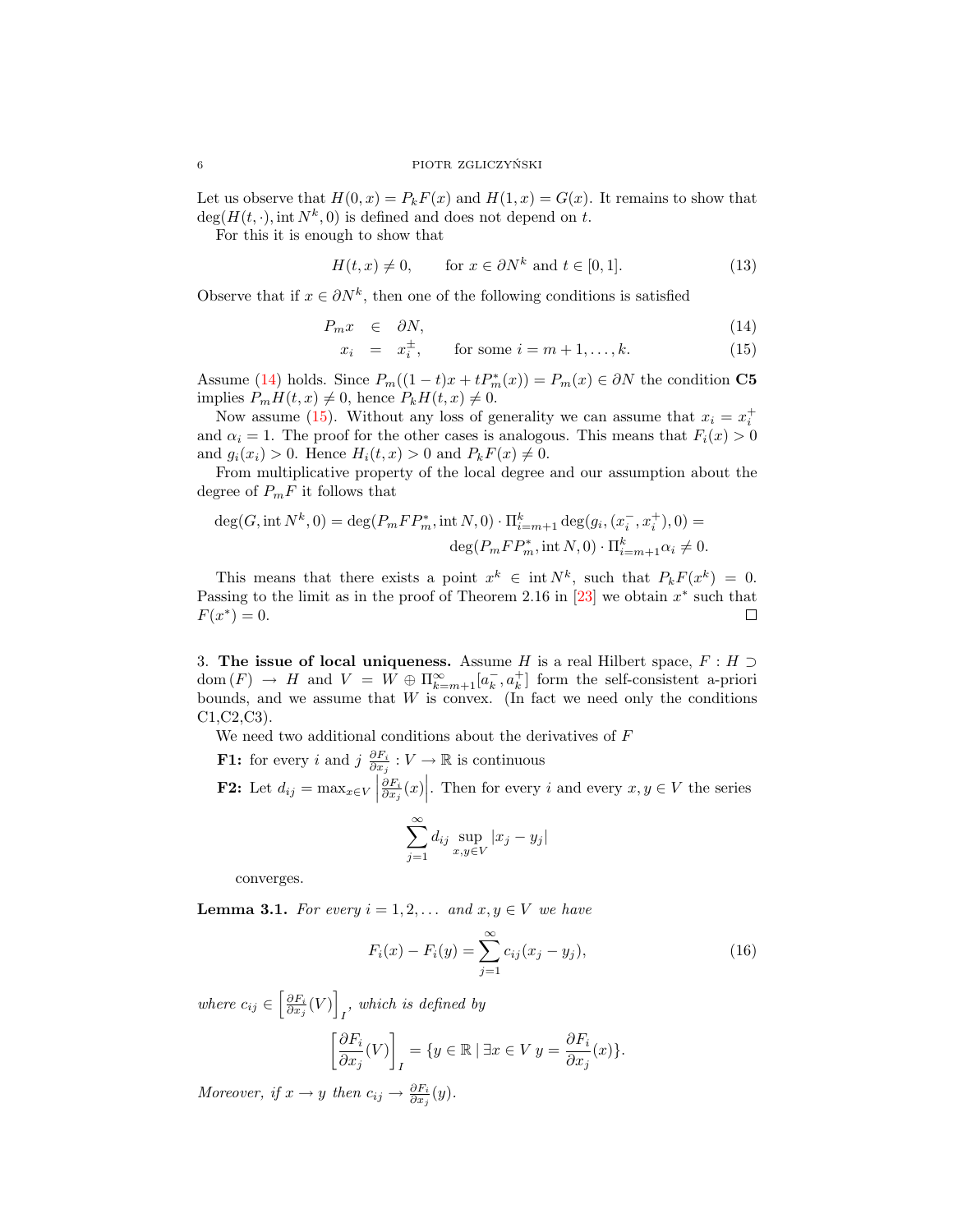*Proof.* Let us fix an i and for any n we consider the map  $F_i: X_n \to \mathbb{R}$ . We have for any  $x, y \in X_n$ 

<span id="page-6-0"></span>
$$
F_i(x) - F_i(y) = \sum_{j=1}^n \left( \int_0^1 \frac{\partial F_i}{\partial x_j} (y + t(x - y)) dt \right) \cdot (x_j - y_j)
$$
 (17)

Let us take any  $x, y \in V$ , then from [\(17\)](#page-6-0) it follows immediately that

$$
F_i(P_n x) - F_i(P_n y) = \sum_{j=1}^n \left( \int_0^1 \frac{\partial F_i}{\partial x_j} (P_n y + t(P_n x - P_n y)) dt \right) \cdot (x_j - y_j) \tag{18}
$$

We want now to pass to the limit  $n \to \infty$  in the above equation. From C3 it follows that  $F_i(P_nx) \to F_i(x)$  and  $F_i(P_ny) \to F_i(y)$ . We will show that

<span id="page-6-1"></span>
$$
\lim_{n \to \infty} \sum_{j=1}^{n} \left( \int_{0}^{1} \frac{\partial F_i}{\partial x_j} (P_n y + t(P_n x - P_n y)) dt \right) \cdot (x_j - y_j) =
$$
\n
$$
\sum_{j=1}^{\infty} \left( \int_{0}^{1} \frac{\partial F_i}{\partial x_j} (y + t(x - y)) dt \right) \cdot (x_j - y_j)
$$
\n(19)

Let us fix any  $\epsilon > 0$ . Observe that from **F2** it follows immediately that there exists  $n_0$  such that for  $n \geq n_0$  we have

$$
\left| \sum_{j=n_0+1}^{\infty} \left( \int_0^1 \frac{\partial F_i}{\partial x_j} (y + t(x - y)) dt \right) \cdot (x_j - y_j) \right| < \epsilon
$$
  

$$
\left| \sum_{j=n_0+1}^n \left( \int_0^1 \frac{\partial F_i}{\partial x_j} (P_n y + t(P_n x - P_n y)) dt \right) \cdot (x_j - y_j) \right| < \epsilon.
$$

Hence for  $n \geq n_0$  we obtain

$$
\left| \sum_{j=1}^{n} \left( \int_{0}^{1} \frac{\partial F_{i}}{\partial x_{j}} (P_{n}y + t(P_{n}x - P_{n}y)) dt \right) \cdot (x_{j} - y_{j}) - \sum_{j=1}^{\infty} \left( \int_{0}^{1} \frac{\partial F_{i}}{\partial x_{j}} (y + t(x - y)) dt \right) \cdot (x_{j} - y_{j}) \right| \leq 2\epsilon + \left| \sum_{j=1}^{n_{0}} \left( \int_{0}^{1} \frac{\partial F_{i}}{\partial x_{j}} (P_{n}(y + t(x - y))) dt - \int_{0}^{1} \frac{\partial F_{i}}{\partial x_{j}} (y + t(x - y)) dt \right) \cdot (x_{j} - y_{j}) \right|
$$

To finish the proof of  $(19)$  observe that from  **and the compactness of V it follows** that for each j the functions  $[0,1] \ni t \mapsto \frac{\partial F_i}{\partial x_j}(P_n(y+t(x-y)))$  converge uniformly on [0, 1] to the function  $[0, 1] \ni t \mapsto \frac{\partial F_i}{\partial x_j}(y + t(x - y)).$ 

Hence we obtain

$$
F_i(x) - F_i(y) = \sum_{j=1}^{\infty} \left( \int_0^1 \frac{\partial F_i}{\partial x_j} (y + t(x - y)) dt \right) \cdot (x_j - y_j). \tag{20}
$$

<span id="page-6-2"></span>To finish the proof observe that  $\int_0^1 \frac{\partial F_i}{\partial x_j}(y+t(x-y))dt \in \left[\frac{\partial F_i}{\partial x_j}(V)\right]$  $\overline{I}$  $\Box$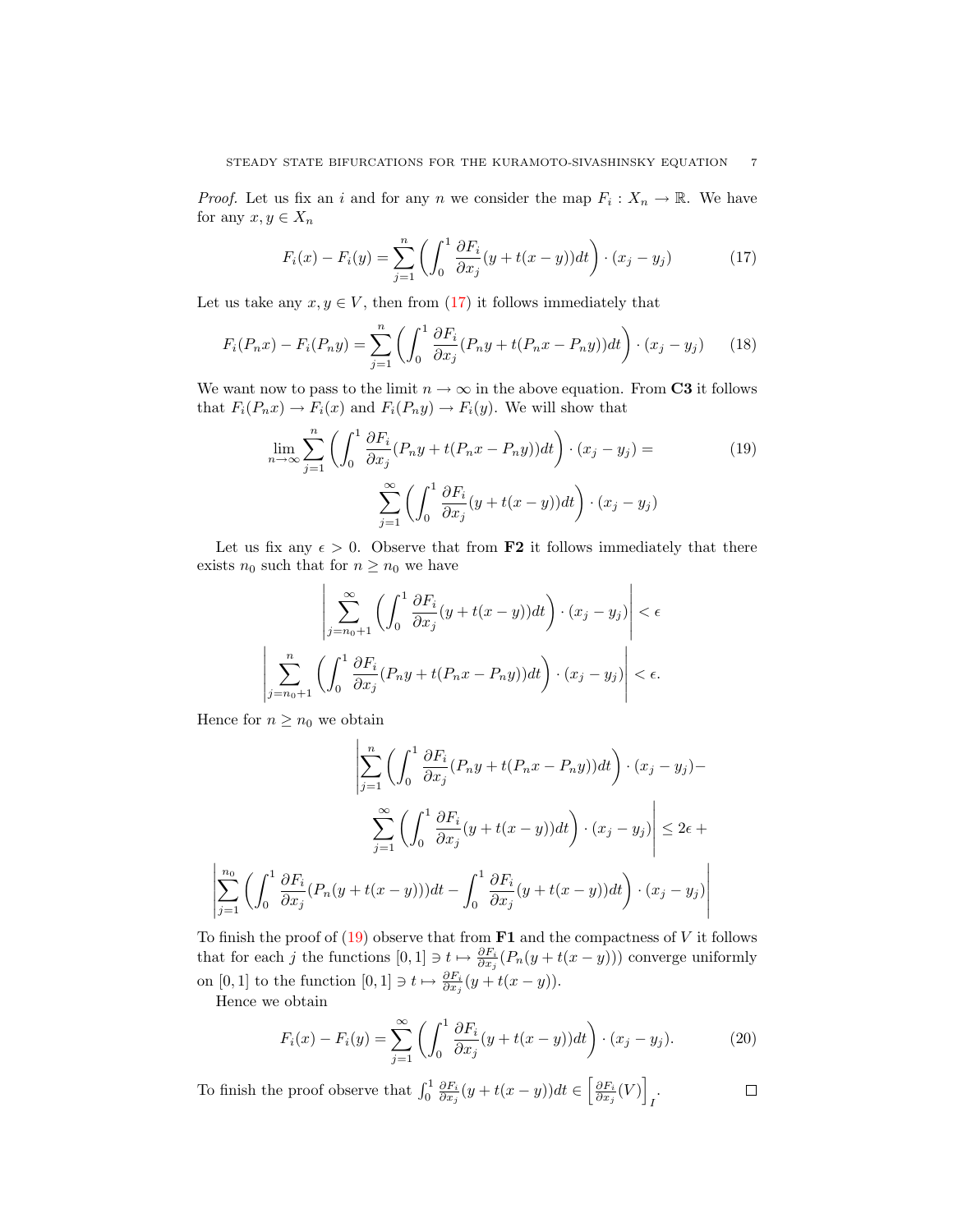Lemma 3.2. Assume that for every i

$$
\min_{x \in V} \left| \frac{\partial F_i}{\partial x_i}(x) \right| > \sum_{j \neq i} \max_{x \in V} \left| \frac{\partial F_i}{\partial x_j}(x) \right|,\tag{21}
$$

then  $F$  is an injection on  $V$ . Hence  $V$  contains at most one zero of  $F$ . *Proof.* Let  $i_0$  be such that for all i

$$
|x_{i_0} - y_{i_0}| \ge |x_i - y_i|.\tag{22}
$$

 $\Box$ 

From Lemma [3.1](#page-5-2) it follows that

$$
|F_{i_0}(x) - F_{i_0}(y)| \ge |c_{i_0i_0}||x_{i_0} - y_{i_0}| - \sum_{j \ne i_0} |c_{i_0j}||x_j - y_j| \ge
$$
  

$$
\ge |x_{i_0} - y_{i_0}| \left( |c_{i_0i_0}| - \sum_{j \ne i_0} |c_{i_0j}| \right) \ge
$$
  

$$
\ge |x_{i_0} - y_{i_0}| \left( \min_{x \in V} \left| \frac{\partial F_i}{\partial x_i}(x) \right| - \sum_{j \ne i} \max_{x \in V} \left| \frac{\partial F_i}{\partial x_j}(x) \right| \right) > 0,
$$

hence  $F_{i_0}(x) \neq F_{i_0}(y)$ .

3.1. **Block decomposition.** For Lemma [3.2](#page-6-2) to apply, the matrix  $\frac{\partial F}{\partial x}$  has to be dominated by the diagonal terms. This can be achieved by an approximate diagonalization in case of real eigenvalues, but to handle complex eigenvalues we need a slight generalization of Lemma [3.2.](#page-6-2) To this end following [\[26\]](#page-46-2) we introduce the notion of the block decomposition of H.

**Definition 3.3.** A decomposition of  $H$ , into a sum of subspaces is called a block decomposition of H if the following conditions are satisfied

1.:  $H = \bigoplus_i H_i$ , 2.: for every  $i \; h_i = \dim \, H_i \leq h_{\max} < \infty$ , **3.:** for every  $i \ H_i = \langle e_{i_1}, e_{i_2}, \ldots, e_{i_{h_i}} \rangle,$ 4.: If dim  $H = \infty$ , then there exists k such that for  $i > k$   $h_i = 1$ .

For the block decomposition of  $H$  we adopt the following notation, which makes a distinction between the blocks and one dimensional subspaces spanned by  $\langle e_i \rangle$ . For the blocks we use  $H_{(i)} = \langle e_{i_1}, \ldots e_{i_k} \rangle$ , where  $(i) = (i_1, \ldots i_k)$ . The symbol  $H_i$ will always mean the subspace generated by  $e_i$ . For one-dimensional block  $(i)$  we adopt the following convention, the only element of  $(i)$  will be denoted by the same letter i.

For a given block decomposition of  $H$  and a block  $(i)$ , we set

$$
\dim(i) = \dim H_{(i)}.
$$

For any  $x \in H$  by  $x_{(i)}$  we will denote the projection of x onto  $H_{(i)}$ . For any l and  $(i) = (i_1, \ldots, i_k)$  we will say that  $(i) \leq l$  if  $i_s \leq l$  for all  $s = 1, \ldots, k$  and we say that  $(i) > l$  if  $i_s > l$  for all  $s = 1, \ldots, k$ .

On each component  $H_{(i)}$  we will use the norm induced from H. By  $P_{(i)}$  we will denote an orthogonal projection onto  $H_{(i)}$ . By  $\text{Lin}(H_{(i)}, H_{(j)})$  we denote the set of all linear maps from  $H_{(i)}$  to  $H_{(j)}$  equipped with the operator norm  $|A|$  =  $\max_{|v|=1, v \in H_{(i)}} |Av|.$ 

Assume that we have a block decomposition of H and conditions  $F1$ ,  $F2$  are satisfied. Then it is easy to see that the following two conditions are satisfied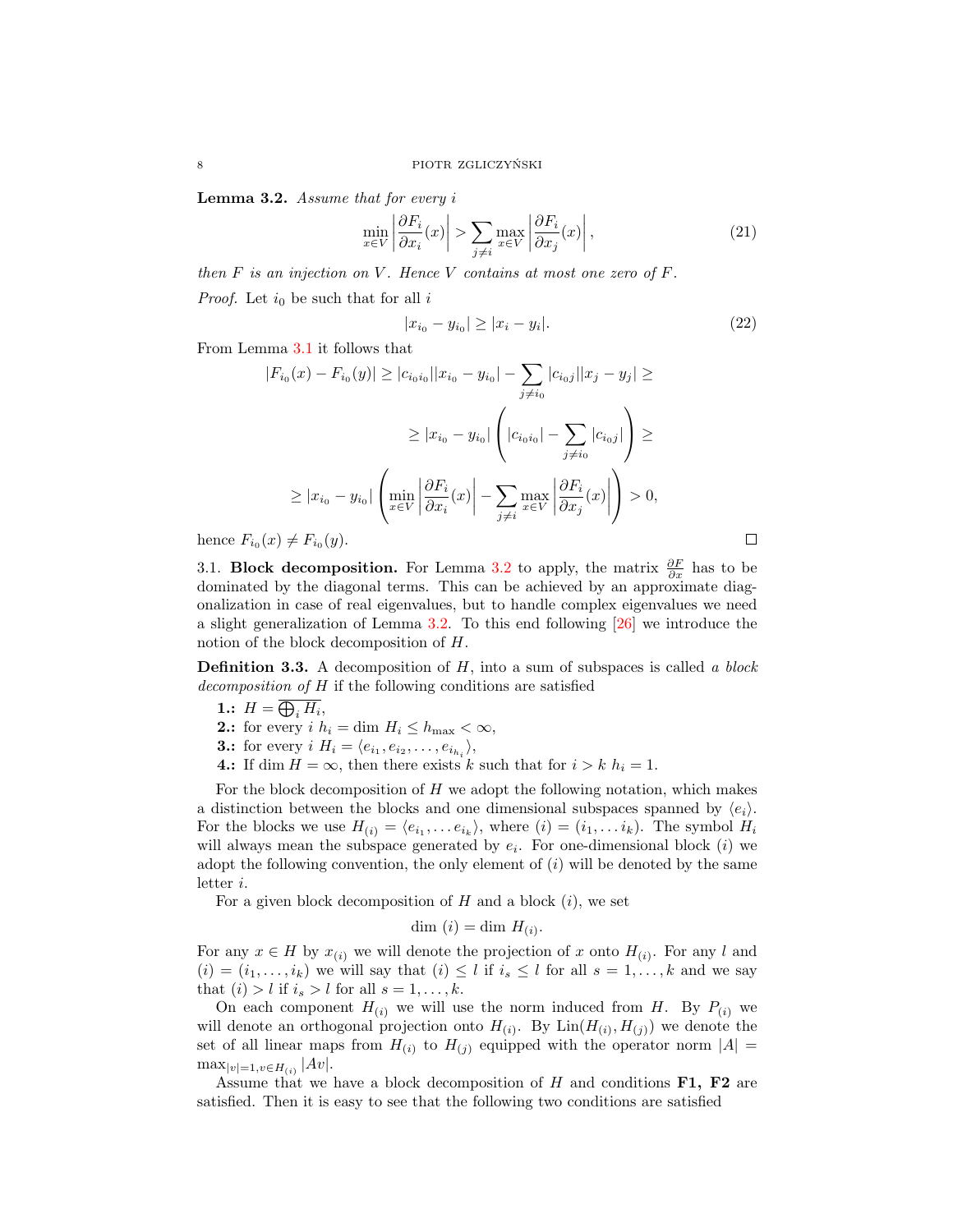**F1':** for every  $(i)$  and  $(j)$  the map

$$
\frac{\partial F_{(i)}}{\partial x_{(j)}} : V \to \text{Lin}(H_{(i)}, H_{(j)}) \approx \mathbb{R}^{\dim (i) \times \dim (j)}
$$

is continuous,

**F2':** Let  $n_{(i)(j)} = \max_{x \in V}$  $\partial F_{(i)}$  $\left. \frac{\partial F_{(i)}}{\partial x_{(j)}}(x) \right|$ . Then for every  $(i)$  and every  $x, y \in V$  the series  $\sum n_{(i)(j)}$  sup  $|x_{(j)} - y_{(j)}|$ 

$$
\sum_{(j)} n(i)(j) \sup_{x,y \in V} |x(j)|
$$

converge.

**Definition 3.4.** Assume that  $A(x) \in \mathbb{R}^{n \times m}$  is a matrix depending on x. We define  $[A(V)] \subset \mathbb{R}^{n \times m}$  by

$$
C \in [A(V)] \quad \text{iff} \quad C_{ij} \in \left[\inf_{x \in V} A_{ij}(x), \sup_{x \in V} A_{ij}(x)\right]. \tag{23}
$$

<span id="page-8-3"></span>**Definition 3.5.** For any linear map  $A \in \text{Lin}(\mathbb{R}^n, \mathbb{R}^m)$  we define

$$
\inf(A) = \min_{|v|=1, v \in \mathbb{R}^n} |Av|.
$$
 (24)

For a matrix valued function  $A(x)$  we set

$$
\inf(A(V)) = \inf_{C \in [A(V)]} \inf(C). \tag{25}
$$

We have the following easy

<span id="page-8-4"></span>**Lemma 3.6.** Let  $A \in Lin(\mathbb{R}^n, \mathbb{R}^n)$  be an isomorphism. Then  $|A^{-1}| = \frac{1}{\inf A}$ .

The following theorem is a direct generalization of Lemma [3.2](#page-6-2) and the proof is essentially the same.

<span id="page-8-0"></span>**Theorem 3.7.** Assume that we have a block decomposition of H. Assume  $\mathbf{F1'}$  and  **are satisfied and for every**  $(i)$ 

$$
\inf \left( \frac{\partial F_{(i)}}{\partial x_{(i)}}(V) \right) > \sum_{(j) \neq (i)} \max_{x \in V} \left| \frac{\partial F_{(i)}}{\partial x_{(j)}}(x) \right|,
$$
\n(26)

then  $F$  is an injection on  $V$ . Hence  $V$  contains at most one zero of  $F$ .

#### <span id="page-8-1"></span>4. The issues of stability and instability.

### 4.1. A criterion for nonlinear instability.

**Definition 4.1.** For any square matrix A by  $S(A)$  we denote a symmetric part of  $A, S(A) = (A + A^t)/2.$ 

For any square symmetric matrix  $A$  we define

$$
\mu_{inf}(A) = \min_{|v|=1} (Av|v),
$$
  

$$
\mu_{sup}(A) = \max_{|v|=1} (Av|v).
$$

<span id="page-8-2"></span>For a matrix valued function  $A(x)$  we set

$$
\mu_{inf}(A(Z)) = \inf_{C \in [A(Z)]} \mu_{inf}(C),
$$
  

$$
\mu_{sup}(A(Z)) = \sup_{C \in [A(Z)]} \mu_{sup}(C).
$$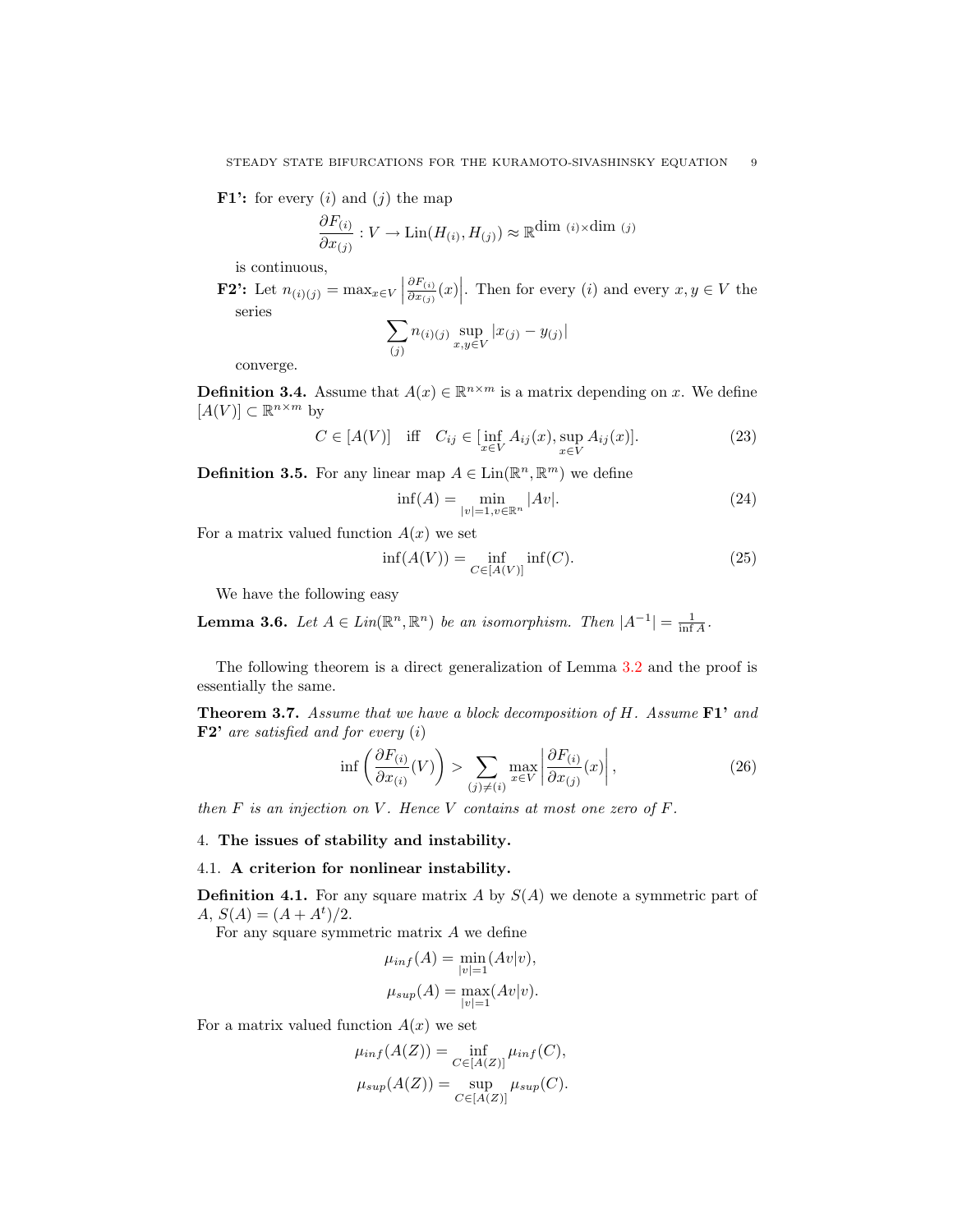**Remark 1.** It is easy to see that  $\mu_{sup}(A)$  coincides with the logarithmic norm  $\mu(A)$ based on Euclidean norm, which was used in [\[26\]](#page-46-2).

<span id="page-9-0"></span>**Theorem 4.2.** Let  $V = W \oplus \Pi[a_k^-, a_k^+]$  be the self-consistent a priori bounds and  $N \subset V$  be an isolating block for a fixed point p. We assume that the logarithmic norms for Galerkin projections are all uniformly bounded on V - hence we have the existence and the uniqueness of classical solutions in V (see  $[24, 26]$  $[24, 26]$  $[24, 26]$ ).

Assume that we have a block decomposition and let the block  $(i_0)$  consists of all exit directions. Assume that **F1** and **F2** are satisfied. Let

$$
d_{(i_0)} = \mu_{\inf} \left( S \left( \frac{\partial F_{(i_0)}}{\partial x_{(i_0)}} (Z) \right) \right) - \sum_{(i) \neq (i_0)} \left| \frac{\partial F_{(i_0)}}{\partial x_{(i)}} (Z) \right|
$$

$$
a_{(i_0)(i)} = \left( \mu_{\inf} \left( S \left( \frac{\partial F_{(i_0)}}{\partial x_{(i_0)}} (Z) \right) \right) - \sum_{(i) \neq (i_0)} \left| \frac{\partial F_{(i_0)}}{\partial x_{(i)}} (Z) \right|
$$

$$
- \mu_{\sup} \left( S \left( \frac{\partial F_{(i)}}{\partial x_{(i)}} (Z) \right) \right) - \sum_{(i) \neq (j)} \left| \frac{\partial F_{(i)}}{\partial x_{(j)}} (Z) \right| \right),
$$

If

$$
d_{(i_0)} > 0
$$
  
\n
$$
a_{(i_0)(i)} > 0, \quad \forall (i) \neq (i_0)
$$

then p is unstable, i.e. there exists  $\epsilon > 0$  such that for any  $\delta > 0$  there exist  $x_{\delta}$ , such that  $|x_{\delta} - p| < \delta$ , and  $t_{\delta} > 0$  such that  $|\varphi(t_{\delta}, x_{\delta}) - p| > \epsilon$ .

*Proof.* Assume that  $p = 0$ . Consider  $Z = \{x \in N \oplus \Pi[a_k^-, a_k^+] \mid |x_i| \leq |x_{i_0}|, \quad \forall (i)\}.$ 

From Lemma [3.1](#page-5-2) if follows that for  $x \in Z$  and any block  $(j)$  the following condition is satisfied

$$
F_{(j)}(x) = F_{(j)}(x) - F_{(j)}(p) \in \sum_{(i)} \left[ \frac{\partial F_{(j)}}{\partial x_{(i)}}(Z) \right] \cdot x_{(i)}.
$$
 (27)

Assume that we have an orbit  $x(t) \in Z$  for  $t \in [0, t_1]$ , where  $t_1$  is a supremum of times with this property (we allow for  $t_1 = \infty$ ), then for  $t \in [0, t_1]$  we have

$$
\frac{1}{2} \frac{d|x_{(i_0)}|^2}{dt} = x_{(i_0)} \cdot \frac{dx_{(i_0)}}{dt} \in
$$

$$
\left( \left[ \frac{\partial F_{(i_0)}}{\partial x_{(i_0)}}(Z) \right] x_{(i_0)} + \sum_{(i) \neq (i_0)} \left[ \frac{\partial F_{(i_0)}}{\partial x_{(i)}}(Z) \right] x_{(i)} \right) x_{(i_0)} \ge
$$

$$
\mu_{inf} \left( S \left( \frac{\partial F_{(i_0)}}{\partial x_{(i_0)}}(Z) \right) \right) \cdot |x_{i_0}|^2 - \sum_{(i) \neq (i_0)} \left| \frac{\partial F_{(i_0)}}{\partial x_{(i)}} \right| |x_{(i)}||x_{(i_0)}| \ge
$$

$$
|x_{(i_0)}|^2 \left( \mu_{inf} \left( S \left( \frac{\partial F_{(i_0)}}{\partial x_{(i_0)}}(Z) \right) \right) - \sum_{(i) \neq (i_0)} \left| \frac{\partial F_{(i_0)}}{\partial x_{(i)}} \right| \right)
$$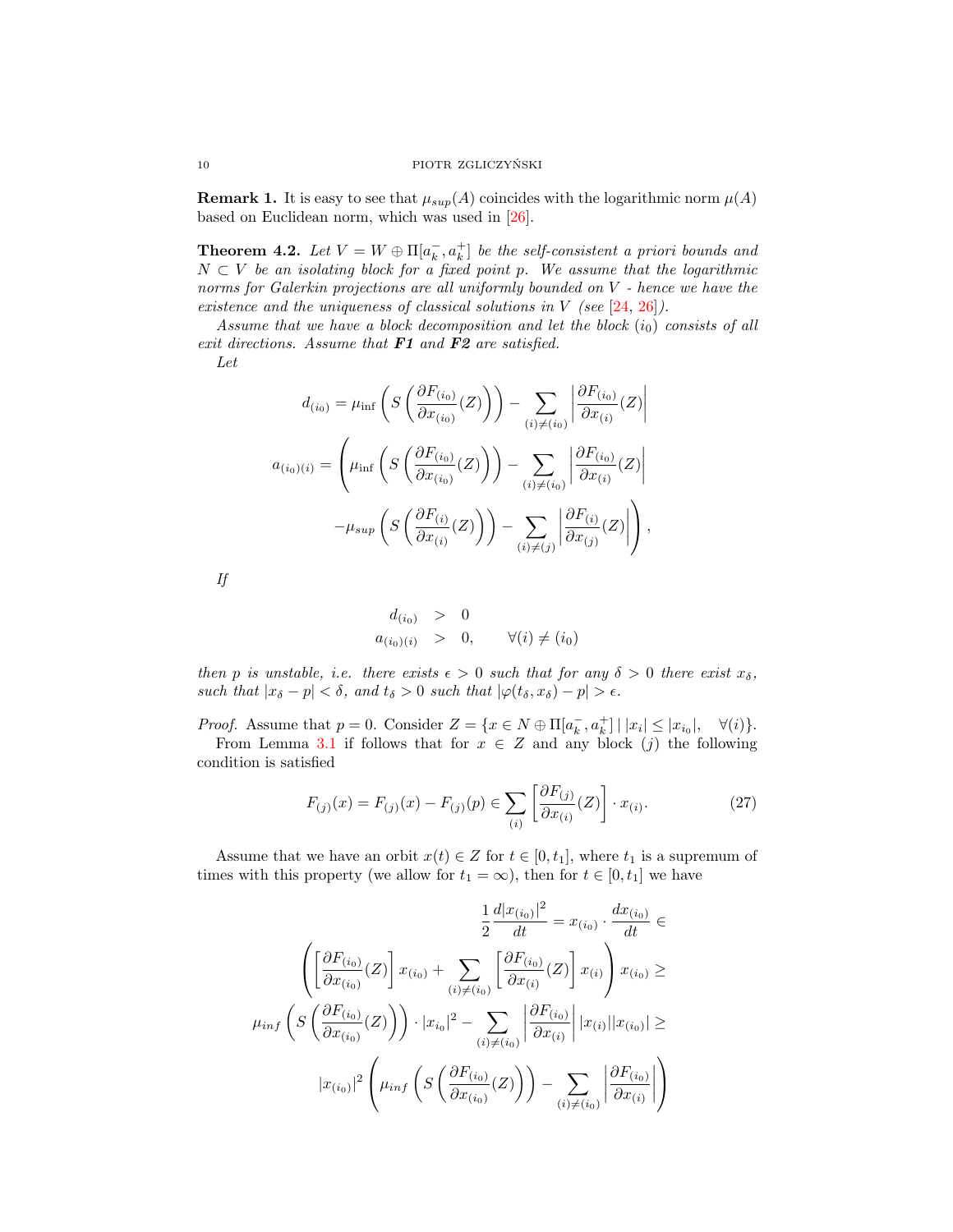For any  $(i)$  we have

$$
\frac{1}{2}\frac{d|x_{(i)}|^2}{dt} = x_{(i)} \cdot \frac{dx_{(i)}}{dt} \in
$$

$$
\left( \left[ \frac{\partial F_{(i)}}{\partial x_{(i)}}(Z) \right] x_{(i)} + \sum_{(i) \neq (j)} \left[ \frac{\partial F_{(i)}}{\partial x_{(j)}}(Z) \right] x_{(j)} \right) x_{(i)} \le
$$

$$
|x_{(i_0)}|^2 \left( \mu_{sup} \left( S \left( \frac{\partial F_{(i)}}{\partial x_{(i)}}(Z) \right) \right) + \sum_{(i) \neq (j)} \left| \frac{\partial F_{(i)}}{\partial x_{(j)}} \right| \right)
$$

From the above inequalities it follows that for any  $(i) \neq (i_0)$ 

$$
\frac{1}{2} \left( \frac{d|x_{(i_0)}|^2}{dt} - \frac{d|x_{(i)}|^2}{dt} \right) \ge
$$

$$
|x_{(i_0)}|^2 \left( \mu_{inf} \left( S \left( \frac{\partial F_{(i_0)}}{\partial x_{(i_0)}} (Z) \right) \right) - \sum_{(i) \neq (i_0)} \left| \frac{\partial F_{(i_0)}}{\partial x_{(i)}} \right| +
$$

$$
-\mu_{sup} \left( S \left( \frac{\partial F_{(i)}}{\partial x_{(i)}} (Z) \right) \right) - \sum_{(i) \neq (j)} \left| \frac{\partial F_{(i)}}{\partial x_{(j)}} \right| \right).
$$

Hence for  $t \in [0, t_1]$  and all  $(i) \neq (i_0)$  holds

<span id="page-10-0"></span>
$$
\frac{1}{2}\frac{d|x_{(i_0)}|^2}{dt} \geq d_{(i_0)}|x_{(i_0)}|^2,\tag{28}
$$

$$
\frac{1}{2} \left( \frac{d|x_{(i_0)}|^2}{dt} - \frac{d|x_{(i)}|^2}{dt} \right) \geq a_{(i_0)(i)} |x_{(i_0)}|^2.
$$
\n(29)

From[\(29\)](#page-10-0) it follows that the function  $|x_{(i_0)}(t)|^2 - |x_{(i)}(t)|^2$  is increasing for  $t \in [0, t_1]$ , hence  $x(t) \in Z$  for  $t \in [0, t_1]$ .

Assume that  $x(0) \in Z$  and  $x_{i_0}(0) \neq 0$ . From [\(28\)](#page-10-0) it follows that  $t_1 < \infty$ . Let  $\epsilon = \text{dist}(p, N^-)$ . Observe that  $\epsilon > 0$ , because the number of exit directions is finite. To finish the proof observe that  $x(t_1) \in N^-$ .  $\Box$ 

Let us comment why the assumptions of Theorem  $4.2$  can be quite easily satisfied. The condition  $d(i_0) > 0$  holds due to the following factors

- $\mu_{\inf}\left(S\left(\frac{\partial F_{(i_0)}}{\partial x_{(i_0)}}\right)\right)$  $\left(\frac{\partial F_{(i_0)}}{\partial x_{(i_0)}}(Z)\right) > 0$ , we choose the block  $(i_0)$  to represent the unstable direction
- $\sum_{(i)\neq(i_0),(i)\leq m}$  $\sum_{(i)\neq(i_0),(i)\leq m} \left| \frac{\partial F_{(i_0)}}{\partial x_{(i)}}(Z) \right|$  is small due to the diagonalization used to produce new coordinates,
- $\bullet$   $\sum_{(i)\neq(i_0),(i)>m}$  $\left.\frac{\partial F_{(i_0)}}{\partial x_{(i)}}(Z)\right|$  is small, because the modes with high-wave number have a relatively

weak influence on the mode with low frequency number (this requires  $m$  to be large enough).

To discuss the condition  $a_{(i_0)(i)} > 0$  observe first that

$$
a_{(i_0)(i)} = d_{(i_0)} - \mu_{sup} \left( S \left( \frac{\partial F_{(i)}}{\partial x_{(i)}} (Z) \right) \right) - \sum_{(i) \neq (j)} \left| \frac{\partial F_{(i)}}{\partial x_{(j)}} (Z) \right|.
$$
 (30)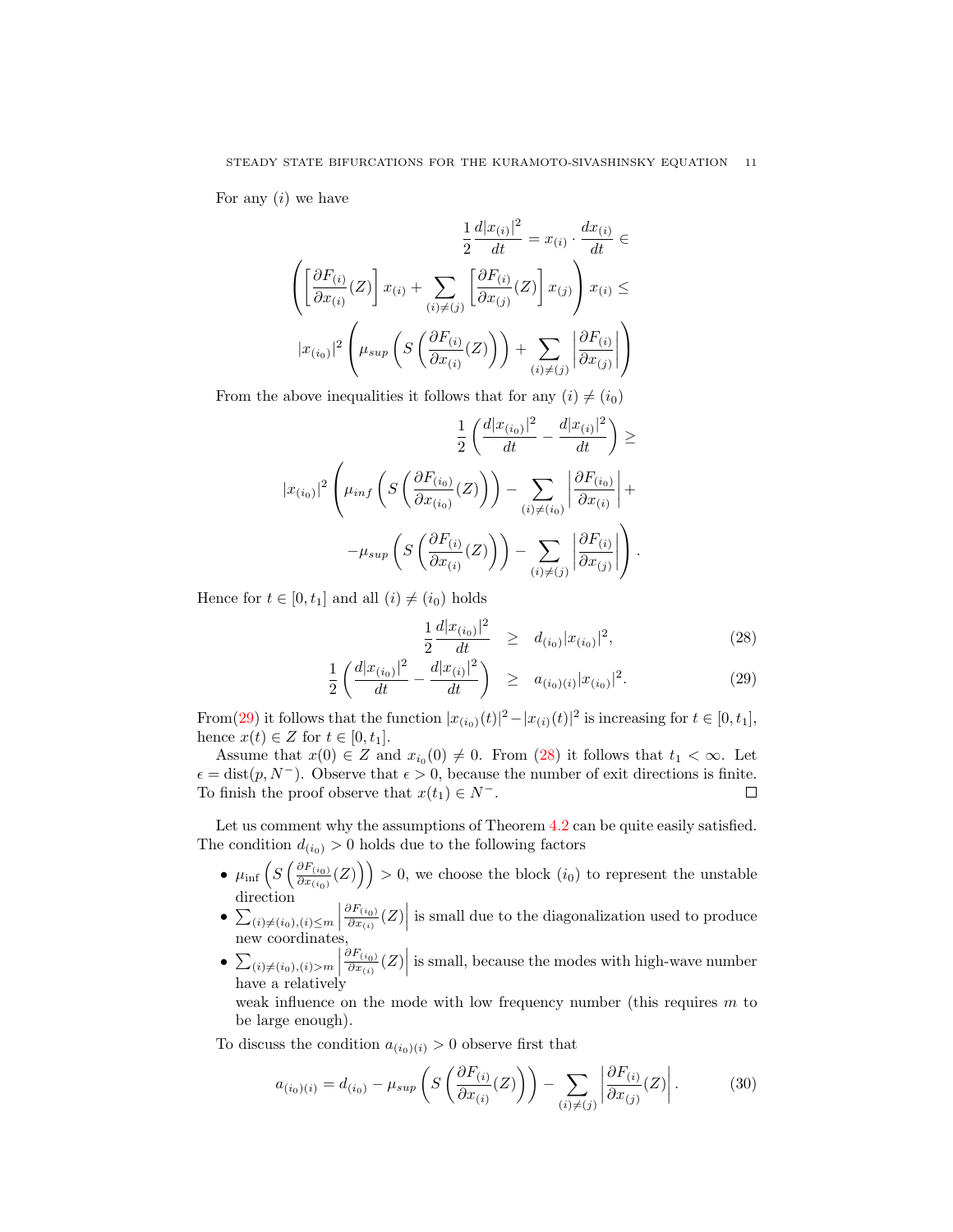### 12 PIOTR ZGLICZYŃSKI

In the above formula first term  $d_{(i_0)}$  is already positive. Observe that for the KSequation

 $-\mu_{sup}\left(S\left(\frac{\partial F_{(i)}}{\partial x_{(i)}}\right)\right)$  $\left(\frac{\partial F_{(i)}}{\partial x_{(i)}}(Z)\right)$  is positive and goes to  $\infty$  as  $(i) \to \infty$ . It turns out that for the KS-equation the last term tends to  $-\infty$  at a slower rate than the second one. Hence there are good chances to verify this condition (see Section [8](#page-33-0) for more details).

4.2. A criterion for the nonlinear stability. Basically this is contained in Theorem 3.7 in  $[26]$ . It is shown there that it is enough to check that, if there exists  $l \in \mathbb{R}$ , such that for all blocks (i) (see also Remark [1\)](#page-8-2)

$$
\mu_{sup}\left(\frac{\partial F_{(i)}}{\partial x_{(i)}}(V)\right) + \sum_{(k),\ (k)\neq(i)} \left|\frac{\partial F_{(i)}}{\partial x_{(k)}}(V)\right| \le l < 0,
$$

then the steady state in  $N \oplus \Pi[a_k^-, a_k^+]$  is stable (and attracting).

<span id="page-11-0"></span>5. The continuity of solutions of implicit equations through the selfconsistent bounds. Our goal in this section is to establish the regularity properties of the solution of the equation

<span id="page-11-1"></span>
$$
F(\nu, x) = 0.\t\t(31)
$$

as a function of  $\nu$  in the context of the self-consistent a priori bounds and to provide the mathematical basis for the rigorous numerical procedure for the computation of the derivatives of  $x(\nu)$ , which is required in the bifurcation analysis.

Let us assume additionally (just for simplicity, because this is not essential for the method) that for  $k = 1, 2, \ldots$ 

$$
\begin{aligned}\n\frac{\partial^2 F_k}{\partial \nu^2} &= 0, \\
d^3 F_k &= 0.\n\end{aligned}
$$

By taking the derivatives of  $(31)$  with respect to  $\nu$  we obtain

<span id="page-11-2"></span>
$$
\frac{\partial F_k}{\partial \nu} + \sum_i \frac{\partial F_k}{\partial x_i} x'_i = 0 \tag{32}
$$

$$
2\sum_{i} \frac{\partial^2 F_k}{\partial \nu \partial x_i} x'_i + \sum_{i,j} \frac{\partial^2 F_k}{\partial x_i \partial x_j} x'_i x'_j + \sum_{i} \frac{\partial F_k}{\partial x_i} x_i^{(2)} = 0
$$
 (33)

$$
3\sum_{i} \frac{\partial^2 F_k}{\partial \nu \partial x_i} x_i^{(2)} + 3\sum_{i,j} \frac{\partial^2 F_k}{\partial x_i \partial x_j} x_i^{(2)} x_j' + \sum_{i} \frac{\partial F_k}{\partial x_i} x_i^{(3)} = 0
$$
\n(34)

5.1. The existence and uniqueness issue. In the computation of the derivatives of the steady states with respect to parameters one has to solve the following linear equation (compare [\(32\)](#page-11-2)-[\(34\)](#page-11-2))

<span id="page-11-3"></span>
$$
z + (D + N) \cdot x = 0,\t\t(35)
$$

where  $z, x \in \mathbb{R}^d$  and  $D, N \in \mathbb{R}^{d \times d}$ ,  $D + N = \frac{\partial F}{\partial x}$  at a fixed point for the KSequation (or its Galerkin projection),  $D$  is a diagonal matrix and  $D$  dominates  $N$ in a suitable sense. The dimension  $d$  can be infinite. We assume that we have a block decomposition of H.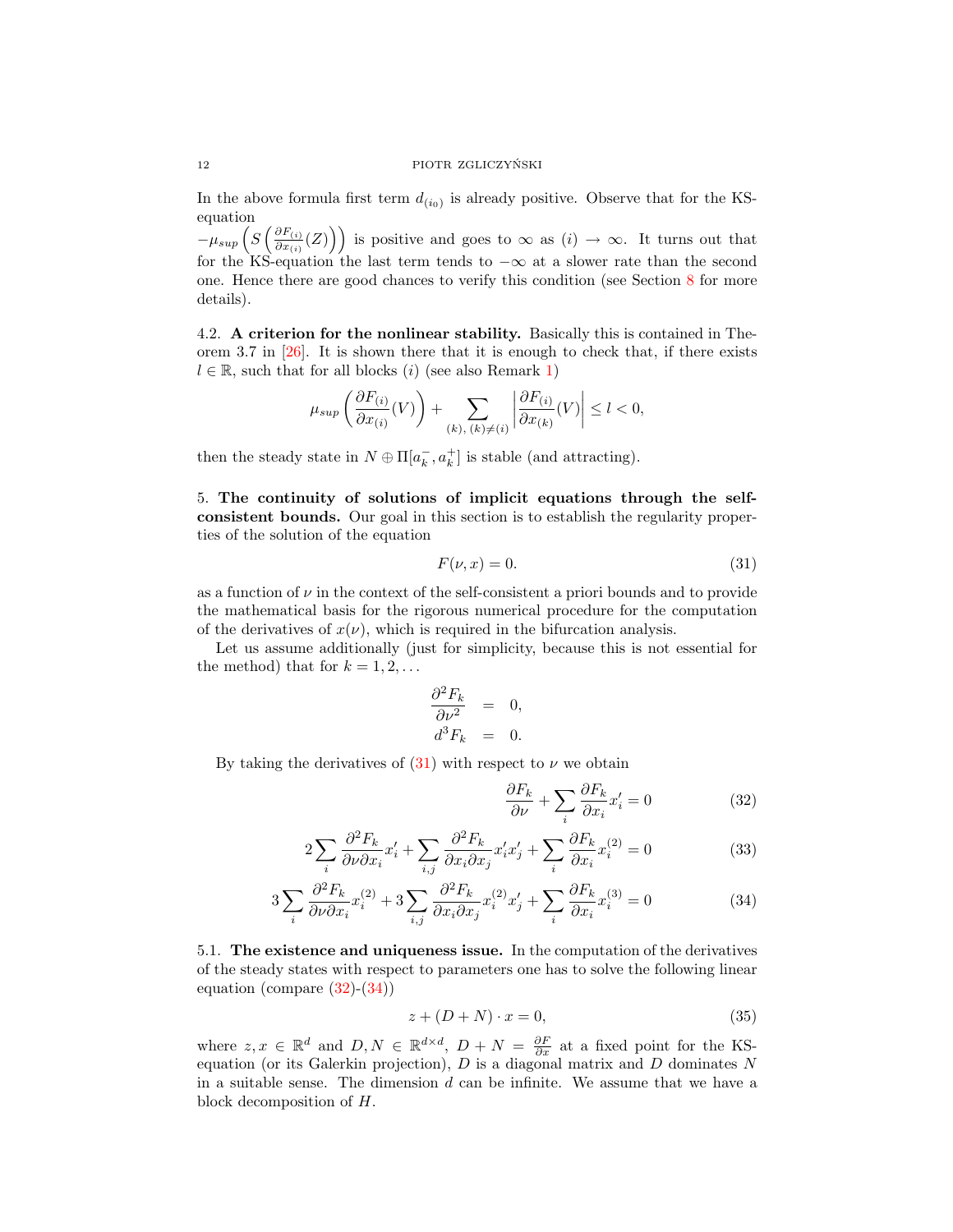We introduce the block-infinity norm given by

$$
|x|_{b,\infty} = \sup_{(i)} |x_{(i)}|.
$$
 (36)

Let  $H_{b,\infty}$  be a completion of H in the above norm.

<span id="page-12-2"></span>**Theorem 5.1.** Let  $d \in \mathbb{N}_+ \cup \{\infty\}$ . Consider equation

<span id="page-12-0"></span>
$$
z + (D + N) \cdot x = 0,\t\t(37)
$$

where  $z, x \in H_{b,\infty}$  and  $D, N \in \mathbb{R}^{d \times d}$  (we do not assume that  $D, N$  define maps on  $H_{b,\infty}$ , they are just collections of coefficients indexed by  $\mathbb{N}^2_+$ ).

Assume that there exists  $\alpha < 1$  such that

<span id="page-12-1"></span>
$$
D_{(i)(j)} = 0, \t if (i) \neq (j)
$$
\t(38)

$$
\alpha \inf D_{(i)(i)} > \sum_{(j)} |N_{(i)(j)}|, \quad \text{for all } (i), \tag{39}
$$

$$
\inf D_{(i)(i)} > \lambda > 0, \quad \text{for all } (i). \tag{40}
$$

Then equation [\(37\)](#page-12-0) has a unique solution,  $x^* \in H_{b,\infty}$  and

$$
|x^{\star}|_{b,\infty} \le \frac{|D^{-1}z|_{b,\infty}}{1-\alpha} \tag{41}
$$

*Proof.* Observe that from [\(39\)](#page-12-1) it follows immediately that  $D_{(i)(i)}$  is an isomorphism (see Def[.3.5\)](#page-8-3). From Lemma [3.6](#page-8-4) it follows that

$$
|D_{(i)(i)}^{-1}| = \frac{1}{\inf D_{(i)(i)}}.\t(42)
$$

Consider the following map

$$
P(x) = -D^{-1}z - D^{-1}Nx.\tag{43}
$$

We will prove that  $P: H_{b,\infty} \to H_{b,\infty}$  is a contraction with the contraction coefficient α.

First of all observe that dom  $(P) = H_{b,\infty}$ . Namely we have

$$
|D^{-1}z|_{b,\infty} = \sup_{(i)} |D^{-1}_{(i)(i)}z_{(i)}| \le \sup_{(i)} \frac{1}{\lambda}|z_{(i)}| = \frac{1}{\lambda}|z|_{b,\infty}.
$$
 (44)

It remains to show that also  $D^{-1}Nx \in H_{b,\infty}$  and the linear map  $D^{-1}N$  is a contraction

$$
|D^{-1}Nx|_{b,\infty} = \sup_{(i)} \left| D_{(i)(i)}^{-1} \sum_{(j)} (N_{(i)(j)} \cdot x_{(j)}) \right| \le
$$
  

$$
\sup_{(i)} |D_{(i)(i)}^{-1}| \cdot \left( \sum_{(j)} |N_{(i)(j)}| \right) \cdot |x|_{b,\infty} =
$$
  

$$
\sup_{(i)} \frac{1}{\inf D_{(i)(i)}} \cdot \left( \sum_{(j)} |N_{(i)(j)}| \right) \cdot |x|_{b,\infty} \le \alpha |x|_{b,\infty}.
$$

From the Banach contraction principle it follows that the map P has a unique fixed point,  $x^*$ . This point is a unique solution to  $(37)$  and it is equal to a limit of the sequence  $P^n(x)$  for any  $x \in H_{b,\infty}$ .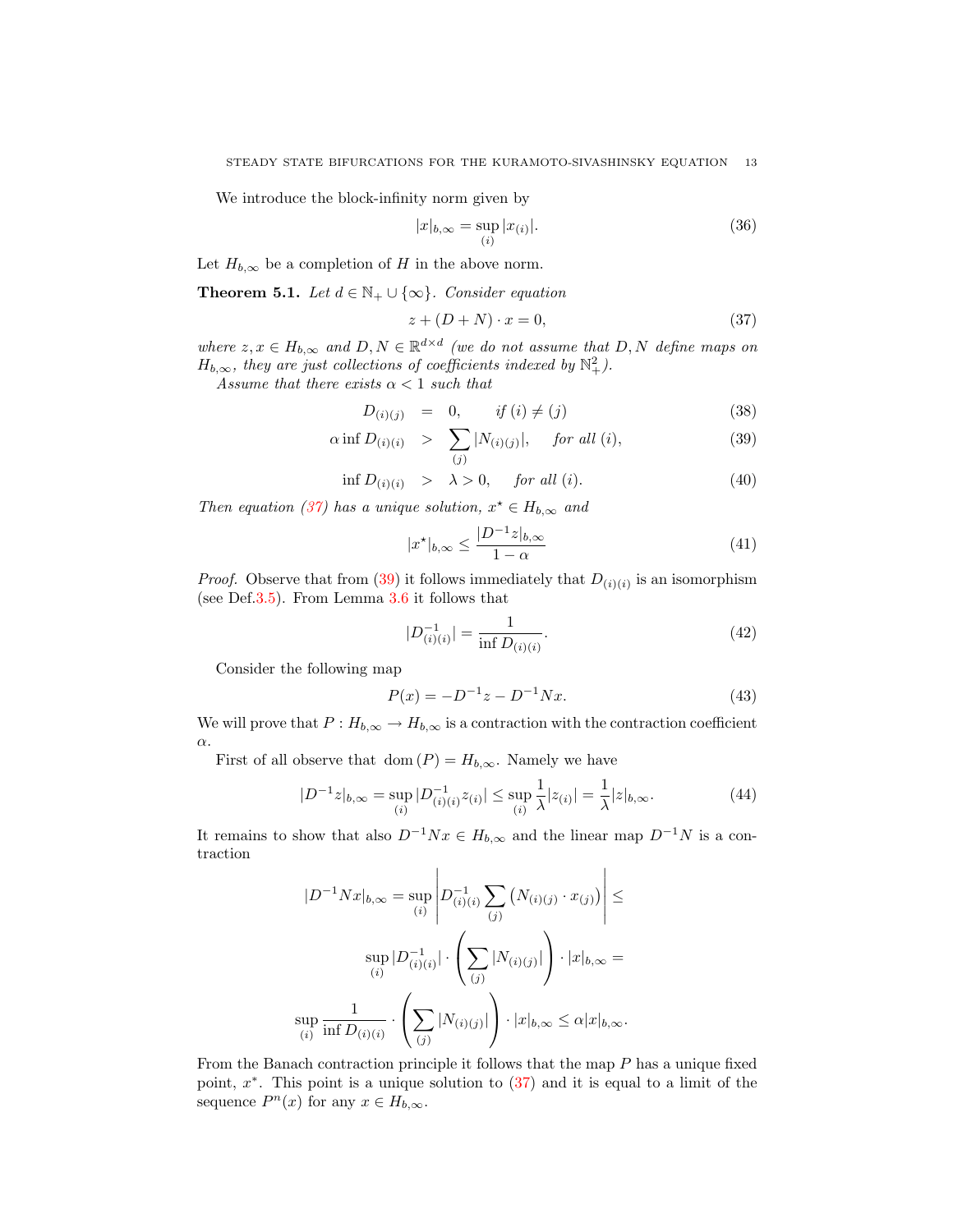To finish the proof observe the ball  $B = B(0, \frac{|D^{-1}z|_{b,\infty}}{1-\alpha})$  is mapped by P into itself. Namely, for any  $x \in B$  we have

$$
|P(x)|_{b,\infty} \le |D^{-1}Nx|_{b,\infty} + |D^{-1}z|_{b,\infty} \le \alpha \frac{|D^{-1}z|_{b,\infty}}{1-\alpha} + |D^{-1}z|_{b,\infty} = \frac{|D^{-1}z|_{b,\infty}}{1-\alpha}.
$$

<span id="page-13-1"></span>5.2. Self-consistent bounds for the derivatives. We want to solve equation [\(35\)](#page-11-3) in H (we have the existence and the uniqueness in the larger space  $H_{b,\infty}$ ) over a range of  $\nu$ , so that a solution for  $\nu$  belongs to the set L, which forms the self-consistent a priori bounds for [\(35\)](#page-11-3). We show now that such a solution exists under some mild assumptions, which are easily satisfied for the KS equations.

Let  $[Z] \subset H$ ,  $[D], [N]$  be a sets of linear mappings defined densely on H with values in H. We assume that  $X_k \subset \text{dom}(D)$  and  $X_k \subset \text{dom}(N)$  for any k and  $D \in [D]$  and  $N \in [N]$ .

For fixed  $z \in [Z], D \in [D]$  and  $N \in [N]$  we set  $F(x) = z + (D + N)x$ .

We assume for any  $z \in [Z], D \in [D]$  and  $N \in [N]$  that the assumptions of Theorem [5.1](#page-12-2) are satisfied and additionally the following inequalities hold

<span id="page-13-2"></span>
$$
\gamma \leq s, \quad \gamma \leq t, \qquad s, t > 5, \tag{45}
$$

$$
\frac{|z_i|}{\inf D_{(i)(i)}} \leq \frac{\tilde{C}}{i^t},\tag{46}
$$

$$
\inf D_{(i)(i)} > \beta i^4, \qquad i > m \tag{47}
$$

$$
|D_{(i)(i)}| \leq Bi^4,\tag{48}
$$

$$
|N_{ij}| \leq \frac{iG}{|i-j|^s}, \qquad i \neq j \tag{49}
$$

$$
N_{ii} = 0 \tag{50}
$$

All these assumptions are satisfied for the KS equations as it will be shown later. Under the above assumptions we are going to construct the set  $L$ 

<span id="page-13-0"></span>
$$
W_L = \Pi_{(i) \le m} \overline{B}_{(i)}(0, r_{(i)})
$$
  
\n
$$
L = W_L \oplus \Pi_{i=m+1}^{\infty} [x_i^-, x_i^+]
$$
\n(51)

which will form for  $M = m$  the topologically self-consistent a priori bounds con-taining the solution of [\(35\)](#page-11-3) for all  $z \in [Z], D \in [D]$  and  $N \in [N]$ .

We construct  $L$  using an algorithm for producing the self-consistent a priori bounds we used for the proof of the existence of fixed points for the KS equations in [\[23,](#page-46-0) [26\]](#page-46-2). As a result of this algorithm we obtain a sequence  $L_0 \supset L_1 \supset L_2 \supset \ldots$ , such that each set  $L_i$  is of the form given by [\(51\)](#page-13-0) and for  $i \geq i_0$   $L_i$  forms the topologically self-consistent a priori bounds containing the solution of [\(35\)](#page-11-3) for all  $z \in [Z], D \in [D]$  and  $N \in [N]$ .

We will use an additional index in the parameters defining  $L_i$ , i.e.  $L_i$  will be defined according to [\(51\)](#page-13-0) by setting the values for  $x_{i,k}^{\pm}$ . We will not change the set  $W_L$ .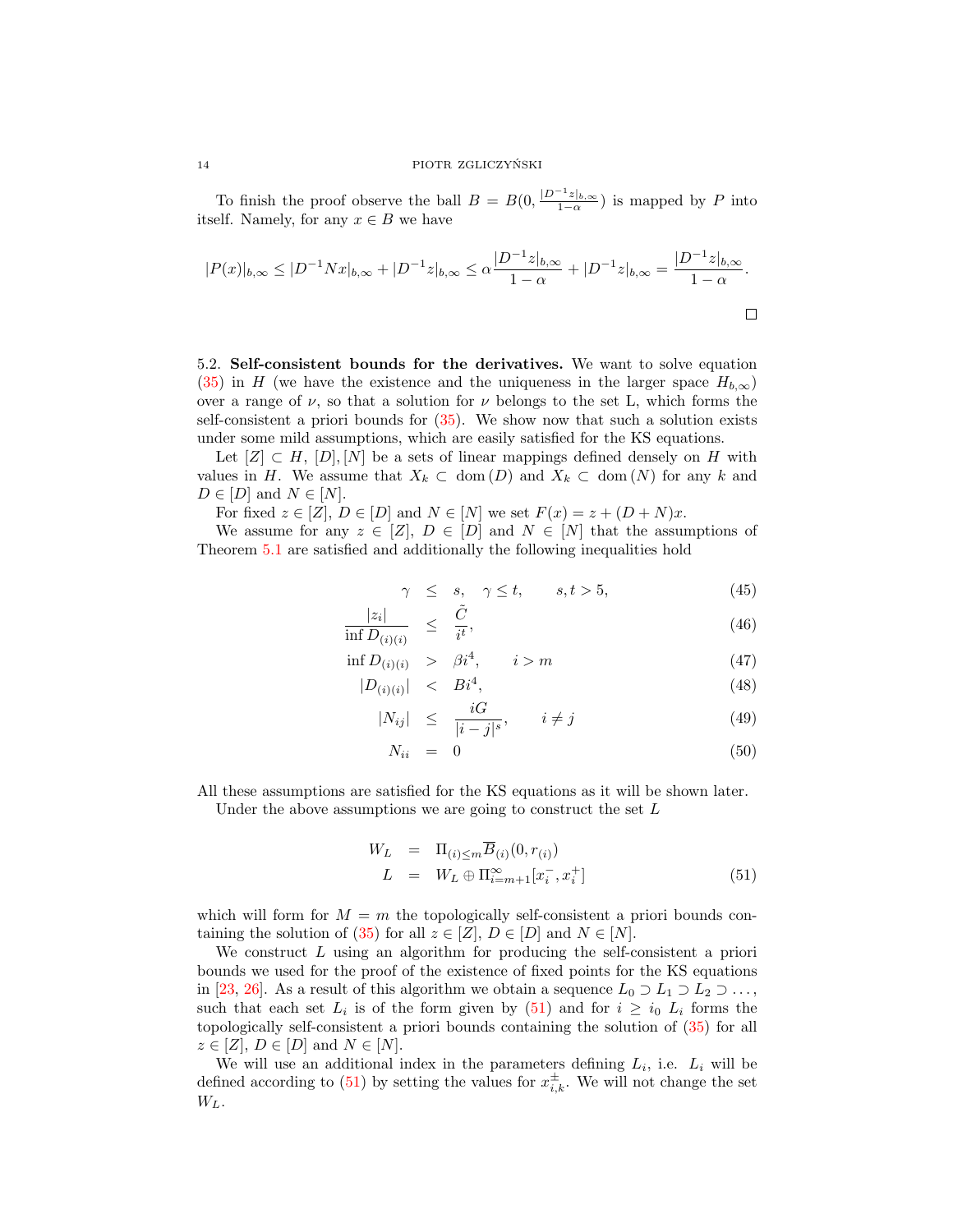### Algorithm:

**Initialization:** We define  $L_0$  as follows. Let us fix  $\epsilon > 0$ . We set

$$
R = \frac{(1+\epsilon)}{1-\alpha} \sup_{z \in [Z], D \in [D]} \sup_{k} \frac{|z_k|}{\inf D_{(k)(k)}} \tag{52}
$$

$$
r_{(i)} = R, \quad \text{for } (i) \le m \tag{53}
$$

$$
x_{0,i}^{\pm} = R, \qquad \text{for } i > m \tag{54}
$$

**One step:** Assume that  $L_i$  is defined. We define  $L_{i+1}$  as follows: for  $k > m$  let  $b_k$ be given by

$$
b_k = (1 + \epsilon) \sup_{x \in L_i, N \in [N], D \in [D]} \frac{|(Nx)_k|}{\inf D_{kk}} + (1 + \epsilon) \sup_{z \in [Z], D \in [D]} \frac{|z_k|}{\inf D_{kk}}.
$$
 (55)

We define  $x_{i+1,k}^{\pm}$  as follows

$$
x_{i+1,k}^{\pm} = \pm b_k, \quad \text{if } b_k < x_{i,k}^{\pm},
$$
  

$$
x_{i+1,k}^{\pm} = x_{i,k}^{\pm}, \quad \text{otherwise.}
$$

We set

$$
L_{i+1} = W_L \oplus \Pi_{k=m+1}^{\infty} [x_{i+1,k}^-, x_{i+1,k}^+].
$$
\n(56)

**Lemma 5.2.** For all  $z \in [Z]$ ,  $D \in [D]$  and  $N \in [N]$  the set  $L_0$  satisfies  $C_4$ ,  $C_5$ for all  $k > m$ , namely  $P_k \circ F(x) \neq 0$  for  $x \in X_k \cap L_0$ and

<span id="page-14-1"></span>
$$
\deg(P_m \circ F: X_m \to X_m, \text{int } W_L, 0) \neq 0. \tag{57}
$$

*Proof.* Let us fix any  $z \in [Z]$   $D \in [D]$ ,  $N \in [N]$ . We show first that for any block (*i*) and  $x \in L_0$  if  $|x_{(i)}| = R$ , then

<span id="page-14-2"></span>
$$
|D_{(i)(i)}x_{(i)}| > |(Nx)_{(i)}| + |z_{(i)}|.
$$
\n(58)

Indeed

$$
|D_{(i)(i)}x_{(i)}| \ge \inf D_{(i)(i)}R,
$$
  
\n
$$
|(Nx)_{(i)}| \le \left(\sum_{(j)} |N_{(i)(j)}|\right)R < \alpha \inf D_{(i)(i)}R,
$$
  
\n
$$
|z_i| < R(1-\alpha) \inf D_{(i)(i)}.
$$

Hence

<span id="page-14-0"></span>
$$
\left| D_{(i)(i)} x_{(i)} \right| - \left| (Nx)_{(i)} \right| - |z_{(i)}| > 0. \tag{59}
$$

Since for  $i > m$  dim $(i) = 1$ , hence  $D_{ii} \in \mathbb{R} \setminus \{0\}$ . If  $D_{ii} > 0$ , then  $F_i(x) > 0$  if  $x_i = R$  and  $F_i(x) < 0$  if  $x_i = -R$ . If  $D_{ii} < 0$ , then  $F_i(x) < 0$  if  $x_i = R$  and  $F_i(x) > 0$  if  $x_i = -R$ . This proves condition **C4**. Observe that [\(59\)](#page-14-0) implies that C5 is satisfied.

It remains to prove [\(57\)](#page-14-1). Observe that from [\(58\)](#page-14-2) it follows that for any  $\lambda \in [0,1]$ and  $x \in L_0$ , such that  $|x_{(i)}| = R$ 

<span id="page-14-3"></span>
$$
|D_{(i)(i)}x_{(i)}| > |(\lambda Nx)_{(i)}| + |\lambda z_{(i)}|.
$$
\n(60)

Let us define a homotopy  $H:[0,1]\times X_m\rightarrow X_m$ 

$$
H(\lambda, x) = H_{\lambda}(x) = \lambda z + (D + \lambda N)x.
$$
\n(61)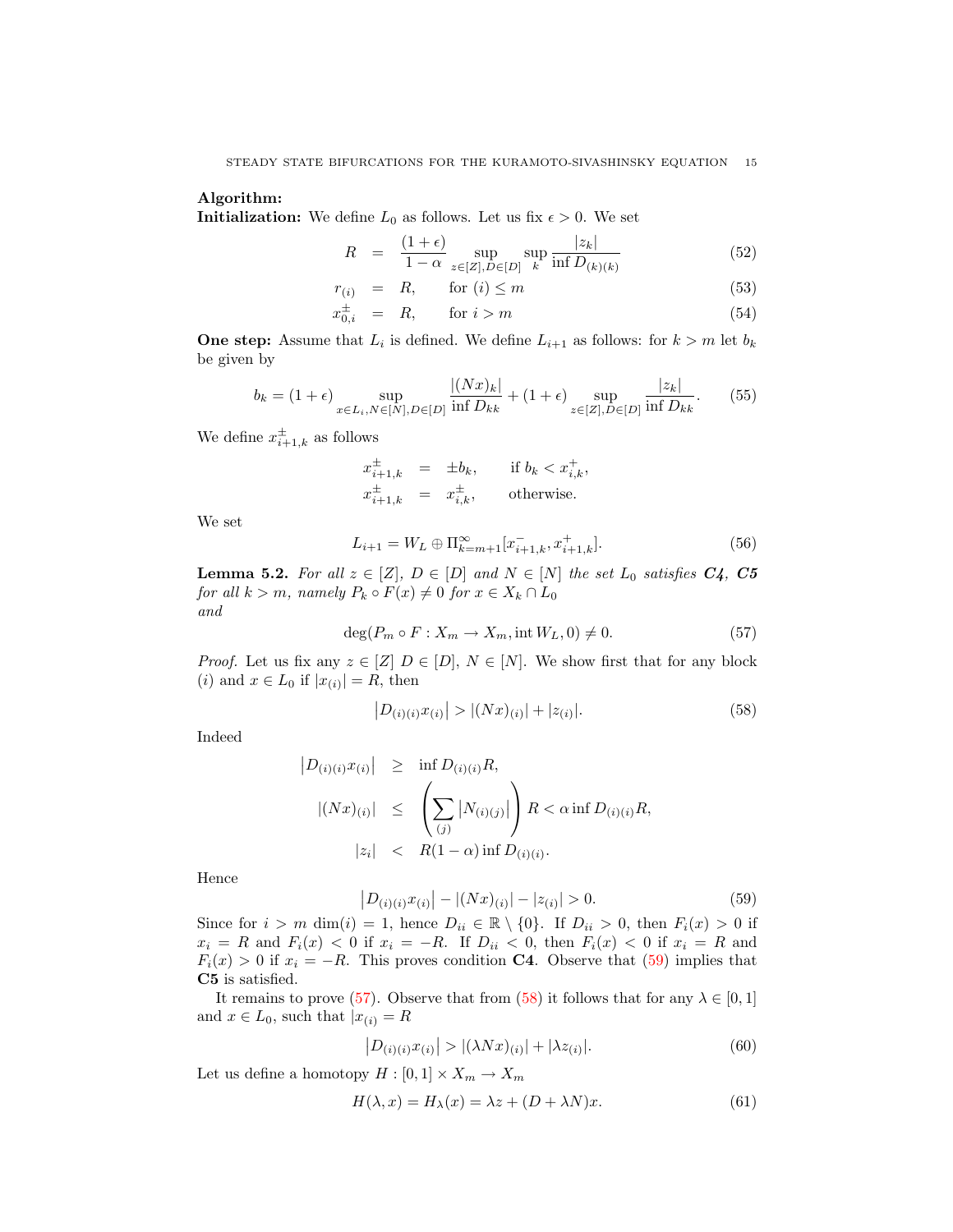From [\(60\)](#page-14-3) it follows that

$$
P_m \circ H_\lambda(x) \neq 0, \qquad x \in \partial W_L. \tag{62}
$$

From the continuation property of the degree it follows that

$$
\deg(P_m \circ F, \text{int } W_L, 0) = \deg(P_m \circ H_1, \text{int } W_L, 0) = \deg(P_m \circ H_0, \text{int } W_L, 0). \tag{63}
$$

To finish the proof observe  $P_m \circ H_0$  is an linear isomorphism. Hence  $\deg(P_m \circ$  $\Box$  $H_0$ , int  $W_L$ , 0) =  $\pm 1$ .

The following Lemma follows directly from the rule of construction of  $L_{i+1}$  starting from  $L_i$ .

**Lemma 5.3.** For all  $z \in [Z], D \in [D], N \in [N]$  and any  $i \geq 1$   $i = 1, 2, \ldots$  the set  $L_i$  satisfies  $C_4$ ,  $C_5$  for all  $k > m$ , namely  $P_k \circ F(x) \neq 0$  for  $x \in X_k \cap L_i$ and

$$
\deg(P_m \circ F : X_m \to X_m, \text{int } W_L, 0) \neq 0. \tag{64}
$$

In view of the above lemma it is clear that to show that the algorithm produces the topologically self-consistent a priori bounds for [\(35\)](#page-11-3) it is enough to show that for i large enough conditions  $C2$  and  $C3$  are satisfied.

As the first step in this direction we have the following

<span id="page-15-0"></span>**Lemma 5.4.** There exists a constant  $E_1$ , such that for all k holds

$$
|x_{1,k}^{\pm}| \le \frac{E_1}{k^3}.\tag{65}
$$

*Proof.* We have for  $k > m$ 

$$
|(Nx)_k| \le \left(\sum_{j\neq k} |N_{kj}|\right) R \le kR \sum_{j\neq k} \frac{G}{|k-j|^s} < kRGS(s),
$$

where  $S(s) = \sum_{j \in \mathbb{Z} \setminus \{0\}} \frac{1}{|j|^s}$ . Hence

$$
b_k \le (1 + \epsilon) \left( \frac{kRGS(s)}{\beta k^4} + \frac{\tilde{C}}{i^t} \right) \le \frac{E_1}{k^3}.
$$
 (66)

 $\Box$ 

In the sequel we will use several times the following

<span id="page-15-1"></span>**Lemma 5.5.** Assume  $s > 1$ ,  $\gamma > 1$ . There exists a constant  $S(s, \gamma)$  such that for all  $k \in \mathbb{N}_+$  holds

$$
\sum_{j \in \mathbb{N}_+, j \neq k} \frac{1}{|k-j|^s j^{\gamma}} \le \frac{C_Q(s, \gamma)}{|k|^{\min(s, \gamma)}}.
$$

**Lemma 5.6.** There exist i and a constant  $E_i$ , such that

$$
|x_{i,k}^{\pm}| \le \frac{E_i}{k^{\min(s,t)}}.\tag{67}
$$

*Proof.* By induction. As an induction assumption we assume that for  $i \geq 1$  holds  $(i = 1$  is treated in Lemma [5.4\)](#page-15-0)

$$
|x_{i,k}| \le \frac{E_i}{k^{\gamma_i}}, \qquad \gamma_i \ge 3, \qquad \gamma \le s. \tag{68}
$$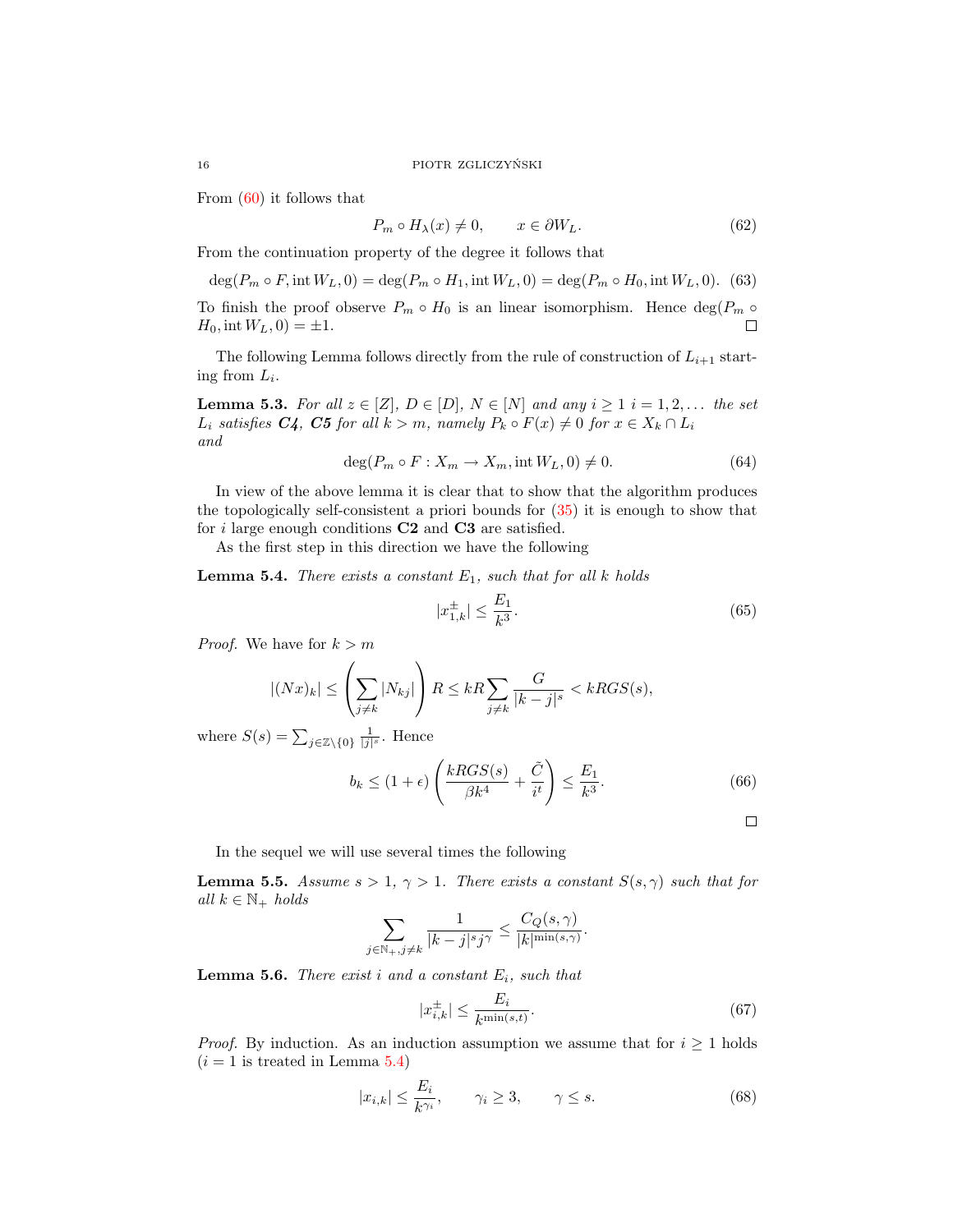Using Lemma [5.5](#page-15-1) we obtain

$$
\frac{1}{|D_{kk}|}\sum_j |N_{kj}x_j| + \frac{|z_k|}{|D_{kk}|}\leq \frac{kGE_i}{\beta k^4}\sum_j \frac{1}{|k-j|^s|j|^{\gamma_i}} + \frac{\tilde{C}}{k^t}\leq \frac{1}{k^t k^t}.
$$

Since for a suitable constant  $E_{i+1}$  we have

$$
b_k \le \frac{GE_i C_Q(s, \gamma_i)}{k^{\gamma_i + 3}} + \frac{\tilde{C}}{k^t} \le \frac{E_{i+1}}{k^{\min(\gamma_i + 3, t)}}.
$$
(69)

□

Hence we had proven that if  $\gamma_i \leq s$ , then  $\gamma_{i+1} = \min(\gamma_i + 3, t)$ .

**Lemma 5.7.** If  $|x_{i,k}^{\pm}| \leq \frac{E_i}{k^{\gamma_i}}$  and  $\gamma_i > 5$ , then conditions **C2** and **C3** are satisfied on  $L_i$  for  $F(x) = z + (D + N)x$ .

*Proof.* Condition  $C2$  is manifestly satisfied. For condition  $C3$  it is enough to prove the convergence statement for  $f_k$ .

We have

$$
f_k \le |D_{kk}x_k| + \sum_j |N_{kj}x_j| + |z_k| \le
$$
  

$$
\frac{E_i B k^4}{k^{\gamma_i}} + G E_i k \sum_j \frac{1}{|k-j|^s |j|^{\gamma_i}} + \frac{B}{\beta} \frac{C}{k^t}.
$$

Using Lemma [5.5](#page-15-1) we obtain

$$
f_k \le \frac{C_1}{k^{\gamma_i - 3}} + \frac{C_2}{k^{\min(s, \gamma_i) - 1}} + \frac{1}{C_3}k^t
$$
\n<sup>(70)</sup>

for some constants  $C_1, C_2, C_3$ . Now if  $\gamma_i - 3 > 1/2$ ,  $s - 1 > 1/2$  and  $t > 1/2$ , then  $\sum_k f_k^2 < \infty$ . П

The following theorem summarizes the above developments

<span id="page-16-2"></span>**Theorem 5.8.** There exists L of the form given by [\(51\)](#page-13-0), which for all  $z \in [Z]$ ,  $D \in [D]$  and  $N \in [N]$  forms the topologically self-consistent a priori bounds for [\(35\)](#page-11-3). Moreover, the solution  $(35)$  belongs to L.

5.3. Regularity of solutions of implicit equations. In this section we state and prove theorems about the regularity of solutions of the equation

<span id="page-16-0"></span>
$$
F(\nu, x) = 0 \tag{71}
$$

and (what will be important near the bifurcation points)

<span id="page-16-1"></span>
$$
F_i(\nu, x_1, x) = 0, \qquad i \ge 2. \tag{72}
$$

We want to find  $x(\nu)$  for [\(71\)](#page-16-0) and  $x(\nu, x_1)$  for [\(72\)](#page-16-1).

In both cases we assume that the domain of interest is a compact and convex set,  $\Lambda$ ,  $\Lambda \subset \mathbb{R}$  for [\(71\)](#page-16-0) and  $\Lambda \subset \mathbb{R}^2$  for [\(72\)](#page-16-1). We assume in both cases that we have constructed  $V = W \oplus \Pi_{k>m}[x_k^-, x_k^+]$  the topologically self-consistent a priori bounds, where we were able to verify the uniqueness. Hence we have a function  $x(\nu)$   $(x(\nu, x_1))$  for  $\nu \in \Lambda$   $((\nu, x_1) \in \Lambda)$ .

Through this section we assume:

- bounds on  $V: |x_i| \leq \frac{C}{i^s}$ , for  $x \in V$
- we have a block decomposition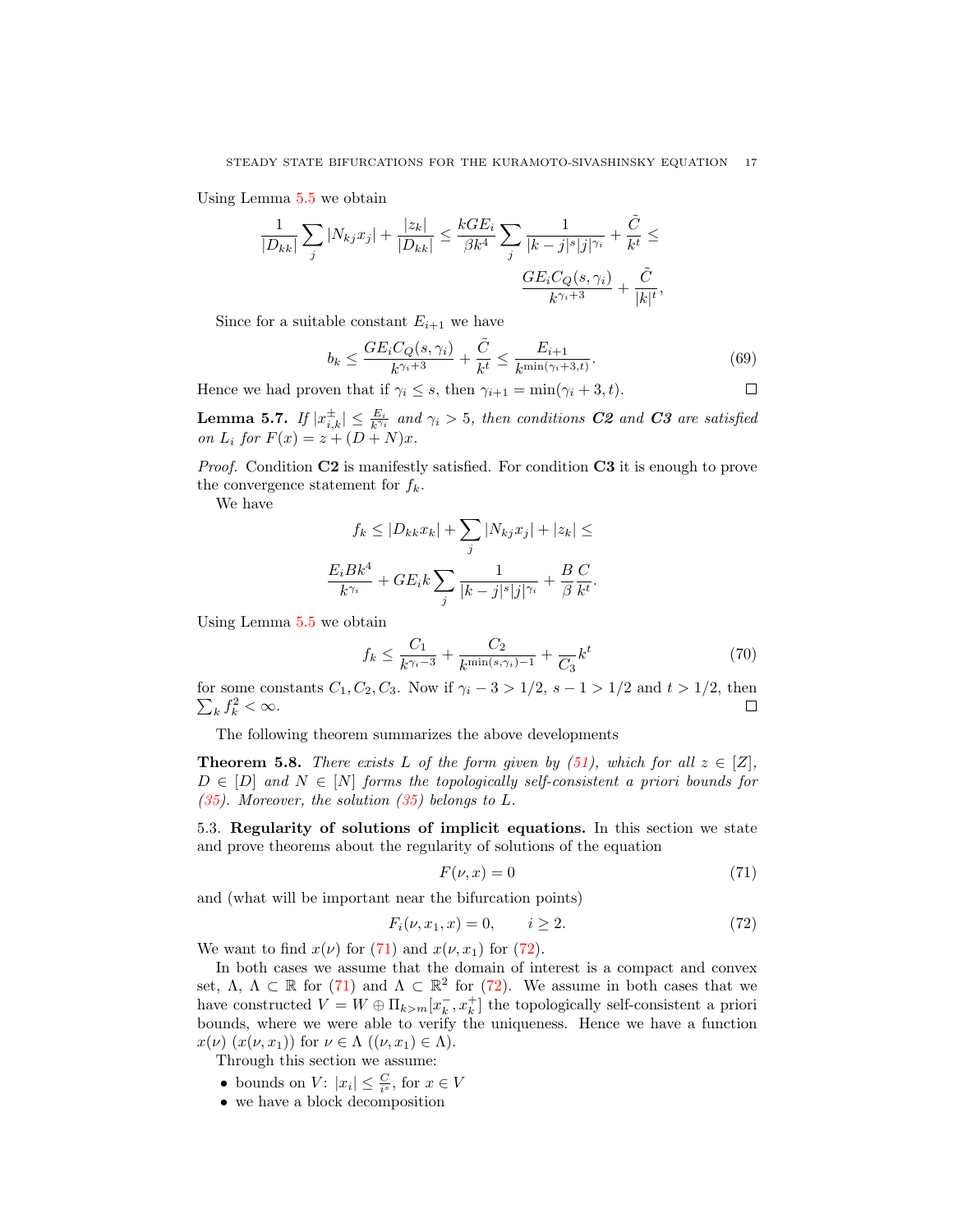- F1 and F2 for F and all its partial derivatives are satisfied on  $\Lambda \times V$
- we define the set of matrices  $[D], [N]$

$$
[D]_{(i)(i)} = \left[\frac{\partial F_{(i)}}{\partial x_{(i)}}(\Lambda, V)\right]_I
$$
  
\n
$$
[D]_{(i)(j)}] = 0, \quad (i) \neq (j)
$$
  
\n
$$
[N]_{(i)(j)} = \left[\frac{\partial F_{(i)}}{\partial x_{(j)}}(\Lambda, V)\right]_I, \quad (i) \neq (j)
$$
  
\n
$$
[N]_{(i)(i)} = \{0\}
$$

• Theorem [5.1](#page-12-2) type assumptions: there exists  $\alpha < 1$  such that

$$
\alpha \inf_{D \in [D]} \inf D_{(i)(i)} > \sum_{(j)} \sup_{N \in [N]} |N_{(i)(j)}|, \quad \text{for all } (i), \tag{73}
$$

$$
\inf_{D \in [D]} \inf D_{(i)(i)} \quad > \quad \lambda > 0, \quad \text{ for all } (i). \tag{74}
$$

• Section [5.2](#page-13-1) type assumptions

<span id="page-17-1"></span>
$$
\gamma \leq s, \quad \gamma \leq t, \qquad s, t > 5,\tag{75}
$$

$$
\inf_{D \in [D]} \inf D_{(i)(i)} \ge \beta i^4, \qquad i > m \tag{76}
$$

$$
\sup_{D \in [D]} |D_{(i)(i)}| < Bi^4,\tag{77}
$$

$$
\sup_{N \in [N]} |N_{ij}| \leq \frac{iG}{|i-j|^s}, \qquad i \neq j \tag{78}
$$

<span id="page-17-0"></span>
$$
\left| \frac{\partial F_i}{\partial \nu} (\Lambda, V) \right| \leq \Theta i^4 \sup_{x \in V} |x_i| \tag{79}
$$

$$
\left| \frac{\partial F_i}{\partial \nu \partial x_j} (\Lambda, V) \right| = \delta_{i,j} i^4, \quad \text{for } i > i_0
$$
\n(80)

$$
\sum_{j} \frac{\left| \frac{\partial F_i}{\partial \nu \partial x_j} (\Lambda, V) \right|}{j^s} < \infty, \qquad \text{for all } i \tag{81}
$$

<span id="page-17-2"></span>**Theorem 5.9.** Under the above assumptions the function  $x(\nu)$   $(x(\nu, x_1))$  is  $C^1$  on  $\Lambda$  and there exists a constant  $C_1$  such that  $|x'_i| \leq \frac{C_1}{i^s} \left( \left| \frac{\partial x_i}{\partial \nu} \right| \leq \frac{C_1}{i^s} \right)$  $\frac{\partial x_i}{\partial x_1} \leq \frac{C_1}{i^s}$ ). Moreover, for equation [\(71\)](#page-16-0) for any  $\nu_1, \nu_2 \in \Lambda$  and any i

$$
\left|\frac{x_i(\nu_1)-x_i(\nu_2)}{\nu_1-\nu_2}\right|\leq \frac{C_1}{i^s}.
$$

In the case of equation [\(72\)](#page-16-1) for  $(\nu_1, y), (\nu_2, y) \in \Lambda$  and  $(\nu, y_1), (\nu, y_2) \in \Lambda$  and for any i the following holds

$$
\left| \frac{x_i(\nu_1, y) - x_i(\nu_2, y)}{\nu_1 - \nu_2} \right| \le \frac{C_1}{i^s},
$$
  

$$
\left| \frac{x_i(\nu, y_1) - x_i(\nu, y_2)}{y_1 - y_2} \right| \le \frac{C_1}{i^s}.
$$

•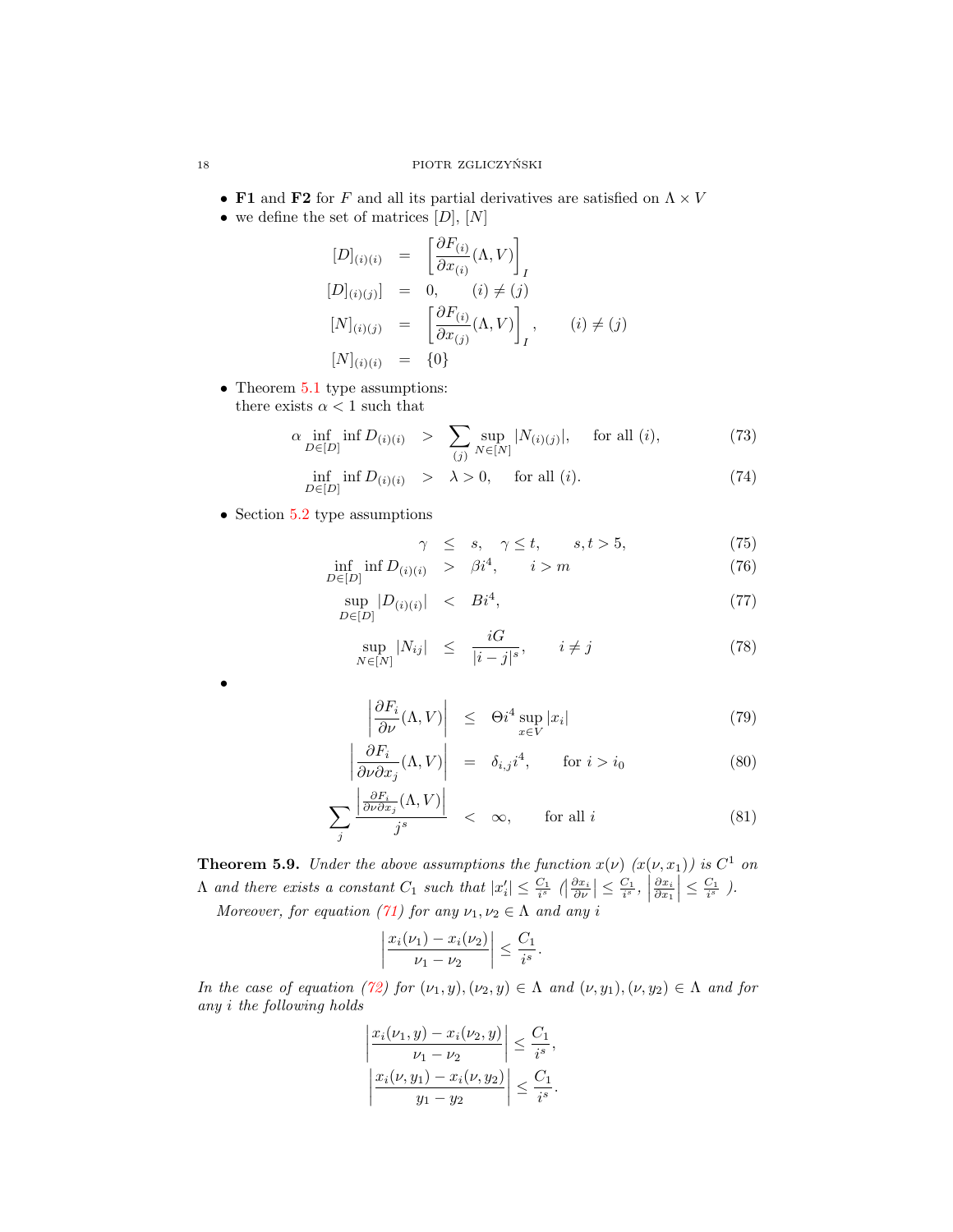*Proof.* We provide the proof essentially for the derivative with respect to  $\nu$ , only. The proof for [\(72\)](#page-16-1) is the same hence will be omitted; only the place where there is some difference in estimates will be discussed.

Let us fix  $\nu \in \Lambda$  and let  $h \neq 0$  be such that  $\nu + h \in \Lambda$ , then from Lemma [3.1](#page-5-2) we obtain for all  $i$ 

$$
0 = F_i(\nu + h, x(\nu + h)) - F_i(\nu, x(\nu)) = c_{i\nu}h + \sum_j c_{ij}(x_j(\nu + h) - x_j(\nu)),
$$

where

$$
c_{i\nu} \in \left[\frac{\partial F_i}{\partial \nu}(\Lambda, V)\right]_I, \qquad c_{i\nu} \to \frac{\partial F_i}{\partial \nu}(\nu, x(\nu)) \quad \text{for } h \to 0
$$

$$
c_{ij} \in \left[\frac{\partial F_i}{\partial x_j}(\Lambda, V)\right]_I = [D]_{ij} + [N]_{ij}, \qquad c_{ij} \to \frac{\partial F_i}{\partial x_j}(\nu, x(\nu)) \quad \text{for } h \to 0.
$$

Hence the difference ratio  $r(h) = \frac{x(\nu + h) - x(\nu)}{h}$  satisfies the following system of equations

$$
c_{(i)\nu} + \sum_{(j),(j)\neq(i)} c_{(i)(j)}r_j(h) + c_{(i)(i)}r_{(i)}(h) = 0
$$
\n(82)

The above equation was considered in Section [5.2.](#page-13-1) To apply Theorem [5.8](#page-16-2) to obtain bounds for  $r(h)$  we need to provide bounds for  $c_{i\nu}$  for i large enough.

Since  $c_{i\nu} \in \left[\frac{\partial F_i}{\partial \nu}(\Lambda, V)\right]_I$ , then from [\(79\)](#page-17-0) we have

$$
|c_{i\nu}| \le \Theta i^4 |x_i|, \qquad x \in V. \tag{83}
$$

Since  $|x_i| \leq \frac{C}{i^s}$  on V, then we obtain

$$
\frac{|c_{i\nu}|}{\inf D_{ii}} \le \frac{i^4 \Theta C}{i^s \beta i^4} = \frac{C \Theta/\beta}{i^s}.
$$
\n(84)

Hence [\(46\)](#page-13-2) is satisfied with  $t = s$  and  $\tilde{C} = C\Theta/\beta$ .

When considering  $(72)$  and the partial derivative with respect of  $x_1$ , instead of  $c_{i\nu}$  we will have the term  $c_{i1} \in \left[\frac{\partial F_i}{\partial x_j}(\Lambda, V)\right]$  $I = [N]_{i1}.$ 

From [\(78\)](#page-17-1) it follows that for some  $\tilde{G}$ 

$$
|c_{i1}| \le \frac{\tilde{G}}{i^{s-1}},\tag{85}
$$

hence

$$
\frac{|c_{i1}|}{\inf D_{ii}} \le \frac{\tilde{G}}{i^{s-1}\beta i^4} = \frac{\tilde{G}/\beta}{i^{s+3}}.
$$
\n(86)

Hence [\(46\)](#page-13-2) is satisfied with  $t = s + 3$  and  $\tilde{C} = \tilde{G}/\beta$ .

From Theorem [5.8](#page-16-2) we obtain a topologically self-consistent a priori bounds, L (independent of h),  $r(h) \in L$  and  $|r_i(h)| \leq \frac{C_1}{i^s}$ .

We will prove now that  $r(h) \to r^*$ , where  $r^*$  is a solution of the following equation

<span id="page-18-0"></span>
$$
\frac{\partial F}{\partial \nu}(\nu, x(\nu)) + \frac{\partial F}{\partial x}(\nu, x(\nu)) \cdot r = 0.
$$
 (87)

First of all, this is an equation studied in the previous section, L are also the topologically self-consistent a priori bounds for it and  $r^* \in L$ .

The set L is compact, it is enough to prove that for any sequence  $h_n \to 0$  for  $n \to \infty$ , such that ratios  $r(h_n) \to \tilde{r}$ , we have that  $\tilde{r}$  satisfies [\(87\)](#page-18-0).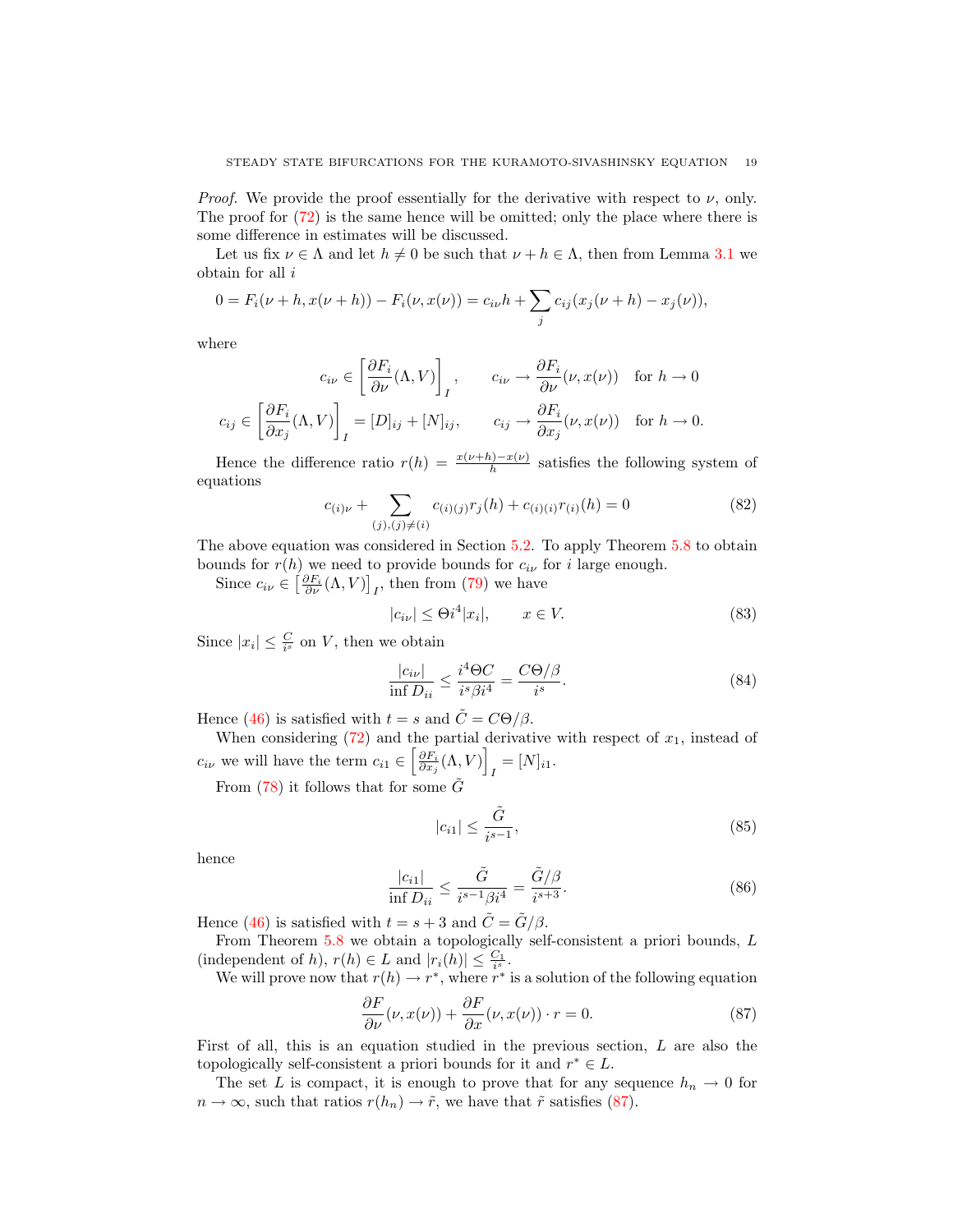### ${\color{red}\textbf{P} \textbf{I} \textbf{O} \textbf{T} \textbf{R}}{\color{red}\textbf{Z} \textbf{G} \textbf{L} \textbf{I} \textbf{C} \textbf{Z} \textbf{Y} \textbf{N} \textbf{S} \textbf{K} \textbf{I}}$

To prove this observe that from Lemma [3.1](#page-5-2) it follows that  $c_{i\nu} \to \frac{\partial F_i}{\partial \nu}(\nu, x(\nu))$ and  $c_{ij} \to \frac{\partial F_i}{\partial x_j}(\nu, x(\nu))$ , hence by passing to the limit we see that indeed  $\tilde{r}$  satisfies [\(87\)](#page-18-0), hence  $\tilde{r} = r^*$ . Uniqueness of solutions of (87) and continuity of coefficients in this equation with respect to  $\nu$ , x and r imply continuity of  $x'(\nu)$ .  $\Box$ 

Proceeding inductively it is now easy to prove the following

**Theorem 5.10.** Same assumptions as in Theorem [5.9](#page-17-2) and additionally  $d^3F = 0$ . Then function  $x(\nu)$   $(x(\nu, x_1))$  is  $C^{\infty}$  on  $\Lambda$  and for any  $l \geq 1$  there exists a constant  $C_1$  such that  $|x_i^{(l)}| \leq \frac{C_l}{i^s} \left( \left| \frac{\partial x_i}{\partial \nu} \right| \leq \frac{C_l}{i^s} \right)$  $\frac{\partial x_i}{\partial x_1} \leq \frac{C_l}{i^s}$ ).

Moreover, for equation [\(71\)](#page-16-0) for any  $\nu_1, \nu_2 \in \Lambda$  and any i

$$
\left|\frac{x_i^{(l-1)}(\nu_1) - x_i^{(l-1)}(\nu_2)}{\nu_1 - \nu_2}\right| \le \frac{C_l}{i^s}.
$$

In the case of equation [\(72\)](#page-16-1) for any  $(\nu_1, y), (\nu_2, y) \in \Lambda$  and  $(\nu, y_1), (\nu, y_2) \in \Lambda$ , any operator,  $D^{(l-1)}$ , of the partial derivatives of order  $l-1$  and any i the following inequalities are satisfied

$$
\left| \frac{D^{(l-1)}x_i(\nu_1, y) - D^{(l-1)}x_i(\nu_2, y)}{\nu_1 - \nu_2} \right| \le \frac{C_l}{i^s},
$$
  

$$
\left| \frac{D^{(l-1)}x_i(\nu, y_1) - D^{(l-1)}x_i(\nu, y_2)}{y_1 - y_2} \right| \le \frac{C_l}{i^s}.
$$

*Proof.* The proof is by induction.

We will illustrate the induction step for  $l = 2$  for equation [\(72\)](#page-16-1) for the computation of  $\frac{\partial x}{\partial \nu \partial x_1}$ . This example contains all essential ingredients for the whole proof, (due to the fact that  $d^3F = 0$ ).

Let us fix  $(\nu, y) \in \Lambda$  and let  $h \neq 0$  be such that  $(\nu, y + h) \in \Lambda$ . For any  $i$  we have

$$
0 = \frac{\partial F_i}{\partial \nu}(\nu, y + h, x(\nu, y + h)) +
$$

$$
\sum_j \frac{\partial F_i}{\partial x_j}(\nu, y + h, x(\nu, y + h)) \cdot \frac{\partial x_j}{\partial \nu}(\nu, y + h) -
$$

$$
\frac{\partial F_i}{\partial \nu}(\nu, y, x(\nu, y)) - \sum_j \frac{\partial F_i}{\partial x_j}(\nu, y, x(\nu, y)) \cdot \frac{\partial x_j}{\partial \nu}(\nu, y) =
$$

$$
\left(\frac{\partial F_i}{\partial \nu}(\nu, y + h, x(\nu, y + h)) - \frac{\partial F_i}{\partial \nu}(\nu, y, x(\nu, y))\right) +
$$

$$
\left(\sum_j \frac{\partial F_i}{\partial x_j}(\nu, y + h, x(\nu, y + h)) \frac{\partial x_j}{\partial \nu}(\nu, y + h) -
$$

$$
\sum_j \frac{\partial F_i}{\partial x_j}(\nu, y, x(\nu, y)) \frac{\partial x_j}{\partial \nu}(\nu, y)\right).
$$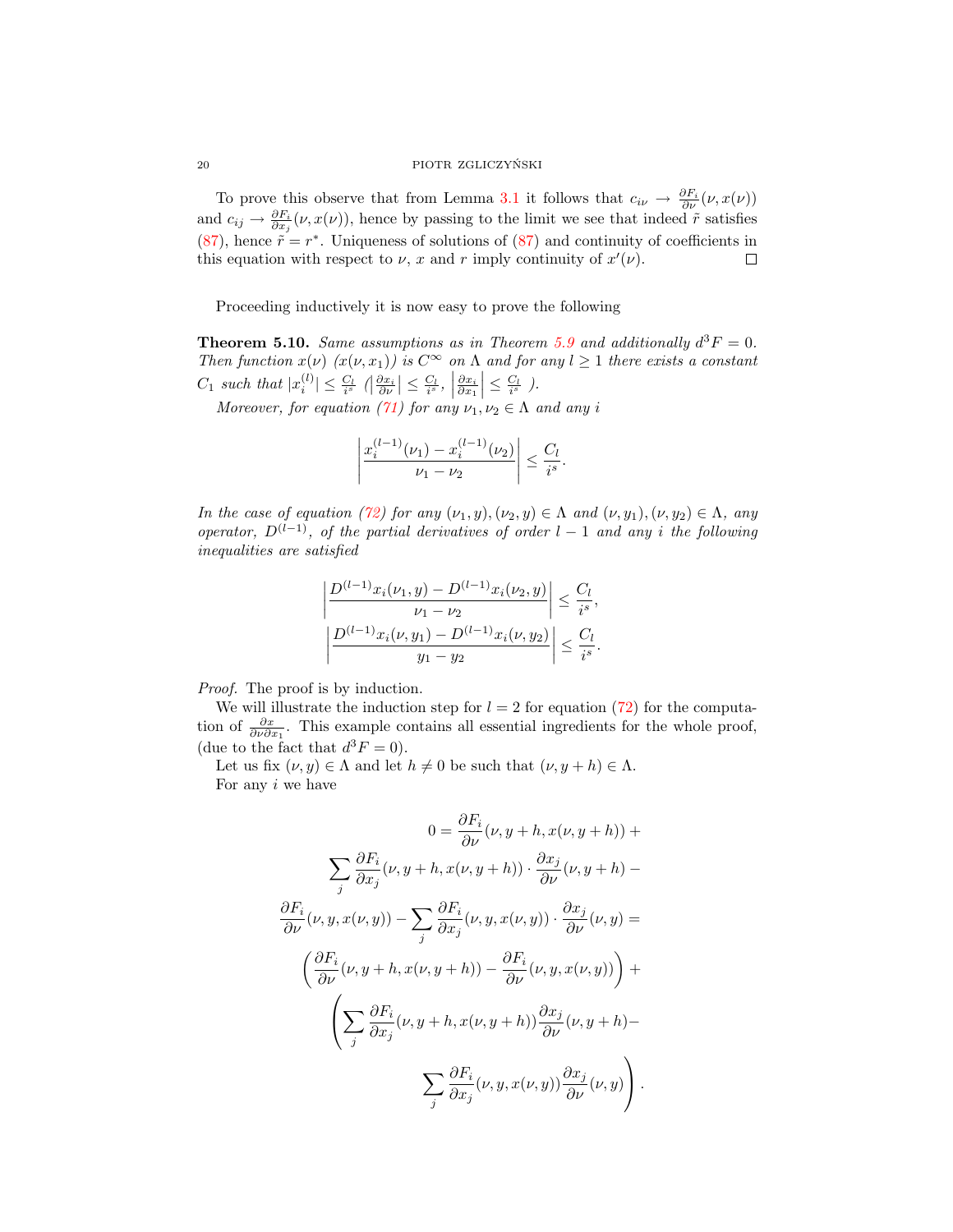We transform each term in parentheses separately. For the first term we have

$$
\frac{\partial F_i}{\partial \nu}(\nu, y + h, x(\nu, y + h)) - \frac{\partial F_i}{\partial \nu}(\nu, y, x(\nu, y)) =
$$
\n
$$
\left(\frac{\partial F_i}{\partial \nu}(\nu, y + h, x(\nu, y + h)) - \frac{\partial F_i}{\partial \nu}(\nu, y + h, x(\nu, y))\right) +
$$
\n
$$
\left(\frac{\partial F_i}{\partial \nu}(\nu, y + h, x(\nu, y)) - \frac{\partial F_i}{\partial \nu}(\nu, y, x(\nu, y)\right) =
$$
\n
$$
\sum_j c_{i\nu j} \cdot (x_j(\nu, y + h) - x_j(\nu, y)) + c_{i\nu 1} \cdot h
$$

where  $c_{i\nu j} \to \frac{\partial F_i}{\partial \nu \partial x_j}(\nu, y, x(\nu, y))$  and  $c_{i\nu 1} \to \frac{\partial F_i}{\partial \nu \partial x_1}(\nu, y, x(\nu, y))$  for  $h \to 0$ . For the second term we obtain

$$
\sum_{j} \frac{\partial F_i}{\partial x_j}(\nu, y + h, x(\nu, y + h)) \frac{\partial x_j}{\partial \nu}(\nu, y + h) -
$$
\n
$$
\sum_{j} \frac{\partial F_i}{\partial x_j}(\nu, y, x(\nu, y)) \frac{\partial x_j}{\partial \nu}(\nu, y) =
$$
\n
$$
\sum_{j} \left(\frac{\partial F_i}{\partial x_j}(\nu, y + h, x(\nu, y + h)) - \frac{\partial F_i}{\partial x_j}(\nu, y, x(\nu, y + h))\right) \frac{\partial x_j}{\partial \nu}(\nu, y + h) +
$$
\n
$$
\sum_{j} \left(\frac{\partial F_i}{\partial x_j}(\nu, y, x(\nu, y + h)) - \frac{\partial F_i}{\partial x_j}(\nu, y, x(\nu, y))\right) \frac{\partial x_j}{\partial \nu}(\nu, y + h) +
$$
\n
$$
\sum_{i} \frac{\partial F_i}{\partial x_j}(\nu, y, x(\nu, y)) \left(\frac{\partial x_j}{\partial \nu}(\nu, y + h) - \frac{\partial x_j}{\partial \nu}(\nu, y)\right) =
$$
\n
$$
h \sum_{j} c_{ij1} \frac{\partial x_j}{\partial \nu}(\nu, y + h) + \sum_{jk} c_{ijk} \frac{\partial x_j}{\partial \nu}(\nu, y + h)(x_k(\nu, y + h) - x_k(\nu, y)) +
$$
\n
$$
\sum_{i} \frac{\partial F_i}{\partial x_j}(\nu, y, x(\nu, y)) \left(\frac{\partial x_j}{\partial \nu}(\nu, y + h) - \frac{\partial x_j}{\partial \nu}(\nu, y)\right)
$$

where  $c_{ij1} \to \frac{\partial^2 F_i}{\partial x_j \partial x_1}(\nu, y, x(\nu, y))$  and  $c_{ijk} \to \frac{\partial^2 F_i}{\partial x_j \partial x_k}(\nu, y, x(\nu, y))$  for  $h \to 0$ . Hence after multiplication by  $1/h$  we obtain the following equation

$$
\sum_{j} c_{i\nu j} \cdot \frac{x_j(\nu, y+h) - x_j(\nu, y)}{h} + c_{i\nu 1} + \sum_{j} c_{ij1} \frac{\partial x_j}{\partial \nu}(\nu, y+h) +
$$

$$
\sum_{jk} c_{ijk} \frac{\partial x_j}{\partial \nu}(\nu, y+h) \frac{x_k(\nu, y+h) - x_k(\nu, y)}{h} +
$$

$$
\sum_{i} \frac{\partial F_i}{\partial x_j}(\nu, y, x(\nu, y)) \frac{\frac{\partial x_j}{\partial \nu}(\nu, y+h) - \frac{\partial x_j}{\partial \nu}(\nu, y)}{h} = 0
$$

Hence similarly as in the proof of Theorem [5.9](#page-17-2) we see that  $r_i(h) = \frac{\frac{\partial x_j}{\partial \nu}(\nu, y+h) - \frac{\partial x_j}{\partial \nu}(\nu, y)}{h}$  satisfies an equation of the form  $\sum \frac{\partial F_i}{\partial x_i}$ 

$$
z_i + \sum_i \frac{\partial F_i}{\partial x_j} (\nu, y, x(\nu, y)) r_j(h) = 0.
$$
 (88)

Hence to conclude the proof it is enough to show that  $z_i$  satisfies [\(46\)](#page-13-2) with  $t \geq s$ .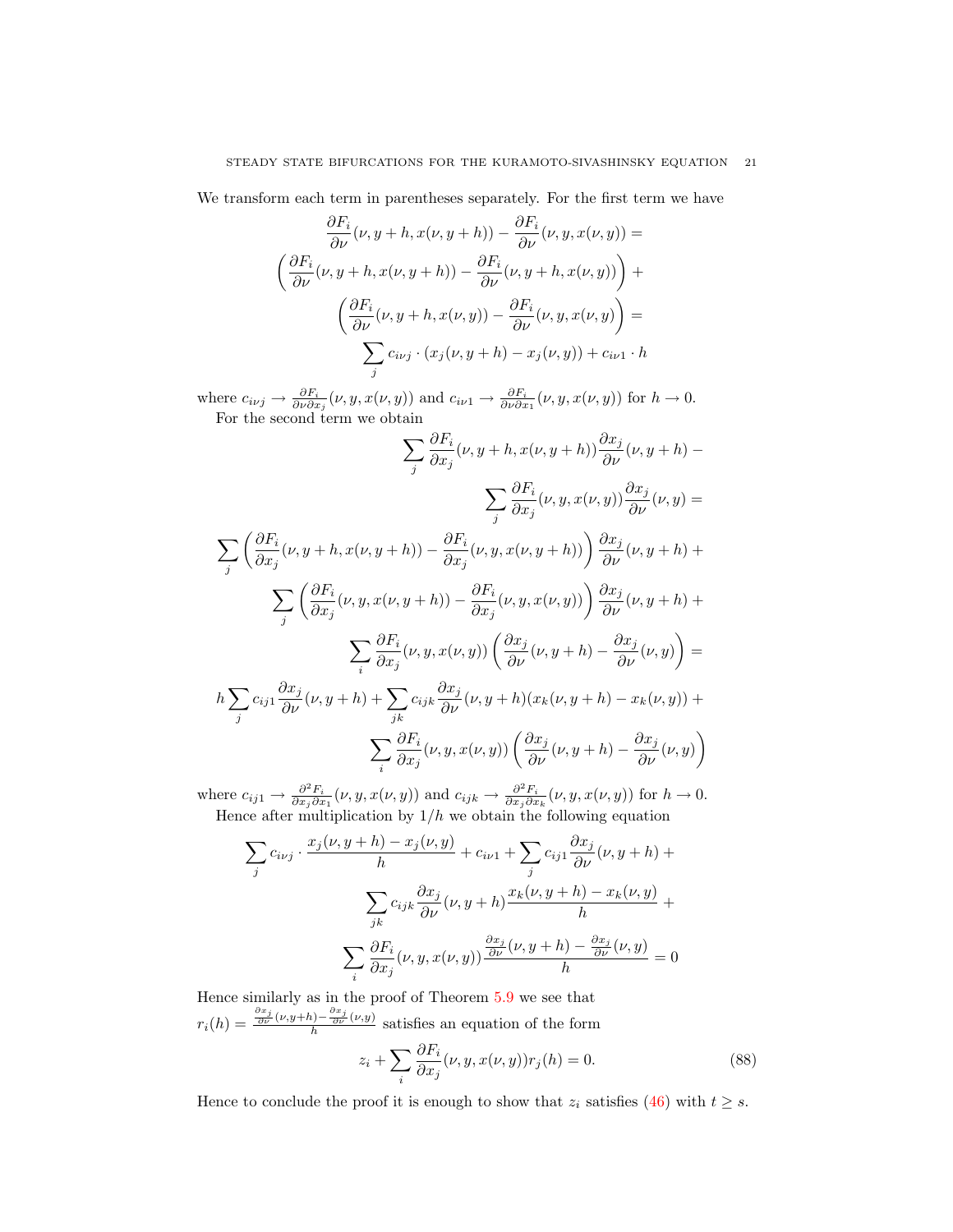We will do it term by term. For  $i$  large enough we have

$$
\frac{1}{\inf D_{ii}} \left| \sum_{j} c_{i\nu j} \cdot \frac{x_j(\nu, y + h) - x_j(\nu, y)}{h} \right| \le
$$

$$
\frac{C_1}{\beta i^4} \sum_{j} \frac{|c_{i\nu j}|}{j^s} = \frac{C_1}{\beta i^4} \cdot \frac{i^4}{i^s} = \frac{C_1}{\beta i^s}
$$

$$
\frac{1}{\inf D_{ii}} |c_{i\nu 1}| = 0,
$$

$$
\frac{1}{\inf D_{ii}} \left| \sum_{j} c_{ij} \frac{\partial x_j}{\partial \nu}(\nu, y + h) \right| \le \frac{\beta CC_1}{i^4} \left( \frac{2i}{(i-1)^s} + \frac{2i}{(i+1))^s} \right) \le \frac{\overline{C}}{i^{s+3}},
$$

$$
\frac{1}{\inf D_{ii}} \left| \sum_{jk} c_{ijk} \frac{\partial x_j}{\partial \nu}(\nu, y + h) \frac{x_k(\nu, y + h) - x_k(\nu, y)}{h} \right| \le
$$

$$
\frac{\beta}{i^4} \sum_{jk} |c_{ijk}| \frac{C_1^2}{j^s k^s} = \frac{\beta C_1^2 2i}{i^4} \left( \sum_{j=1}^{i-1} \frac{1}{j^s (i-j)^s} + 2 \sum_{j=1}^{\infty} \frac{1}{j^s (i+j)^s} \right) \le \frac{\overline{C}_1}{i^{s+3}}
$$

### <span id="page-21-1"></span>6. Bifurcations.

## <span id="page-21-0"></span>6.1. Symmetries and invariant subspaces of the KS-equation. We have the following easy

<span id="page-21-3"></span>**Lemma 6.1.** If  $u(t, x)$  is a solution of the KS equations (we ignore the boundary conditions) for some  $\nu$ , then  $\tilde{u}(t, x) = ku(k^2t, kx)$  is the solution of the KS equations for  $\tilde{u} - \nu$ for  $\widetilde{\nu} = \frac{\nu}{k^2}$ .

From the above lemma it follows that for odd and periodic boundary conditions in terms Fourier coefficients we obtain the following fact: if  $a_k(t)$  is a solution of [\(3\)](#page-3-1) for some  $\nu$  then for any  $k \in \mathbb{N}$  we obtain a solution of (3) for  $\tilde{\nu} = \frac{\nu}{k}$  given by

<span id="page-21-2"></span>
$$
\tilde{a}_{nk}(t) = ka_n(k^2t), \n\tilde{a}_l(t) = 0, \text{ if } l \notin k\mathbb{N} .
$$
\n(89)

 $\Box$ 

Observe that the shift by  $\pi$ 

 $\tilde{u}(t, x) = u(t, x + \pi)$ 

maps solutions of  $(1-2)$  $(1-2)$  into solutions of the same problem. In terms Fourier coefficients this symmetry, denoted by  $R$ , is given by

$$
a_{2k} \rightarrow a_{2k}
$$
  

$$
a_{2k+1} \rightarrow -a_{2k+1}.
$$

Here are a few simple consequences of the above symmetries

- if  $(a_1, a_2, a_3, ...)$  is a fixed point, then  $(-a_1, a_2, -a_3, ...)$  is a fixed point, too. Moreover the stability of both these points is the same.
- Fixed points  $p = (a_1, a_2, a_3, \dots)$ , such  $a_1 \neq 0$  always appear in pairs  $(p, Rp)$ . They are called unimodal. If  $a_1 > 0$  the it is called a positive unimodal point, otherwise it is called negative unimodal. The same terminology applies to the branches of the unimodal fixed points.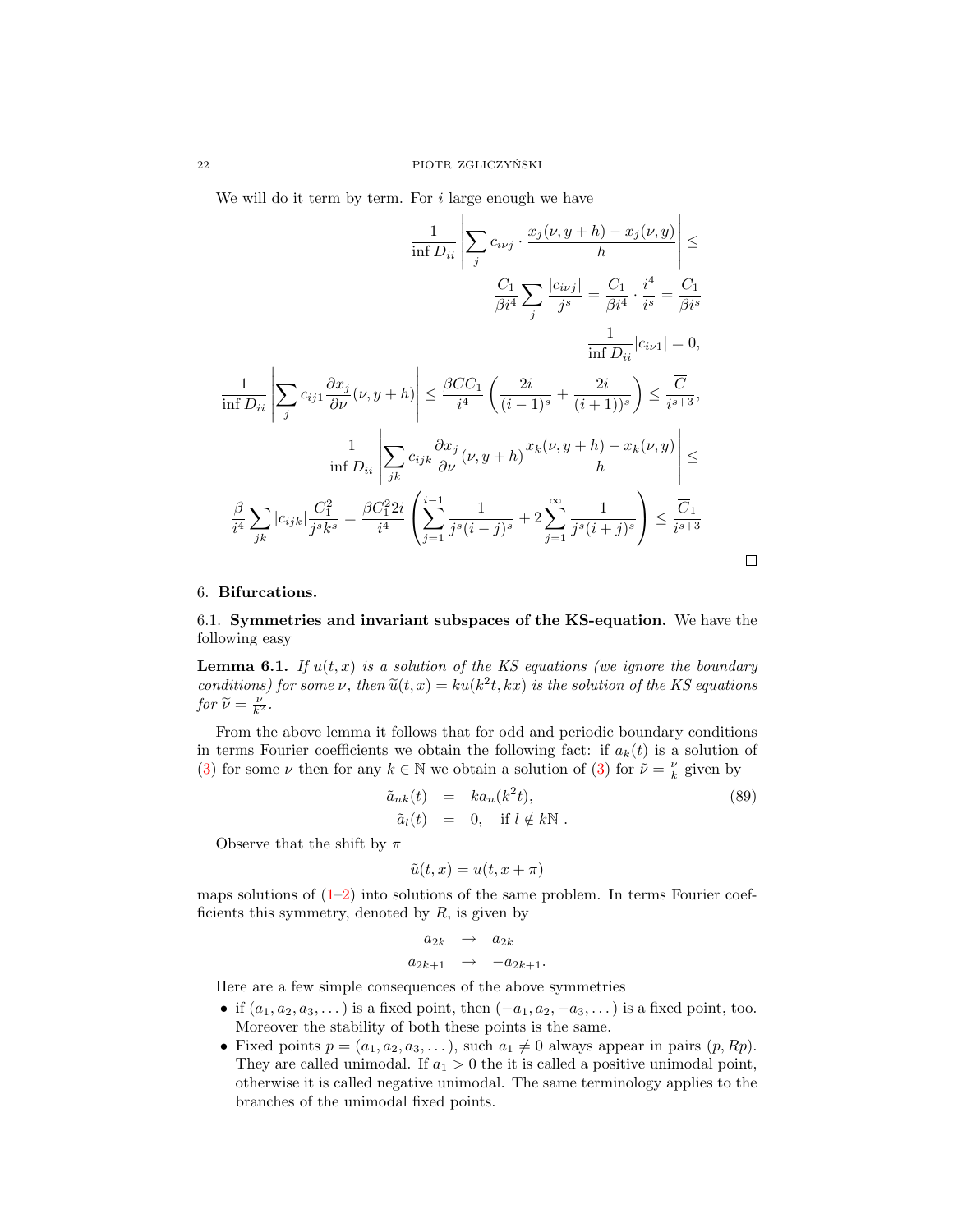• even-modal points: Let  $k = 2n$ . A symmetric pair of unimodal fixed points

$$
(a_1, a_2, a_3, \ldots), \quad (-a_1, a_2, -a_3, \ldots),
$$

gives rise to two k-modal fixed points (see  $(89)$ ), different by the sign of  $a_k$  and accordingly called positive and negative, just as in the case of the unimodal fixed points. Both these points are fixed points of symmetry  $R$ , hence their stability may differ.

• odd-modal points Let  $k > 1$  be odd. A symmetric pair of unimodal fixed points

$$
(a_1, a_2, a_3, \ldots), \quad (-a_1, a_2, -a_3, \ldots),
$$

gives rise to two k-modal fixed points These points are mapped one onto another under the symmetry  $R$ , hence their stability is the same.

Observe that for each  $k \in \mathbb{N}_+$  the space of k-modal functions given by the condition  $a_s = 0$  if  $s \notin k\mathbb{N}_+$  is invariant.

6.2. Bifurcations in the KS equation. Most of the steady state bifurcations in the KS-equations are the bifurcations off the invariant subspace, the k-modal subspace (see  $[15]$ ). Some of them are intersections of two regular branches (for example an intersection of the trimodal branch with the bi-tri branch for  $\nu \approx 0.11039383$ , but most of them are the symmetry breaking pitchfork bifurcations. Namely, we have a branch of the steady states laying in a lower dimensional subspace, which bifurcates into three steady states, one being the continuation of the branch in the lower dimensional subspace and two new ones related to one another by the symmetry  $R$ . This is the case for the bifurcation which happens when two unimodal solutions collide with the negative bimodal branch for  $\nu \approx 0.247833$ . The negative bimodal branch belongs to the fixed point set for  $R$  and the unimodal solutions are mapped one into another by R.

In an attempt to establish rigorously the existence of the pitchfork bifurcation we use the approach presented in  $[4]$ . This means that we perform the Liapunov-Schmidt reduction and then the bifurcation problem is reduced to solving  $G(\nu, x) =$ 0, where  $G : \mathbb{R}^2 \to \mathbb{R}$  is a smooth function.

To be more specific: let  $A \in \mathbb{R}^{m \times m}$  be a nonsingular matrix commuting with R defining new coordinate system, such that in the new coordinates the first direction is close to the apparent 'bifurcation direction' and is spanned by odd modes only. To perform the Liapunov-Schmidt reduction we solve the equation

<span id="page-22-2"></span>
$$
\tilde{F}_i(\nu, x_1, x_2, \dots) = 0, \qquad i \ge 2
$$
\n(90)

as a function  $y(\nu, x_1) = (x_2, x_3, \dots)(\nu, x_1) = 0$  for  $(\nu, x) \in \Lambda \times X_1$ . y and its derivatives are computed rigorously using the self-consistent a priori bounds method outlined in Section  $5$ . We define the bifurcation function,  $G$ , by

 $G(\nu, x) = \tilde{F}_1(\nu, x, y(\nu, x_1)).$  Hence to solve equation  $\tilde{F}(\nu, x_1, ...) = 0$  in the set  $\Lambda \times X_1 \times V$  (V are the self-consistent a priori bounds obtained in the construction of  $y(\nu, x_1)$ ) it is enough to solve the equation

<span id="page-22-0"></span>
$$
G(\nu, x) = 0.\t\t(91)
$$

<span id="page-22-1"></span>6.3. The saddle-node and pitchfork bifurcation. Our goal is to establish an implicit function type theorem for a problem  $(91)$  with the explicit bounds for the domain of the existence of the solution. We begin first with a theorem describing the saddle-node bifurcation, which will be later applied in the analysis of the pitchfork bifurcation.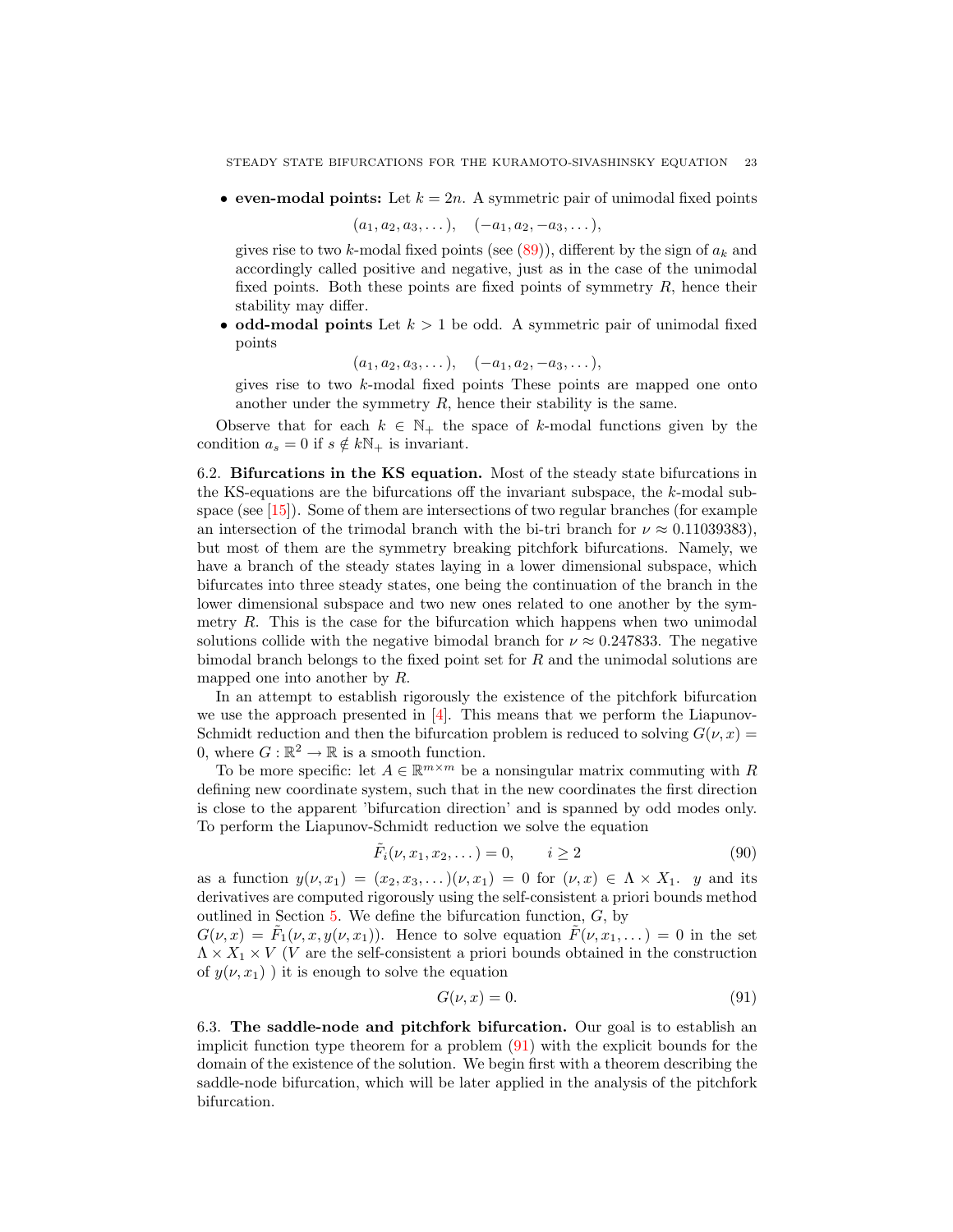**Theorem 6.2.** Let  $Z = [\nu_1, \nu_2] \times [-x_1, x_1]$ . Assume that  $g : Z \to \mathbb{R}$  is a  $C^2$ -function and  $q(\nu, -x) = g(\nu, x)$ .

Assume that

$$
\frac{\partial^2 g}{\partial x^2}(Z) > 0, \tag{92}
$$

<span id="page-23-3"></span>
$$
\frac{\partial g}{\partial \nu}(Z) \quad < \quad 0,\tag{93}
$$

$$
g(\nu_1, 0) > 0, \t\t(94)
$$

$$
g(\nu_2, x_1) > 0, \t\t(95)
$$

$$
g(\nu_2, 0) \quad < \quad 0. \tag{96}
$$

Then there exist  $0 < x_0 \leq x_1$  and a function  $\nu : [-x_0, x_0] \to [\nu_1, \nu_2]$  of class  $C^2$ , such that all solutions of the equation  $g(\nu, x) = 0$  in Z belong to the graph of the function  $\nu(x)$ . Moreover, the following is true

$$
\nu(x) = \nu(-x), \quad x \in [-x_0, x_0]
$$
  
\n
$$
\nu'(x) > 0, \quad x > 0
$$
  
\n
$$
\nu(x_0) = \nu_2.
$$

The very easy proof is left to the reader.

The model for Theorem [6.2](#page-22-1) is given by the map  $g_1(\nu, x) = x^2 - \nu$  in the neighborhood of point  $(0, 0)$ . By changing signs of  $\nu$  and  $g$  we obtain the model maps  $g_2(\nu, x) = \nu + x^2$ ,  $g_3(\nu, x) = \nu - x^2$  and  $g_4(\nu, x) = -\nu - x^2$  for which we can state analogous theorems.

Now we turn to an application of the above theorem to the pitchfork bifurcation.

Let  $G: \mathbb{R}^2 \to \mathbb{R}$  be  $C^3$  function such that  $G(\nu, x) = -G(\nu, -x)$ . Consider the problem

<span id="page-23-1"></span>
$$
G(\nu, x) = 0.\t\t(97)
$$

Since  $G(\nu, 0) = 0$ , it is natural to define a function

<span id="page-23-0"></span>
$$
g(\nu, x) = \frac{G(\nu, x)}{x} \tag{98}
$$

and then solve  $g(\nu, x) = 0$  using Theorem [6.2.](#page-22-1) To do this we need a representation for q other than formula  $(98)$ , because we cannot handle the singularity in the denominator in computer computations.

We have the following

<span id="page-23-2"></span>Lemma 6.3.

$$
g(\nu, x) = \int_0^1 \frac{\partial G}{\partial x}(\nu, sx) ds \tag{99}
$$

Proof.

$$
G(\nu, x) = G(\nu, x) - G(\nu, 0) = \int_0^1 \frac{d}{ds} G(\nu, sx) ds = \int_0^1 \frac{\partial G}{\partial x}(\nu, sx) ds \cdot x
$$

<span id="page-23-4"></span>Now we can formulate a theorem about solutions of [\(97\)](#page-23-1), which will be used in our bifurcation computations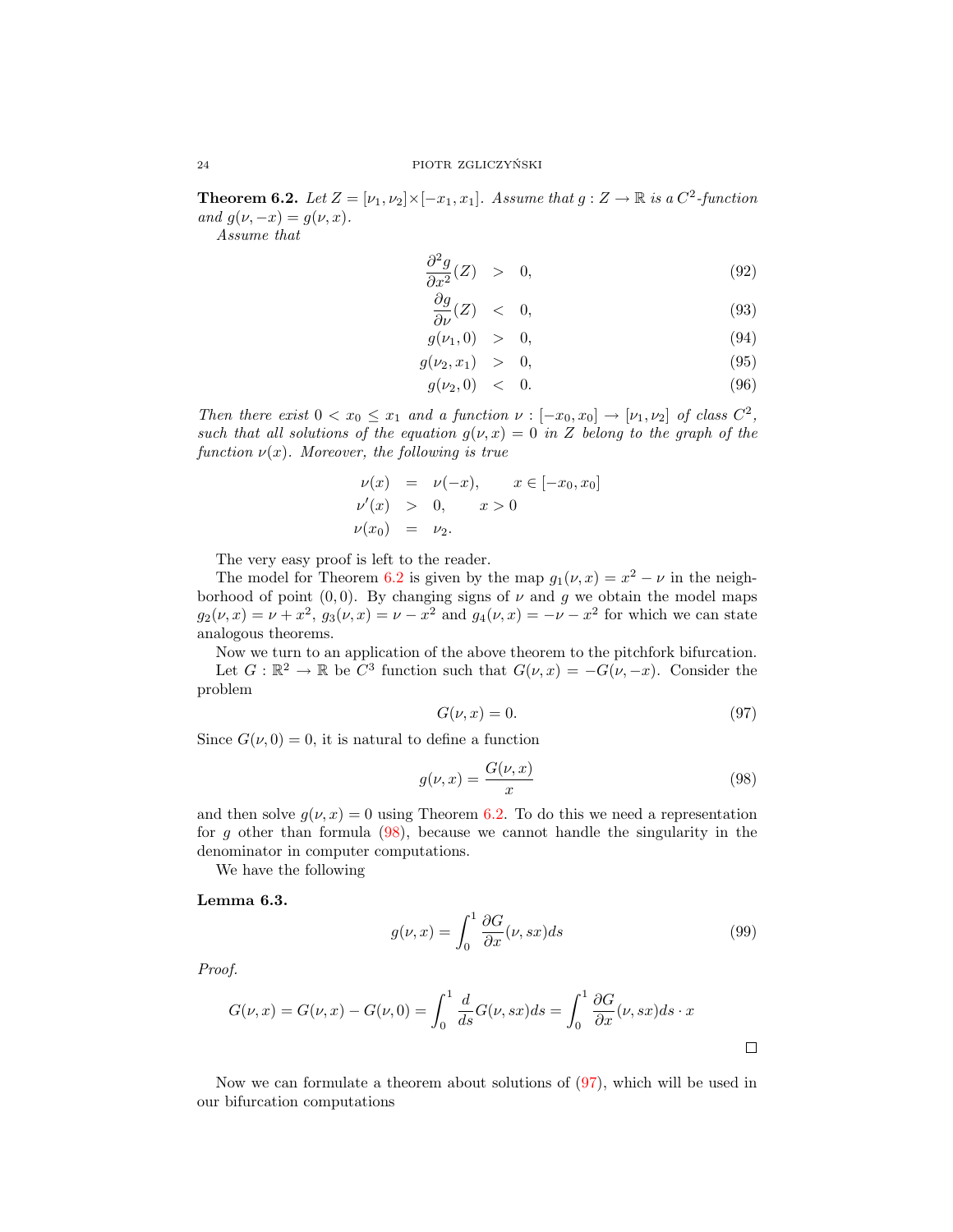**Theorem 6.4.** Let  $Z = [\nu_1, \nu_2] \times [-x_1, x_1]$ . Assume that  $G : Z \to \mathbb{R}$  is a  $C^3$ function and  $G(\nu, -x) = -G(\nu, x)$ .

Assume that

$$
\frac{\partial^3 G}{\partial x^3}(Z) > 0, \tag{100}
$$

$$
\frac{\partial^2 G}{\partial \nu \partial x}(Z) < 0,\tag{101}
$$

$$
\frac{\partial G}{\partial x}(\nu_1,0) > 0, \qquad (102)
$$

$$
G(\nu_2, x_1) > 0,
$$
\n
$$
\frac{\partial G}{\partial \nu_1} + \frac{\partial G}{\partial \nu_2} + \frac{\partial G}{\partial \nu_1} + \frac{\partial G}{\partial \nu_2} + \frac{\partial G}{\partial \nu_1} + \frac{\partial G}{\partial \nu_2} + \frac{\partial G}{\partial \nu_1} + \frac{\partial G}{\partial \nu_2} + \frac{\partial G}{\partial \nu_1} + \frac{\partial G}{\partial \nu_2} + \frac{\partial G}{\partial \nu_1} + \frac{\partial G}{\partial \nu_2} + \frac{\partial G}{\partial \nu_1} + \frac{\partial G}{\partial \nu_2} + \frac{\partial G}{\partial \nu_1} + \frac{\partial G}{\partial \nu_2} + \frac{\partial G}{\partial \nu_1} + \frac{\partial G}{\partial \nu_2} + \frac{\partial G}{\partial \nu_2} + \frac{\partial G}{\partial \nu_1} + \frac{\partial G}{\partial \nu_2} + \frac{\partial G}{\partial \nu_1} + \frac{\partial G}{\partial \nu_2} + \frac{\partial G}{\partial \nu_2} + \frac{\partial G}{\partial \nu_1} + \frac{\partial G}{\partial \nu_2} + \frac{\partial G}{\partial \nu_1} + \frac{\partial G}{\partial \nu_2} + \frac{\partial G}{\partial \nu_2} + \frac{\partial G}{\partial \nu_1} + \frac{\partial G}{\partial \nu_2} + \frac{\partial G}{\partial \nu_2} + \frac{\partial G}{\partial \nu_2} + \frac{\partial G}{\partial \nu_1} + \frac{\partial G}{\partial \nu_2} + \frac{\partial G}{\partial \nu_2} + \frac{\partial G}{\partial \nu_2} + \frac{\partial G}{\partial \nu_2} + \frac{\partial G}{\partial \nu_1} + \frac{\partial G}{\partial \nu_2} + \frac{\partial G}{\partial \nu_2} + \frac{\partial G}{\partial \nu_2} + \frac{\partial G}{\partial \nu_1} + \frac{\partial G}{\partial \nu_2} + \frac{\partial G}{\partial \nu_2} + \frac{\partial G}{\partial \nu_1} + \frac{\partial G}{\partial \nu_2} + \frac{\partial G}{\partial \nu_2} + \frac{\partial G}{\partial \nu_1} + \frac{\partial G}{\partial \nu_2} + \frac{\partial G}{\partial \nu_1} + \frac{\partial G}{\partial \nu_2} + \frac{\partial G}{\partial \
$$

$$
\frac{\partial G}{\partial x}(\nu_2,0) \quad < \quad 0. \tag{104}
$$

Then there exist  $0 < x_0 \leq x_1$  and a function  $\nu : [-x_0, x_0] \to [\nu_1, \nu_2]$  of class  $C^2$ , such the set of all solutions of the equation  $G(\nu, x) = 0$  in Z is the union of the graph of the function  $\nu(x)$  and the line  $x = 0$ . Moreover, the following is true

$$
\nu(x) = \nu(-x), \quad x \in [-x_0, x_0]
$$
  
\n
$$
\nu'(x) > 0, \quad x > 0
$$
  
\n
$$
\nu(x_0) = \nu_2.
$$

*Proof.* We introduce a function g as in Lemma  $6.3$  and then we rewrite the assumptions of Theorem  $6.2$  in terms of G. For example to establish  $(92)$  and  $(93)$  we observe that

$$
\frac{\partial^2 g}{\partial x^2} = \int_0^1 s^2 \frac{\partial^3 G}{\partial x^3}(\nu, sx) ds
$$

$$
\frac{\partial g}{\partial \nu} = \int_0^1 \frac{\partial^2 G}{\partial x \partial \nu}(\nu, sx) ds.
$$

The assumptions of Theorem [6.4](#page-23-4) are well suited for the functions, which behave like  $G(\nu, x) = ax(x^2 - b\nu)$ , where a, b are positive numbers. To handle the case of other sign combinations we proceed as follows.

Let  $\epsilon_1 = \pm 1$ ,  $\epsilon_\nu = \pm 1$ . Let  $Z = [\nu_1, \nu_2] \times [-x_1, x_1]$  and  $G : Z \to \mathbb{R}$ . We set

$$
\widetilde{Z} = \begin{cases}\nZ & \text{for } \epsilon_{\nu} = 1, \\
[-\nu_2, -\nu_1] \times [-x_1, x_1] & \text{for } \epsilon_{\nu} = -1.\n\end{cases}
$$
\n(105)

We define a function,  $\widetilde{G}$ 

$$
\widetilde{G} : \widetilde{Z} \to \mathbb{R}, \qquad \widetilde{G}(\nu, x) = \epsilon_1 G(\epsilon_\nu \nu, x). \tag{106}
$$

We will describe now how to define  $\epsilon_1$  and  $\epsilon_{\nu}$ , so that the function  $\tilde{G}$  satisfies the assumptions of Theorem [6.4.](#page-23-4)

**Lemma 6.5.** Assume that  $0 \notin \frac{\partial^3 G}{\partial x^3}(Z)$  and  $0 \notin \frac{\partial^2 G}{\partial \nu \partial x}(Z)$ . Let  $\epsilon_1$  and  $\epsilon_2$  be defined as follows

- if  $\frac{\partial^3 G}{\partial x^3}(Z) > 0$ , then  $\epsilon_1 = +1$
- if  $\frac{\partial^3 G}{\partial x^3}(Z) < 0$ , then  $\epsilon_1 = -1$
- if  $\epsilon_1 \frac{\partial^2 G}{\partial \nu \partial x}(Z) < 0$ , then  $\epsilon_\nu = +1$
- if  $\epsilon_1 \frac{\partial^2 G}{\partial \nu \partial x}(Z) > 0$ , then  $\epsilon_\nu = -1$ .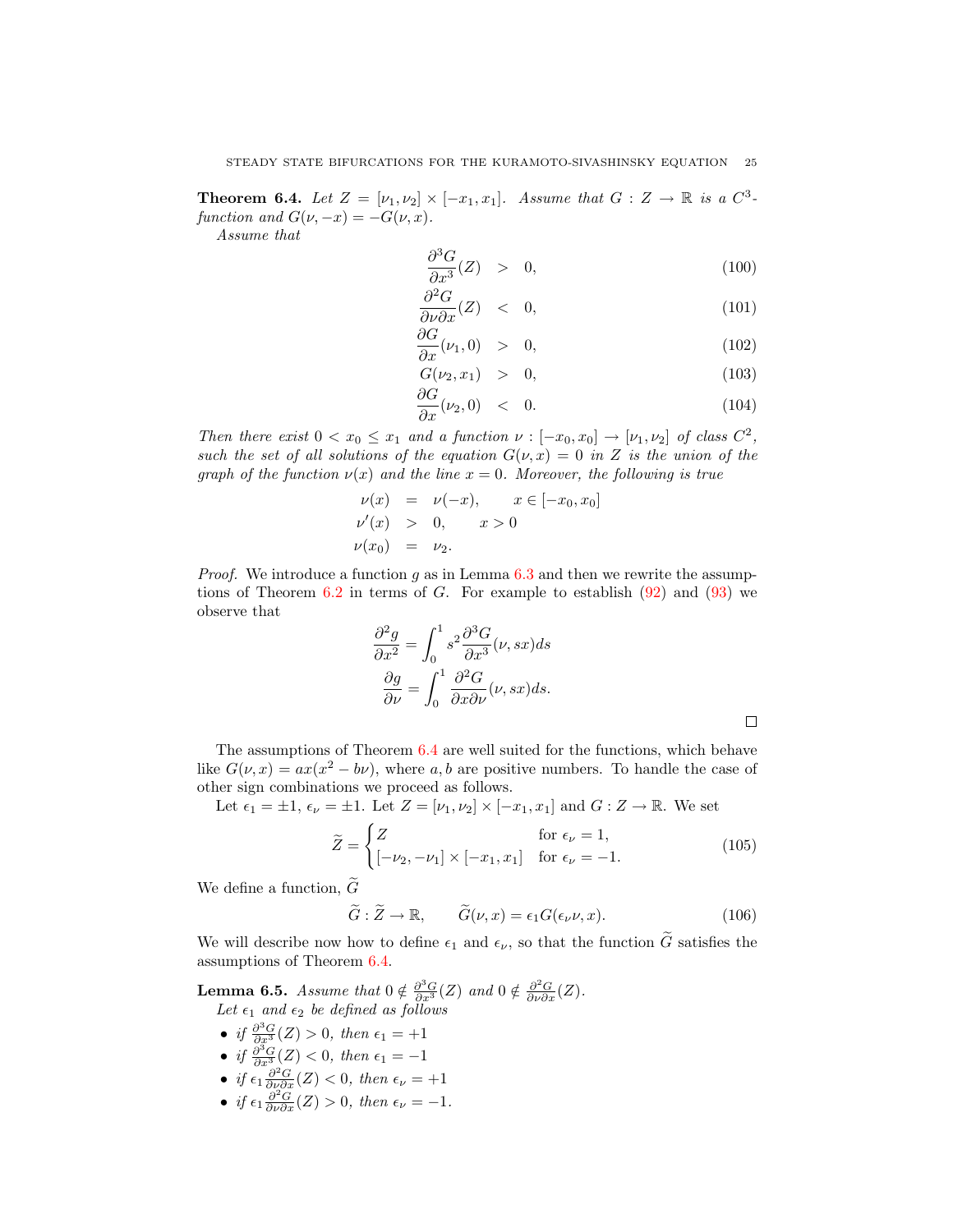If  $\epsilon_{\nu} = +1$ , then assume that the following conditions are satisfied

$$
\epsilon_1 \frac{\partial G}{\partial x}(\nu_1, 0) > 0, \n\epsilon_1 G(\nu_2, x_1) > 0, \n\epsilon_1 \frac{\partial G}{\partial x}(\nu_2, 0) < 0.
$$

If  $\epsilon_{\nu} = -1$ , then assume that the following conditions are satisfied

$$
\epsilon_1 \frac{\partial G}{\partial x}(\nu_2, 0) > 0, \n\epsilon_1 G(\nu_1, x_1) > 0, \n\epsilon_1 \frac{\partial G}{\partial x}(\nu_1, 0) < 0.
$$

Then there exist  $0 < x_0 \leq x_1$  and a function  $\nu : [-x_0, x_0] \to [\nu_1, \nu_2]$  of class  $C^2$ , such the set of all solutions of the equation  $G(\nu, x) = 0$  in Z is a union of the graph of the function  $\nu(x)$  and the line  $x = 0$ . Moreover, the following is true

$$
\nu(x) = \nu(-x), \quad x \in [-x_0, x_0]
$$
  
\n
$$
\epsilon_{\nu} \nu'(x) > 0, \quad x > 0
$$
  
\n
$$
\nu(x_0) = \nu_2, \quad if \epsilon_{\nu} = +1
$$
  
\n
$$
\nu(x_0) = \nu_1, \quad if \epsilon_{\nu} = -1
$$

*Proof.* For the proof observe that the function  $\tilde{G}$  satisfies the assumptions of Theorem 6.4. orem [6.4.](#page-23-4)

6.4. Intersection of regular branches. In this section we state the bifurcation theorem, which handles the case of the intersection of two regular branches, one of which is contained in a lower dimensional invariant subspace (for example an intersection of the trimodal branch with the bi-tri branch for  $\nu \approx 0.11039383$ .

Just as in case of the pitchfork bifurcation we analyze the equation  $G(\nu, x) = 0$ , where  $G(\nu, 0) = 0$  (which corresponds to a solution branch contained in the lower dimensional subspace).

We introduce the function g by  $(98)$  and we compute it using Lemma [6.3.](#page-23-2) The task is now reduced to checking if the solution curve for  $g(\nu, 0) = 0$  intersects the line  $x = 0$  at a nonzero angle and does not make any fold.

<span id="page-25-1"></span>**Theorem 6.6.** Let  $Z = [\nu_1, \nu_2] \times [-x_1, x_1]$ . Assume that  $G : Z \to \mathbb{R}$  is a  $C^3$ function and  $G(\nu, 0) = 0$ .

Assume that the following conditions are satisfied

$$
0 \notin \frac{\partial G^2}{\partial x \partial \nu}(Z) \tag{107}
$$

<span id="page-25-0"></span>
$$
0 \notin \frac{\partial^2 G}{\partial x^2}(Z),\tag{108}
$$

$$
\frac{\partial G}{\partial x}(\nu_1, 0) \cdot \frac{\partial G}{\partial x}(\nu_2, 0) < 0 \tag{109}
$$

Then the solution of equation  $G(\nu, x) = 0$  is a sum of line  $x = 0$  and a curve  $(\nu(x), x)$  for  $x \in [a, b], a < 0 < b$ . Moreover  $\nu'(x) \neq 0$  for  $x \in [a, b]$ .

*Proof.* Let  $g(\nu, x) = \frac{G(\nu, x)}{x}$ . For the proof it is enough to show that the solution of equation  $g(\nu, x) = 0$  can be parameterized by x, as a curve  $(\nu(x), x)$  and  $\nu'(x) \neq 0$ .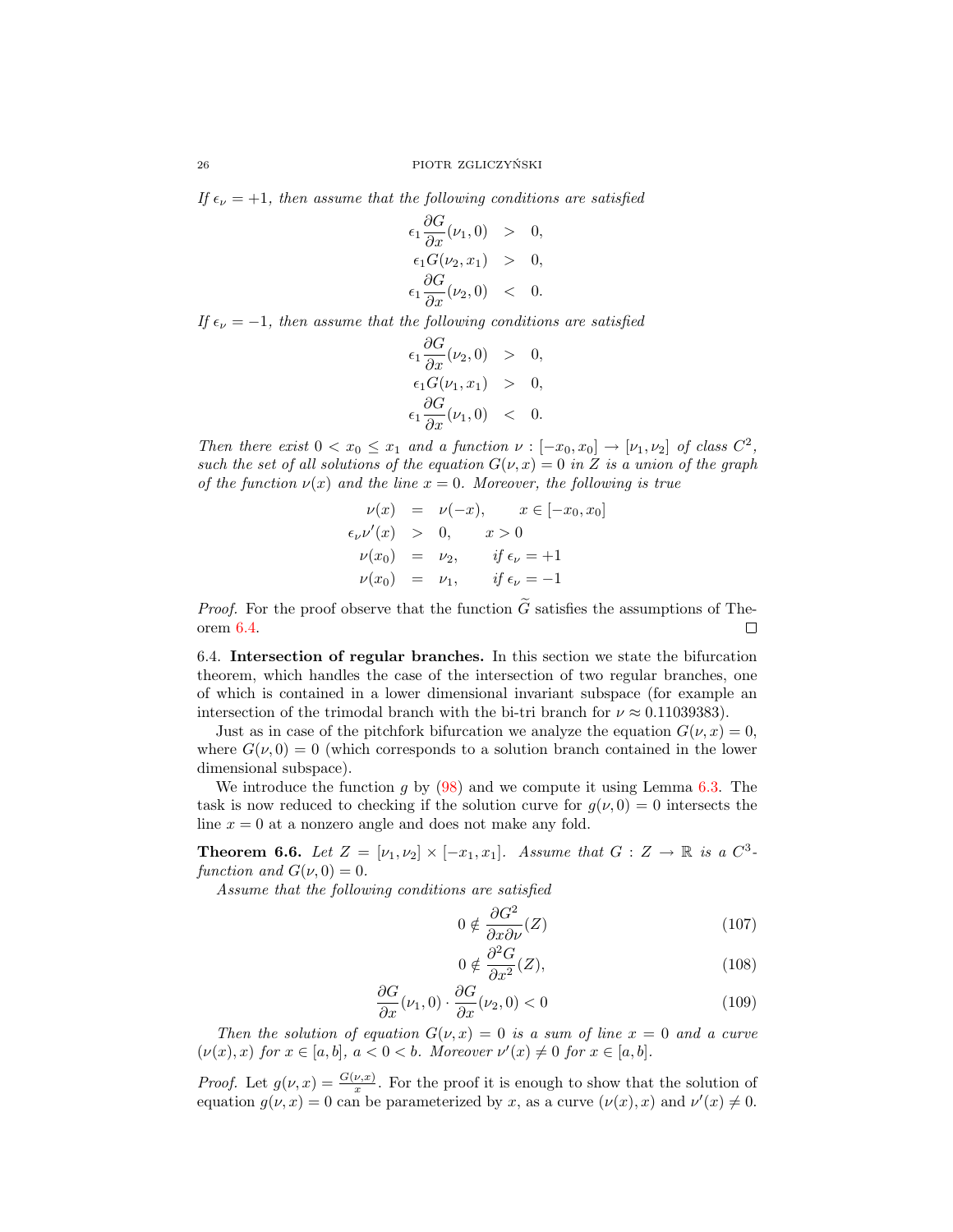Since by Lemma [6.3](#page-23-2)

$$
\frac{\partial g}{\partial \nu}(\nu, x) = \int_0^1 \frac{\partial^2 G}{\partial x \partial \nu}(\nu, sx) ds,
$$
\n(110)

hence from [\(107\)](#page-25-0) it follows that

$$
\frac{\partial g}{\partial \nu}(\nu, x) \neq 0, \qquad \text{for } (\nu, x) \in Z. \tag{111}
$$

Since Z is connected we see that  $\frac{\partial g}{\partial \nu}(\nu, x)$  has constant sign on Z, hence for each  $x \in [-x_1, x_1]$  the equation  $g(\nu, x) = 0$  has at most one solution.

Since by Lemma [6.3](#page-23-2)

$$
g(\nu,0) = \frac{\partial G}{\partial x}(\nu,x),\tag{112}
$$

hence it follows from [\(109\)](#page-25-0) that there exists  $\nu_0 \in (\nu_1, \nu_2)$  such that  $g(\nu_0, 0)$ 0. From the implicit function theorem follows the existence of the function  $\nu(x)$ satisfying the assertion of the theorem. It remains to show that  $\nu'(x) \neq 0$ .

We have  $\nu'(x) = -\frac{\partial g}{\partial x} / \frac{\partial g}{\partial \nu}$ . From Lemma [6.3](#page-23-2) we easily obtain

$$
\frac{\partial g}{\partial x} = \int_0^1 s \frac{\partial^2 G}{\partial^2 x}(\nu, sx) ds.
$$
 (113)

From the above equation and [\(108\)](#page-25-0) we obtain that  $\nu'(x) \neq 0$  for  $x \in (a, b)$ .  $\Box$ 

<span id="page-26-0"></span>7. Details for the KS equation - the local uniqueness issue. The goal of this section is to derive the formulas necessary to verify the assumptions of Theorem [3.7](#page-8-0) for the KS equation.

We can write the KS-equation (see Section [1.1\)](#page-3-2) in the Fourier domain as follows

$$
\dot{a}_k = F_k(a) = \lambda_k a_k + N_k(a) \tag{114}
$$

<span id="page-26-1"></span>
$$
\lambda_k = k^2 (1 - \nu k^2) \tag{115}
$$
\n
$$
\infty
$$

$$
N_k(a) = -k \sum_{n=1}^{k-1} a_n a_{k-n} + 2k \sum_{n=1}^{\infty} a_n a_{n+k}.
$$
 (116)

The formal first derivatives of  $F$  are given by

$$
\frac{\partial N_i}{\partial a_j} = 2ia_{i+j}, \quad \text{for } i = j \tag{117}
$$

$$
\frac{\partial N_i}{\partial a_j} = -2ia_{i-j} + 2ia_{i+j}, \quad \text{for } j < i \tag{118}
$$

$$
\frac{\partial N_i}{\partial a_j} = 2ia_{j-i} + 2ia_{i+j}, \quad \text{for } j > i
$$
\n(119)

$$
\frac{\partial F_i}{\partial a_j} = i^2 (1 - \nu i^2) \delta_{ij} + 2i \sum_{k \ge 1} (-\delta_{k,i-j} + \delta_{k,i+j} + \delta_{k,j-i}) a_k, \tag{120}
$$

$$
\frac{\partial F_i}{\partial \nu} = -i^4 a_i. \tag{121}
$$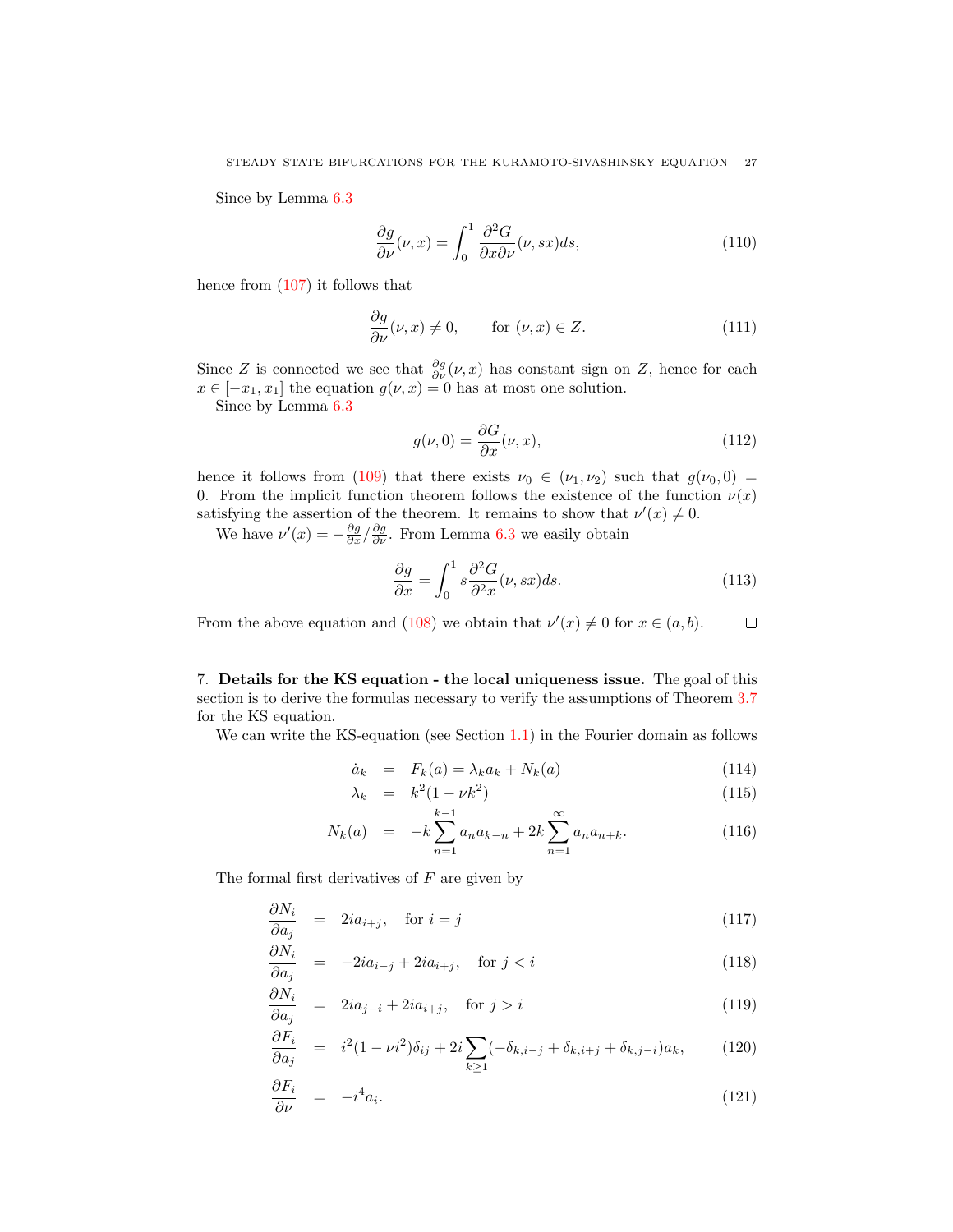For the second derivatives we have the following formulas

$$
\frac{\partial^2 F_i}{\partial^2 \nu} = 0, \tag{122}
$$

$$
\frac{\partial^2 F_i}{\partial x_k \partial \nu} = -i^4 \delta_{i,k},\tag{123}
$$

$$
\frac{\partial^2 F_i}{\partial a_j \partial a_k} = \frac{\partial^2 N_i}{\partial a_j \partial a_k} = 2i(-\delta_{k,i-j} + \delta_{k,i+j} + \delta_{k,j-i}).
$$
\n(124)

All higher order derivatives vanish.

We start with the verification of F1 and F2.

Theorem 7.1. Let V be the self-consistent a priori bounds for the KS-equation, such that  $|x_k| \leq \frac{C}{k^s}$  for  $s > 5$ .

Then conditions  $F1$  and  $F2$  are satisfied on V.

Proof. Condition **F1** is manifestly satisfied.

From the formulas for  $\frac{\partial F_i}{\partial x_j}$  given above and the assumed polynomial decay rate of  $x_i$  on  $V$  we have

$$
d_{ij} \le 2iC\left(\frac{1}{(j-i)^s} + \frac{1}{(j+i)^s}\right), \quad \text{for } j > i
$$
\n
$$
(125)
$$

Hence to prove **F2** it is enough to show that the series  $\sum_{j=i+1}^{\infty} d_{ij} \frac{C}{j^s}$  converges for  $s \geq 4$ . Observe that

$$
d_{ij}\frac{C}{j^s} = 2iC^2 \left(\frac{1}{(j-i)^s j^s} + \frac{1}{(j+i)^s j^s}\right) \sim 2iC^2 \frac{2}{j^{2s}}.\tag{126}
$$

 $\Box$ 

Hence the series in **F2** converges for  $s > \frac{1}{2}$ .

The following lemma does not require any proof.

<span id="page-27-0"></span>**Lemma 7.2.** Let  $A: H \to H$  be a linear coordinate change of the form

$$
A: X_m \oplus Y_m \to X_m \oplus Y_m
$$
  

$$
A(x \oplus y) = Ax \oplus y.
$$

Let  $\tilde{F} = A \circ F \circ A^{-1}$  ( $\tilde{F}$  is F expressed in new coordinates).

$$
\frac{\partial \tilde{F}_i}{\partial x_j} = \sum_{k,l=1}^m A_{ik} \frac{\partial F_k}{\partial x_l} A_{lj}^{-1} \quad \text{for } i \le m \text{ and } j \le m
$$
  

$$
\frac{\partial \tilde{F}_i}{\partial x_j} = \sum_{k \le m} A_{ik} \frac{\partial F_k}{\partial x_j} \quad \text{for } i \le m \text{ and } j > m
$$
  

$$
\frac{\partial \tilde{F}_i}{\partial x_j} = \sum_{l \le m} \frac{\partial F_i}{\partial x_l} A_{lj}^{-1} \quad \text{for } i > m \text{ and } j \le m
$$
  

$$
\frac{\partial \tilde{F}_i}{\partial x_j} = \frac{\partial F_i}{\partial x_j} \quad \text{for } i > m \text{ and } j > m
$$
  

$$
\frac{\partial \tilde{F}_k}{\partial \nu} = \sum_{i=1}^m A_{ki} \frac{\partial F_i}{\partial \nu}, \quad \text{if } k \le m
$$
  

$$
\frac{\partial \tilde{F}_k}{\partial \nu} = \frac{\partial F_k}{\partial \nu}, \quad \text{if } k > m.
$$

Consider now the KS equation. We assume that  $V$  is the self-consistent a priori bounds for a fixed point. Let the numbers  $m < M$  be as in conditions C1,C2,C3. We assume that  $a_k^{\pm} = \pm \frac{C}{k^s}$  for  $k > M$  (as in [\[23\]](#page-46-0)).

Let  $A \in \mathbb{R}^{m \times m}$  be a coordinate change around an approximate fixed point in  $X_m$  for m-dimensional Galerkin projection of  $(114)$ . This matrix induces a coordinate change in  $H$ . It is optimal to choose  $A$  so that the m-dimensional Galerkin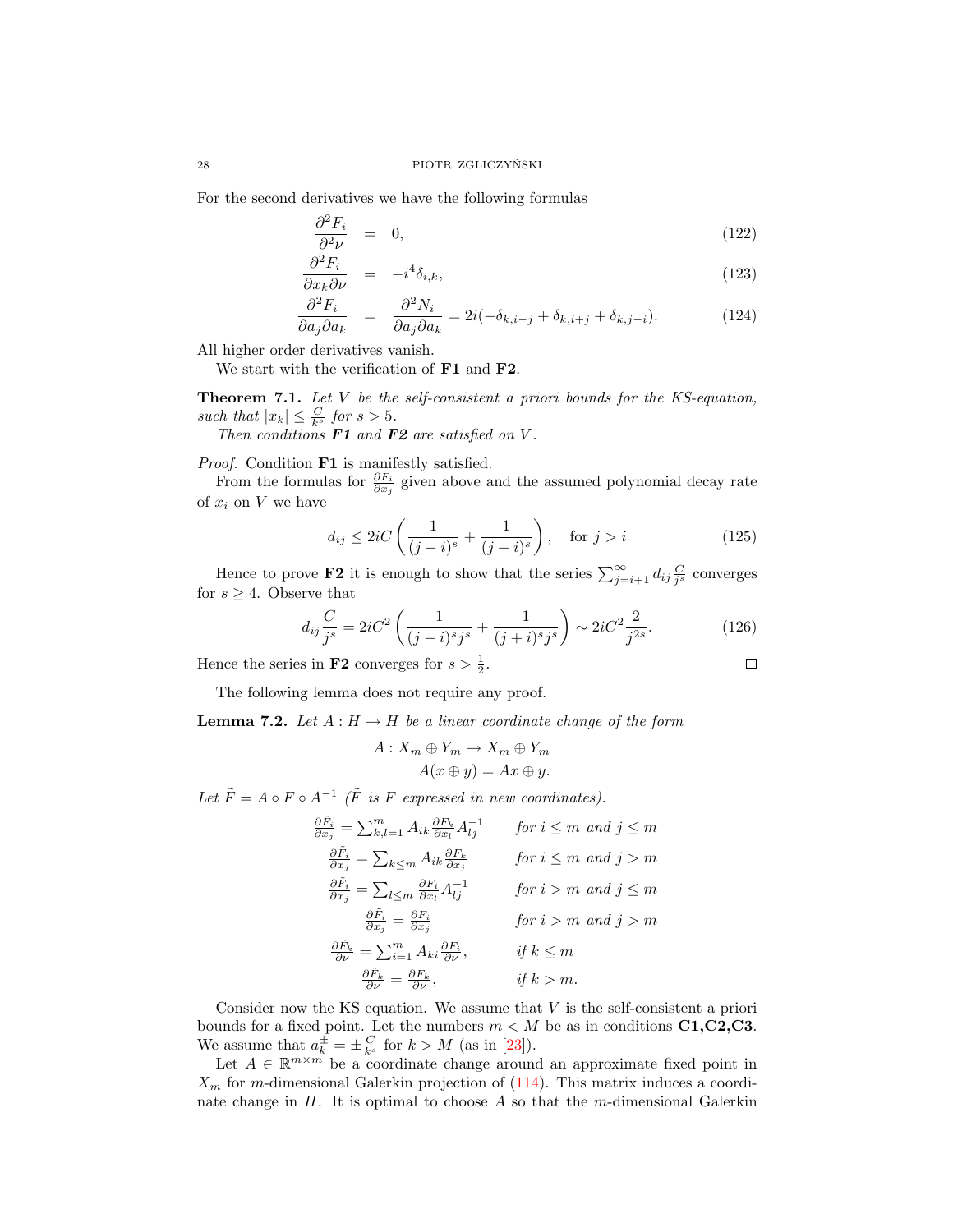projection of  $F$  is very close to the diagonal matrix (or to the block diagonal one when the complex eigenvalues are present).

We will use the new coordinates in  $H$ . We also change the norm so that the new coordinates are orthogonal. We define the splitting of  $P_mH$  into blocks which are either 2-dimensional (the case of the complex eigenvalue) or one-dimensional (the real eigenvalue). For the instability consideration we may glue several 'unstable blocks' into one - see Section [8.](#page-33-0) For the KS equation there was no need to consider more complicated situations such as the nontrivial Jordan cells. For  $(i) > m$ all blocks are 1-dimensional (these coordinates are not affected by our coordinate change).

We would like to derive the formula for

$$
\Delta_{(i)} := \inf \left( \frac{\partial \tilde{F}_{(i)}}{\partial x_{(i)}}(V) \right) - \sum_{(j) \neq (i)} \max_{x \in V} \left| \frac{\partial \tilde{F}_{(i)}}{\partial x_{(j)}}(x) \right|
$$

We introduce  $S(l)$  and  $S_{ND}((i))$  by

$$
S(l) = \sum_{k \ge l} \max_{a \in V} |a_k|, \qquad (127)
$$

$$
S_{ND}((i)) = \sum_{(j)\neq(i)} \max_{x \in V} \left| \frac{\partial \tilde{F}_{(i)}}{\partial x_{(j)}}(x) \right|.
$$
 (128)

Since many times in the estimates we need to estimate  $\sum_{k=1}^{\infty} \frac{1}{k^s}$  we elevate one such estimate to the lemma status.

<span id="page-28-0"></span>Lemma 7.3.

$$
\sum_{k=l}^{\infty} \frac{1}{k^s} < \int_{l-1}^{\infty} \frac{dx}{x^s} = \frac{1}{(s-1)(l-1)^{s-1}} \tag{129}
$$

We will estimate  $S(l)$  from the above using the following

**Lemma 7.4.** Assume that  $|a_k(V)| \leq \frac{C}{k^s}$  for  $k > M$ ,  $s > 1$ , then

$$
S(l) < \sum_{k=l}^{M} |a_k(V)| + \frac{C}{(s-1)M^{s-1}}, \quad \text{for } l \le M
$$
\n
$$
S(l) < \frac{C}{(s-1)(l-1)^{s-1}}, \quad \text{for } l > M.
$$

Proof. It follows immediately from Lemma [7.3.](#page-28-0)

We set

$$
\overline{S}(l) = \sum_{k=l}^{M} |a_k(V)| + \frac{C}{(s-1)M^{s-1}}, \quad \text{for } l \le M
$$
\n(130)

$$
\overline{S}(l) = \frac{C}{(s-1)(l-1)^{s-1}}, \quad \text{for } l > M.
$$
 (131)

 $\Box$ 

<span id="page-28-2"></span><span id="page-28-1"></span>**Lemma 7.5.** Let  $Q \in Lin(\mathbb{R}^{n_1}, \mathbb{R}^{n_2})$ , then

$$
|Q| \le \sum_{i=1}^{n_1} \sqrt{\sum_{k=1}^{n_2} Q_{ik}^2}
$$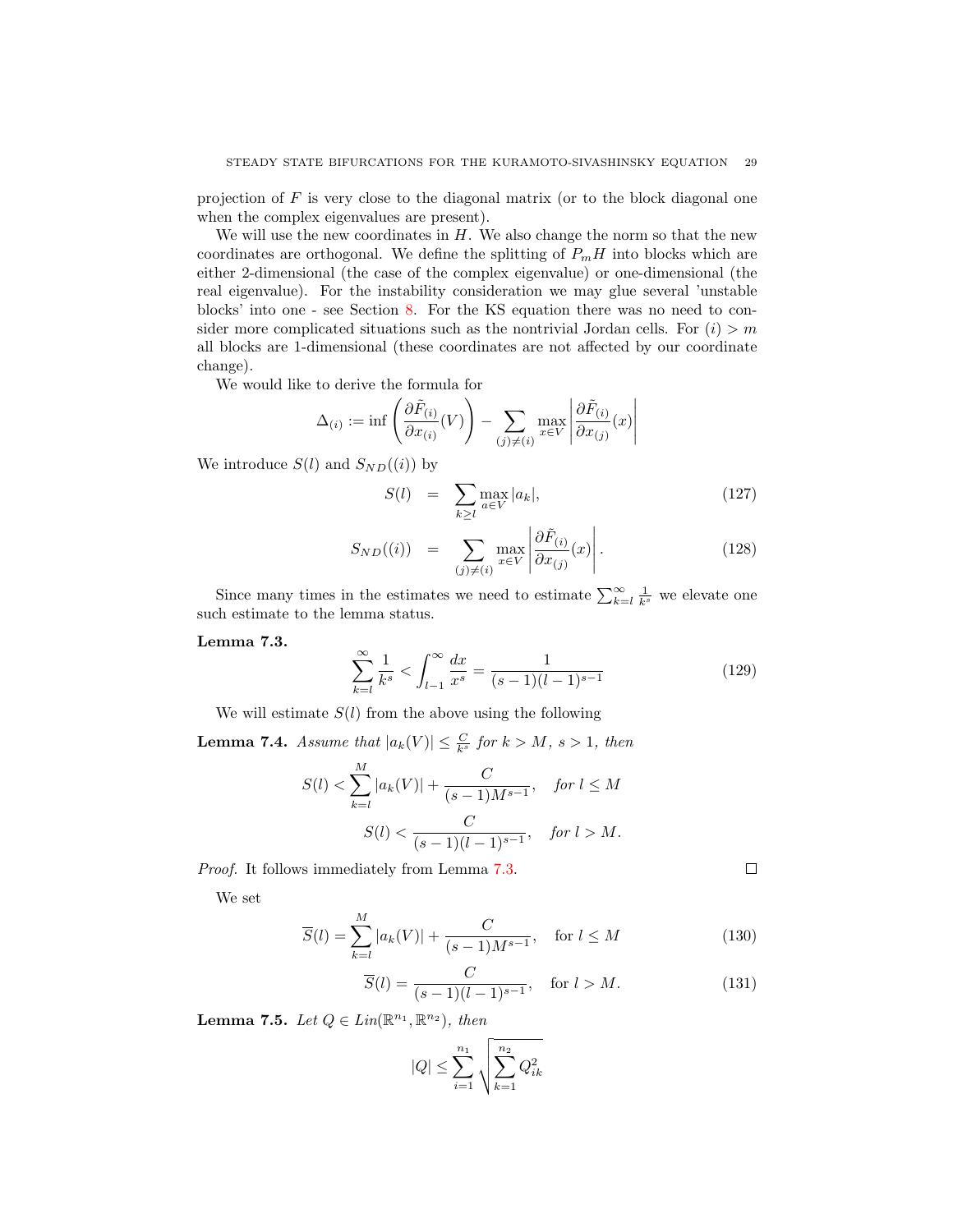**Lemma 7.6.** *If*  $(i) = (i_1, i_2, \ldots, i_r), (i) \leq m$ . *Then* 

$$
S_{ND}((i)) \leq \overline{S_{ND}}((i)) := \sum_{j \leq M, j \notin (i)} \sqrt{\sum_{i_l \in (i)} \left(\frac{\partial \tilde{F}_{i_l}}{\partial x_j}\right)^2}
$$

$$
+ \sum_{i_l \in (i)} \sum_{k \leq m} 2|A_{i_l,k}|k\left(\overline{S}(M+1-k) + \overline{S}(M+1+k)\right)
$$

Proof. From Lemma [7.5](#page-28-1) it follows that we can ignore the structure for all blocks different from  $\left( i\right)$  and use the following estimate

$$
\left| \frac{\partial \tilde{F}_{(i)}}{\partial x_{(j)}}(x) \right| \le \sum_{j_s \in (j)} \sqrt{\sum_{i_l \in (i)} \left( \frac{\partial \tilde{F}_{i_l}}{\partial x_{j_s}}(x) \right)^2}.
$$
\n(132)

Therefore we have

$$
\sum_{(j)\neq(i)} \left| \frac{\partial \tilde{F}_{(i)}}{\partial x_{(j)}}(x) \right| \leq \sum_{j\notin(i)} \sqrt{\sum_{i_l \in (i)} \left( \frac{\partial \tilde{F}_{i_l}}{\partial x_j} \right)^2}.
$$
\n(133)

To finish the proof it is enough to show that

$$
\sum_{j>M} \sqrt{\sum_{i_l \in (i)} \left(\frac{\partial \tilde{F}_{i_l}}{\partial x_j}\right)^2} \le \sum_{i_l \in (i)} \sum_{k \le m} 2|A_{i_l,k}| k(S(M+1-k)+S(M+1+k)).
$$

We have

$$
\sum_{j>M} \sqrt{\sum_{i_l \in (i)} \left(\frac{\partial \tilde{F}_{i_l}}{\partial x_j}\right)^2} \le \sum_{i_l \in (i)} \sum_{j>M} \left|\frac{\partial \tilde{F}_{i_l}}{\partial x_j}\right| \tag{134}
$$

We have for  $i_l \in (i)$  (observe that  $i_l \leq m)$ 

$$
\sum_{j>M} \left| \frac{\partial \tilde{F}_{i_l}}{\partial x_j} \right| \leq \sum_{j>M} \sum_{k \leq m} |A_{i_l,k}| \left| \frac{\partial F_k}{\partial x_j} \right| =
$$
  

$$
\sum_{k \leq m} |A_{i_l,k}| \sum_{j>M} \left| \frac{\partial F_k}{\partial x_j} \right| \leq \sum_{k \leq m} 2k |A_{i_l,k}| \sum_{j>M} (|a_{j-k}| + |a_{j+k}|) \leq
$$
  

$$
\sum_{k \leq m} 2k |A_{i_l,k}| (S(M+1-k) + S(M+1+k)).
$$

This finishes the proof.

7.1. Formulas for 1-dimensional blocks. Observe that if  $\dim(i) = 1$ , then  $\frac{\partial \tilde{F}_{(i)}}{\partial x_{(i)}} \in \mathbb{R}$ , hence

$$
\inf \left( \frac{\partial \tilde{F}_{(i)}}{\partial x_{(i)}} \right) = \left| \frac{\partial \tilde{F}_{(i)}}{\partial x_{(i)}} \right| \tag{135}
$$

<span id="page-29-0"></span>From the above observation and Lemma [7.6](#page-28-2) we obtain the following

 $\Box$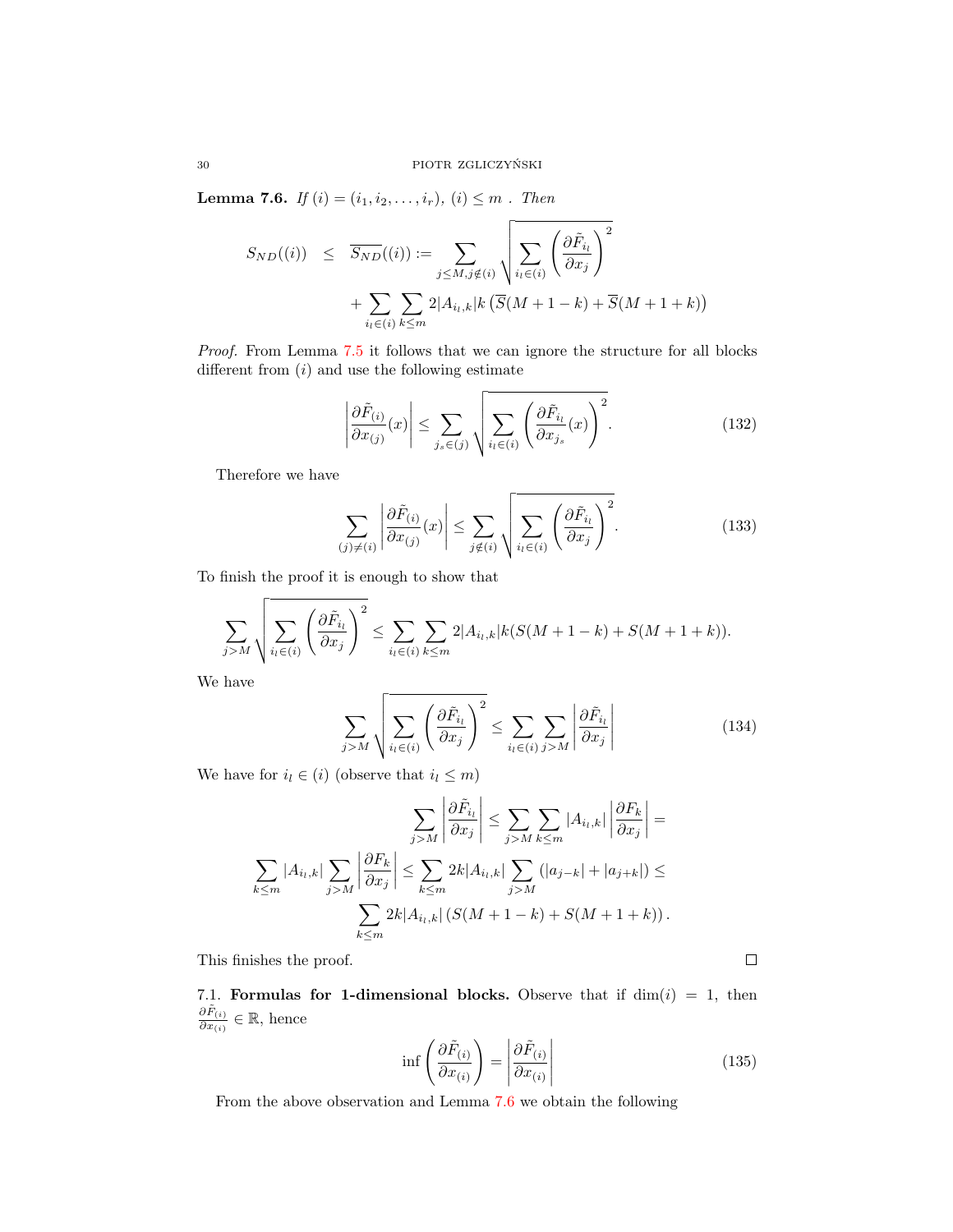**Lemma 7.7.** Assume  $(i) \leq m$  and dim  $(i) = 1$ .

$$
\Delta_i \geq \overline{\Delta}_i := \inf_{x \in V} \left| \frac{\partial \tilde{F}_i}{\partial x_i}(x) \right| - \overline{S_{ND}}(i),
$$

where  $\overline{S_{ND}}(i)$  is defined in Lemma [7.6.](#page-28-2)

Observe that from our assumptions about the decomposition of  $H$  it follows that all blocks  $(i)$  such that  $(i) > m$  are one-dimensional.

<span id="page-30-1"></span>**Lemma 7.8.** For  $m < (i) \leq M$  we have

$$
S_{ND}(i) \leq \overline{S_{ND}}(i) := \sum_{j \leq M} \max_{x \in V} \left| \frac{\partial \tilde{N}_i}{\partial x_j}(x) \right|
$$

$$
+ 2i \left( \overline{S}(M+1-i) + \overline{S}(i+M+1) \right)
$$

$$
\Delta_i \geq \overline{\Delta}_i := |i^2(1 - \nu i^2)| - \overline{S_{ND}}(i)
$$

Proof. Just as in the proof of Lemma [7.6](#page-28-2) we can ignore the block structure here. It is easy to see that

$$
\min_{x \in V} \left| \frac{\partial \tilde{F}_i}{\partial x_i}(x) \right| - \sum_{j \neq i} \max_{x \in V} \left| \frac{\partial \tilde{F}_i}{\partial x_j}(x) \right| \geq |i^2 (1 - \nu i^2)| - \sum_{j=1}^{\infty} \max_{x \in V} \left| \frac{\partial \tilde{N}_i}{\partial x_j}(x) \right| \tag{136}
$$

Therefore to finish the proof it is enough to show that

$$
\sum_{j=M+1}^{\infty} \max_{x \in V} \left| \frac{\partial \tilde{N}_i}{\partial x_j}(x) \right| < 2i(S(M+1-i) + S(i+M+1)) \tag{137}
$$

 $\Box$ 

We proceed as follows

$$
\sum_{j=M+1}^{\infty} \max_{x \in V} \left| \frac{\partial \tilde{N}_i}{\partial x_j}(x) \right| = \sum_{j=M+1}^{\infty} \max_{x \in V} \left| \frac{\partial N_i}{\partial x_j}(x) \right| \le
$$

$$
\sum_{j=M+1}^{\infty} 2i(|a_{j-i}(V)| + |a_{i+j}(V)|) \le 2i(S(M+1-i) + S(M+1+i)
$$

<span id="page-30-0"></span>**Lemma 7.9.** For  $(i) > m$  we have

$$
S_{ND}(i) \leq \overline{S_{ND}}(i) := 2im \left( \overline{S}(i-m) + \overline{S}(i+1) \right) \max_{k,l=1,\dots,m} |A_{kl}^{-1}|
$$
  
+2i \left( \overline{S}(i+m+1) + 2\overline{S}(1) \right)  

$$
\Delta_i \geq \overline{\Delta}_i := |i^2(1 - \nu i^2)| - \overline{S_{ND}}(i)
$$

Proof. Just as in the proof of Lemma [7.6](#page-28-2) we can ignore the block structure here. It is easy to see that

$$
\min_{x \in V} \left| \frac{\partial \tilde{F}_i}{\partial x_i}(x) \right| - \sum_{j \neq i} \max_{x \in V} \left| \frac{\partial \tilde{F}_i}{\partial x_j}(x) \right| \geq |i^2 (1 - \nu i^2)| - \sum_{j=1}^{\infty} \max_{x \in V} \left| \frac{\partial \tilde{N}_i}{\partial x_j}(x) \right| \tag{138}
$$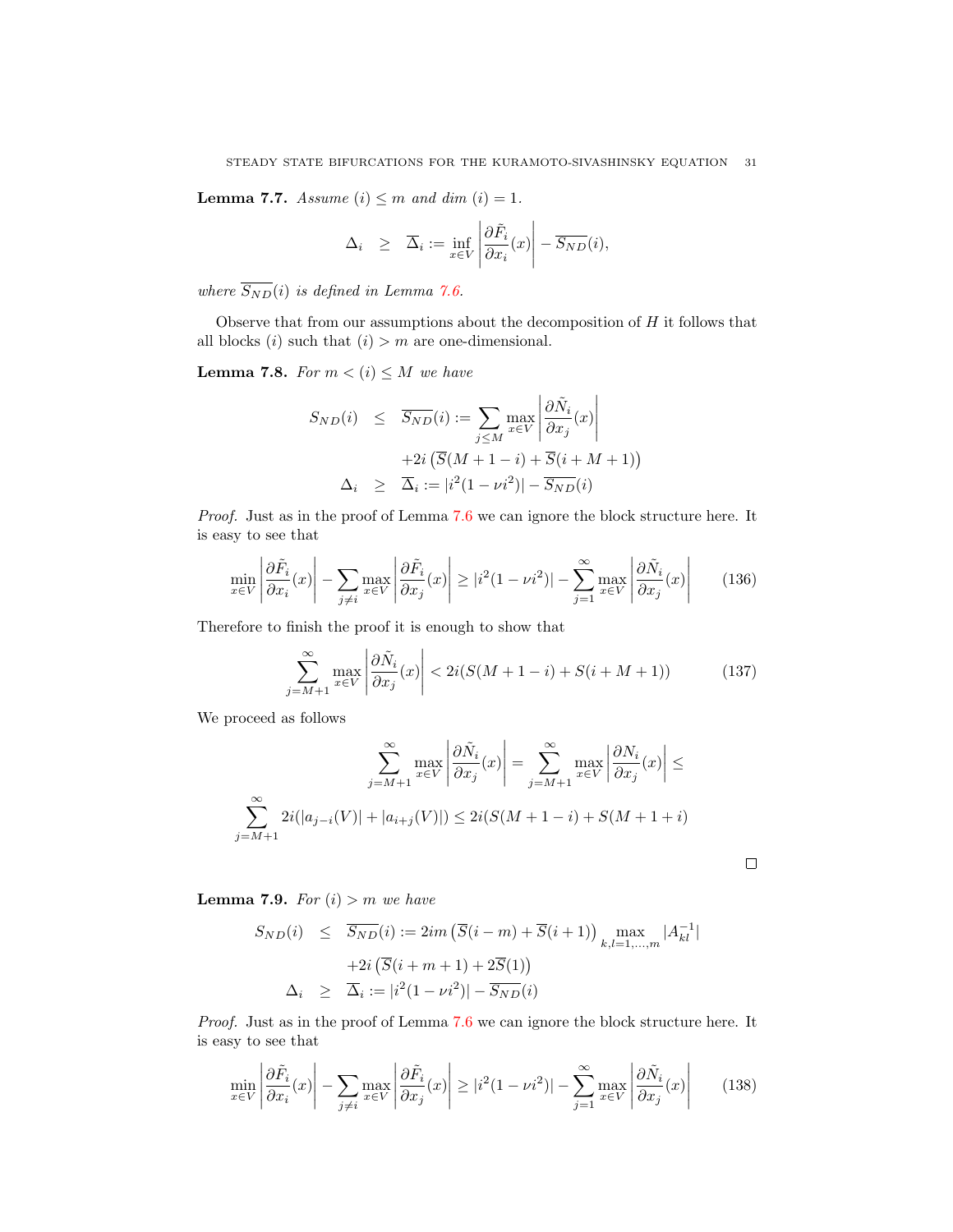Therefore to finish the proof it is enough to show that

<span id="page-31-0"></span>
$$
\sum_{j=1}^{m} \max_{x \in V} \left| \frac{\partial \tilde{N}_i}{\partial x_j}(x) \right| \le 2im(S(i-m) + S(i+1)) \max_{k,l=1,\dots,m} |A_{kl}^{-1}|,\tag{139}
$$

$$
\sum_{j=m+1}^{\infty} \max_{x \in V} \left| \frac{\partial \tilde{N}_i}{\partial x_j}(x) \right| \le 2i(S(i+m+1) + 2S(1)).\tag{140}
$$

To prove [\(139\)](#page-31-0) observe that

$$
\sum_{j=1}^{m} \max_{x \in V} \left| \frac{\partial \tilde{N}_i}{\partial x_j}(x) \right| = \sum_{j=1}^{m} \max_{x \in V} \left| \sum_{l=1}^{m} \frac{\partial N_i}{\partial x_l}(x) A_{lj}^{-1} \right| \le
$$
  

$$
\sum_{j=1}^{m} \sum_{l=1}^{m} 2i(|a_{i-l}(V)| + |a_{i+l}(V)|)|A_{lj}^{-1}| \le
$$
  

$$
2i \sum_{j=1}^{m} (S(i-m) + S(i+1)) \max_{k,l=1,...,m} |A_{kl}^{-1}| =
$$
  

$$
2im(S(i-m) + S(i+1)) \max_{k,l=1,...,m} |A_{kl}^{-1}|.
$$

To prove  $(140)$  we proceed as follows

$$
\sum_{j=m+1}^{\infty} \max_{x \in V} \left| \frac{\partial \tilde{N}_i}{\partial x_j}(x) \right| = \sum_{j=m+1}^{\infty} \max_{x \in V} \left| \frac{\partial N_i}{\partial x_j}(x) \right| \le
$$

$$
\sum_{m < j < i} (2i(|a_{i-j}(V)| + |a_{i+j}(V)|))
$$

$$
+ 2i|a_{2i}(V)| + \sum_{j > i} 2i(|a_{j-i}(V)| + |a_{i+j}(V)|) \le
$$

$$
2i\left(\sum_{j > m} |a_{i+j}(V)| + \sum_{m < j < i} |a_{i-j}(V)| + \sum_{j > i} |a_{j-i}(V)|\right) <
$$

$$
2i\left(S(i+m+1) + 2S(1)\right)
$$

The following lemma shows that how to handle the case of large  $i$ .

<span id="page-31-1"></span>**Lemma 7.10.** If for some  $n > m$ ,  $\overline{\Delta}_n > 0$  and  $1 - \nu n^2 < 0$ , then

$$
\overline{\Delta}_i > \overline{\Delta}_j > 0 \qquad \text{for} \qquad i > j, \quad j \ge n \tag{141}
$$

Proof. From Lemma [7.9](#page-30-0) it follows that

$$
\overline{\Delta}_i = i\left((\nu i^3 - i) - 2m(\overline{S}(i-m) + \overline{S}(i+1))a - 2(\overline{S}(i+m+1) + 2\overline{S}(1))\right)
$$

where  $a = \max_{k,l=1,...,m} |A_{kl}^{-1}|$ . Hence

$$
\overline{\Delta}_{i} = i\left((\nu i^{3} - i) - f(i)\right),\tag{142}
$$

 $\Box$ 

where  $f(i)$  is a positive decreasing function of i. It is easy to see that the function  $i \mapsto (\nu i^3 - i)$  is increasing and positive for  $i \geq n$ .  $\Box$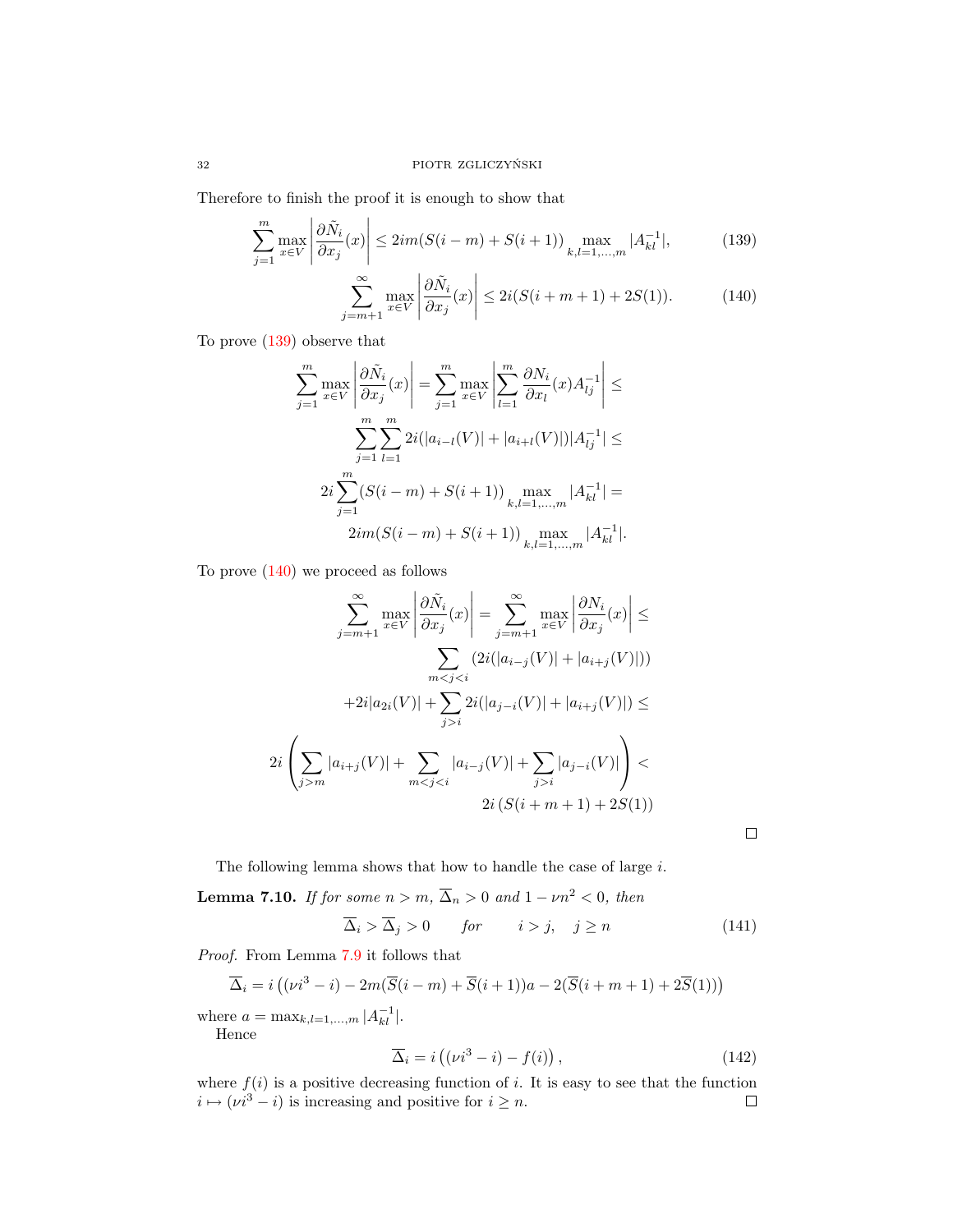In the computation of the derivatives of the steady states with respect to the parameters (see Theorem [5.1\)](#page-12-2) we will be interested in the ratio

$$
r((i)) = \frac{\overline{S}_{ND}((i))}{\inf \frac{\partial \tilde{F}_{(i)}}{\partial x_{(i)}}}.
$$
\n(143)

We have the following

**Lemma 7.11.** For  $i > m$  the function  $r(i)$  is decreasing.

Proof. From Lemma [7.9](#page-30-0) it follows that for

$$
f(i) = 2m(\overline{S}(i-m) + \overline{S}(i+1))a + 2(\overline{S}(i+m+1) + 2\overline{S}(1))
$$
  
\n
$$
S_{ND}(i) = i f(i)
$$

where  $a = \max_{k,l=1,\dots,m} |A_{kl}^{-1}|$  and f is a decreasing function of i. Since  $r(t) = \frac{f(i)}{i^3(\nu - \frac{1}{i^2})}$ , the assertion follows immediately.

7.2. **Complex block.** We need to introduce a new notation. Let Q be a  $2 \times 2$ matrix. We define the a new matrix  $K(Q)$ 

$$
K(Q) = \left[ \begin{array}{cc} (Q_{11} + Q_{22})/2, & (Q_{12} - Q_{21})/2 \\ (Q_{21} - Q_{12})/2, & (Q_{11} + Q_{22})/2 \end{array} \right]
$$
(144)

Observe that  $K(Q)$  has the following form

$$
K(Q) = \left[ \begin{array}{cc} \alpha, & \beta \\ -\beta, & \alpha \end{array} \right].\tag{145}
$$

Obviously  $K(K(Q)) = K(Q)$ , the eigenvalues of  $K(Q)$  are  $\lambda_{1,2} = \alpha \pm i\beta$  and

$$
|K(Q)| = \inf(K(Q))) = \sqrt{\alpha^2 + \beta^2}.
$$
 (146)

The difference  $Q - K(Q)$ , where Q is 2-dimensional block obtained from linearization, measures how good this linearization really is. In our applications to fixed points for the KS equations it is usually very small, which is achieved by taking a small set  $V$  and  $m$  large enough. To measure this difference we will use the function  $\delta(Q)$  given by

$$
\delta(Q) = \max_{i,j=1,2} |K(Q)_{ij} - Q_{ij}| \tag{147}
$$

<span id="page-32-0"></span>**Lemma 7.12.** Let  $Q \in \mathbb{R}^{n \times n}$  and  $|Q_{ij}| \leq \epsilon$ , then  $|Q| \leq n\epsilon$ .

*Proof.* Let  $x = (x_1, ..., x_n), |x| = 1$ . We have

$$
|Qx|^2 = (Q_{11}x_1 + \dots + Q_{1n}x_n)^2 + (Q_{21}x_1 + \dots + Q_{2n}x_n)^2 + \dots \le
$$
  

$$
n\epsilon^2(|x_1| + \dots + |x_n|)^2 \le n^2\epsilon^2|x|^2.
$$

 $\Box$ 

 $\Box$ 

 $\Box$ 

<span id="page-32-1"></span>**Lemma 7.13.** Let  $Q \in \mathbb{R}^{2 \times 2}$ , then

$$
\inf(Q) \ge \inf(K(Q)) - 2\delta(Q)
$$

Proof. Since

$$
\inf(Q) = \inf(K(Q) + (Q - K(Q))) \ge \inf(K(Q)) - |Q - K(Q)|,\tag{148}
$$

then the assertion follows from Lemma [7.12.](#page-32-0)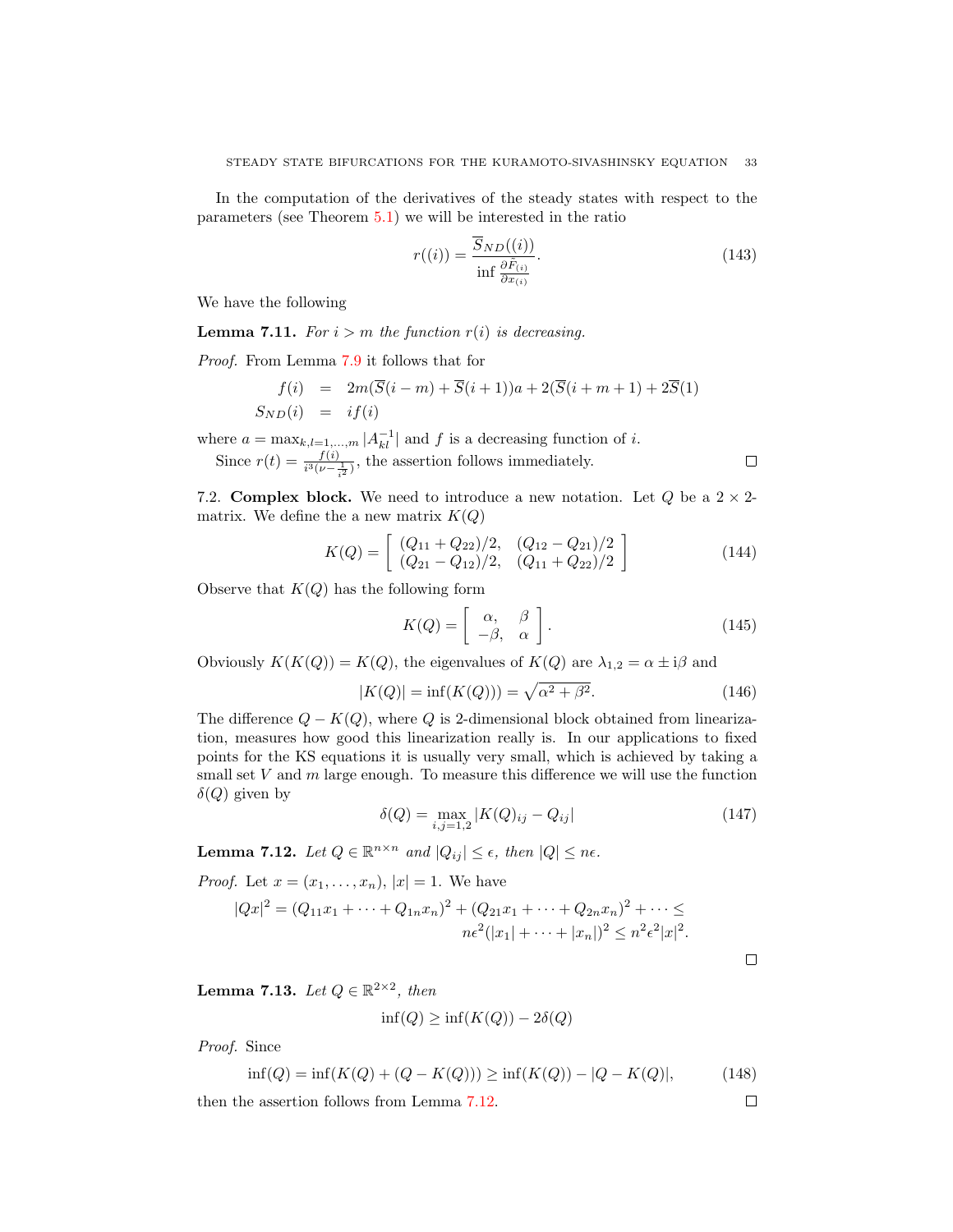**Lemma 7.14.** If  $(i) = (i_1, i_2), (i) \leq m$ . Then

$$
\Delta_{(i)} \geq \overline{\Delta}(i) := \inf K \left[ \frac{\partial \tilde{F}_{(i)}}{\partial x_{(i)}}(V) \right] - 2 \max_{x \in V} \delta \left( \frac{\partial \tilde{F}_{(i)}}{\partial x_{(i)}}(x) \right) - \overline{S_{ND}}((i))
$$

Proof. From Lemma [7.13](#page-32-1) it follows immediately that

$$
\inf \left( \frac{\partial \tilde{F}_{(i)}}{\partial x_{(i)}}(V) \right) \ge \inf \left( K \left( \frac{\partial \tilde{F}_{(i)}}{\partial x_{(i)}}(V) \right) \right) - 2 \max_{x \in V} \delta \left( \frac{\partial \tilde{F}_{(i)}}{\partial x_{(i)}}(x) \right). \tag{149}
$$

<span id="page-33-0"></span>8. Details for the KS-equation - the instability. In this section we provide the formulas for the verification of the assumptions of Theorem [4.2.](#page-9-0)

We assume that we have the coordinates introduced in Section [7](#page-26-0) and the same block decomposition. For the purpose of the proof of Theorem [4.2](#page-9-0) we modify slightly this block decomposition as follows,

- let  $(i_1), \ldots, (i_s)$  be all the blocks such that all diagonal elements of  $\frac{\partial \tilde{F}_{(i)}}{\partial x_{(i)}}$  are positive. Observe there are only finitely many such blocks (at most  $m$ ).
- we create a new block  $(i_0) = (i_1) \cup \cdots \cup (i_s)$ . This means that in the block decomposition of H we have  $H_{(i_0)} = H_{(i_1)} \oplus \cdots \oplus H_{(i_s)}$ .

Observe that the sum of non-diagonal elements appearing in Theorem [4.2](#page-9-0) was already computed in Section [7,](#page-26-0) but the block decomposition is slightly different now. It reduces to the fact that there on  $H_{(i_0)}$  the sum-norm was used and now we have to use the Euclidean norm.

The next lemma addresses the computation of  $\mu_{inf}$  and  $\mu_{sup}$ 

**Lemma 8.1.** Let 
$$
A = S\left(\left[\frac{\partial \tilde{F}_{(i)}}{\partial x_{(i)}}\right)(V)\right]
$$
. Then  
\n
$$
\mu_{sup}(A) = \max_{j=1,\dots,\dim(i)} \max A_{jj} + \sum_{k \neq j} \max |A_{jk}|,
$$
\n
$$
\mu_{inf}(A) = \min_{j=1,\dots,\dim(i)} \min A_{jj} - \sum_{k \neq j} \max |A_{jk}|
$$

*Proof.* We provide the proof for  $\mu_{sup}$  only. The other case is analogous.

First observe that for any symmetric matrix M

$$
\mu_{sup}(M) = \text{largest eigenvalue of } M. \tag{150}
$$

Hence

$$
\mu_{sup}(A) = \text{largest eigenvalue of } M, M \in A, M\text{-symmetric.} \tag{151}
$$

The assertion now follows from the Gershgorin Theorem (see [\[20,](#page-46-15) Property 5.2]).  $\Box$ 

The formulas for the computation of  $\sum_{(i)\neq(j)}$  $\partial F_{(j)}$ The formulas for the computation of  $\sum_{(i)\neq(j)} \left|\frac{\partial F_{(j)}}{\partial x_{(i)}}(Z)\right|$  are given in Lemmas [7.7,](#page-29-0) [7.8,](#page-30-1) [7.9](#page-30-0) and [7.6.](#page-28-2) Hence it remains to discuss how to verify in the finite computation that  $a_{(i_0)(i)} > 0$  holds for all  $(i)$ .

It turns out that the same analysis as in Lemma [7.10](#page-31-1) gives rise to the following

**Lemma 8.2.** If for some  $n > m$ ,  $a_{(n)(i_0)} > 0$  and  $1 - \nu n^2 < 0$ , then

$$
a_{(i)(i_0)} > a_{(j)(i_0)} > 0 \tfor \t i > j, \t j \ge n. \t(152)
$$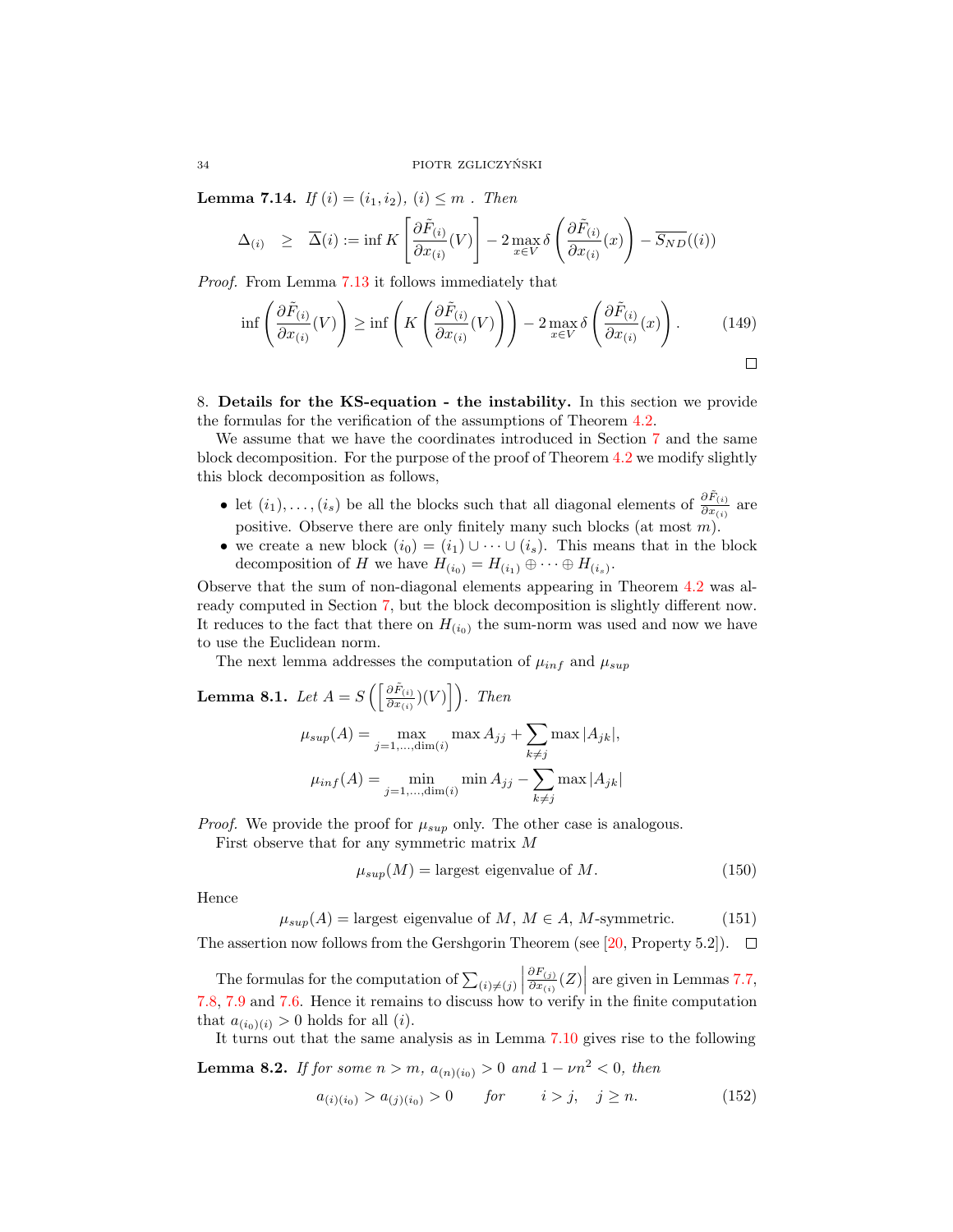The file *bifdata.txt* [\[29\]](#page-46-11) contains data from the proof of the uniqueness, the instability (plus the regularity computation) for the positive bimodal fixed point for  $\nu = 0.127 + 10^{-5} \cdot [-1, 1]$ . For this steady state the unstable direction is two dimensional and corresponds to a pair of complex eigenvalues.

<span id="page-34-2"></span>9. Algebra of polynomial bounds. In the computation various derivatives of the implicit function defined as the z-terms in equation  $(35)$  we have the following expressions or the sums thereof (and due to the fact, that  $F$  is a second degree polynomial we have only the terms of this type)

<span id="page-34-0"></span>
$$
\sum_{j} \frac{\partial \tilde{F}_i}{\partial x_j} y_j, \qquad \sum_{j} \frac{\partial^2 \tilde{F}_i}{\partial \nu \partial x_j} y_j, \qquad \sum_{j} \frac{\partial^2 \tilde{F}_i}{\partial x_1 \partial x_j} y_j, \qquad \sum_{j,k} \frac{\partial^2 \tilde{F}_i}{\partial x_j \partial x_k} y_j w_k, \quad (153)
$$

where  $|y_i|$  and  $|w_i|$  satisfy some decay condition (define the self-consistent a priori bounds) and  $\tilde{F}$  and its derivatives are also evaluated on the self-consistent a priori bounds. It turns out that the computation of these terms might be realized by an algebra, which we are going to develop in this section.

Throughout this section we fix a positive integer M.

**Definition 9.1.** A compact set  $Y \subset H$  is called the polynomial bounds, if there exist  $E > 0$  and  $\beta > 0$ , such that for all  $y \in Y$  holds

$$
|y_i| \le \frac{E}{i^{\beta}}, \quad \text{for } i > M.
$$

We will often use the triple  $(Y, E, \beta)$  to denote the polynomial bounds.

We introduce some arithmetic operations on bounds.

**Definition 9.2.** Assume that  $(X, E, \beta)$  and  $(Y, G, \gamma)$  are polynomial bounds. We define

- $Z = X + Y$  by  $Z_i = X_i + Y_i$  for  $i \leq M$  and  $|z_i| \leq \frac{C_z}{i^t}$  for  $i > M$ , where
- $t = \min(\beta, \gamma)$  and  $C_Z = \frac{E}{(M+1)^{\beta-t}} + \frac{G}{(M+1)^{\gamma-t}}$ <br>• for  $c \in \mathbb{R}$  we define  $Z = cY$  by  $Z_i = cY_i$ .
- $Z = (i)Y$  by  $Z_i = iY_i$  for  $i \in \mathbb{N}$ .

With the above definitions we can define the product of  $A \cdot (Y, E, \beta)$ , where  $A \in \mathbb{R}^{m \times m}$ ,  $m \leq M$ . It also makes sense to apply projections  $P_n$  and  $Q_n = I - P_n$ , where  $n \leq M$ , to the polynomial bounds.

It turns out that using the following functions we can compute all terms in [\(153\)](#page-34-0)

$$
QF_i(y, w) = \sum_{k=1}^{i-1} y_k w_{i-k}, \qquad QI_i(y, w) = \sum_{k=1}^{\infty} y_k w_{k+i}.
$$

The goal of the next few lemmas is to define the operations  $QF$  and  $QI$  on the polynomial bounds.

### <span id="page-34-1"></span>9.1. Some estimates.

Lemma 9.3.

$$
\sum_{j>M+k} \frac{1}{(j-k)sj^{\gamma}} < \frac{M^{-(s-1/2)}}{\sqrt{2s-1}} \cdot \frac{(M+k)^{-(\gamma-1/2)}}{\sqrt{2\gamma-1}},
$$

$$
\sum_{j>M} \frac{1}{(j+k)sj^{\gamma}} < \frac{(M+k)^{-(s-1/2)}}{\sqrt{2s-1}} \frac{M^{-(\gamma-1/2)}}{\sqrt{2\gamma-1}}
$$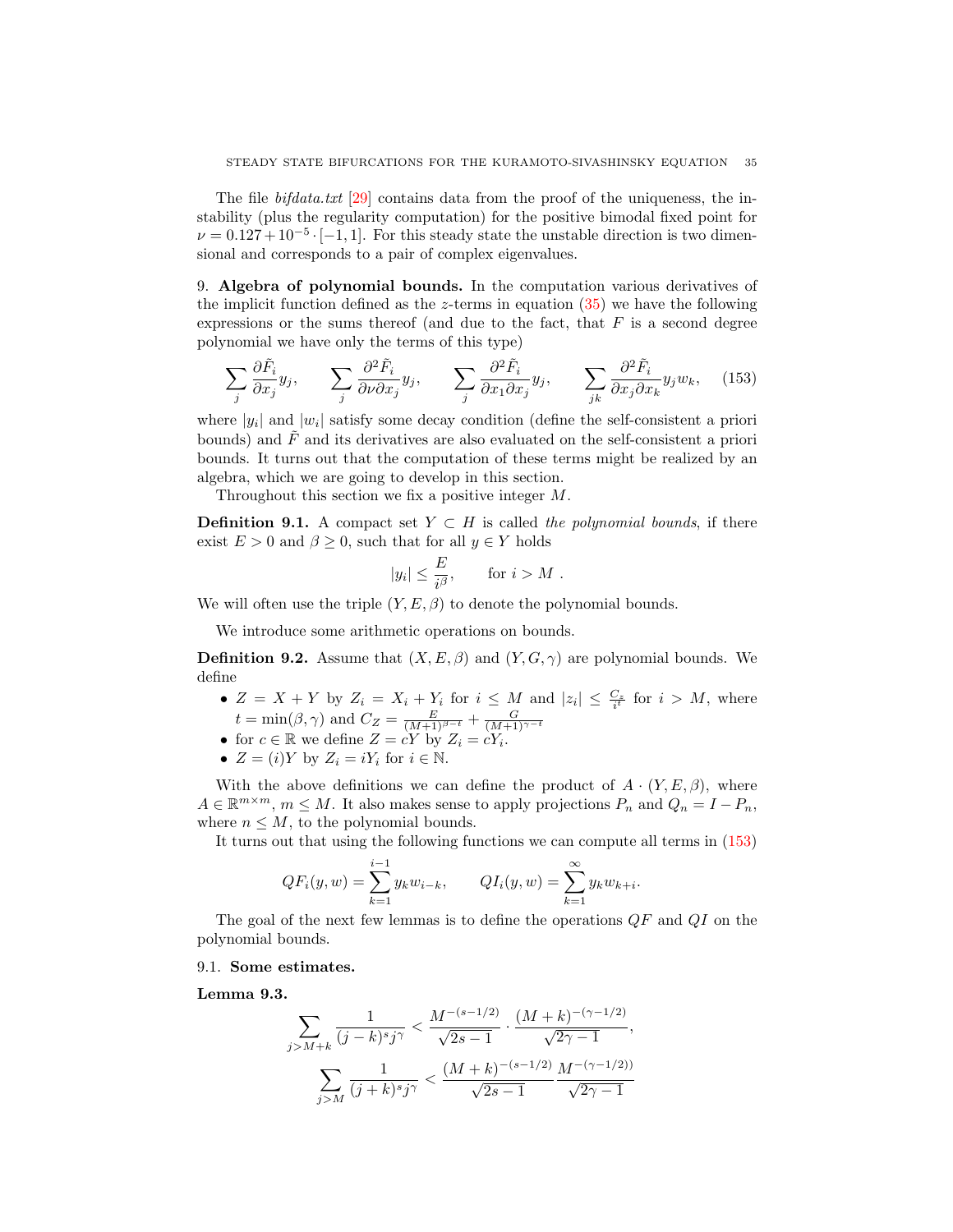Proof.

$$
\sum_{j>M+k} \frac{1}{(j-k)^s j^{\gamma}} < \int_{M+k}^{\infty} \frac{dx}{(x-k)^s x^{\gamma}} \le
$$

$$
\sqrt{\int_{M+k}^{\infty} \frac{dx}{(x-k)^{2s}}} \cdot \sqrt{\int_{M+k}^{\infty} \frac{dx}{x^{2\gamma}}} = \frac{M^{-(s-1/2)}}{\sqrt{2s-1}} \cdot \frac{(M+k)^{-(\gamma-1/2)}}{\sqrt{2\gamma-1}}.
$$

Similarly

$$
\sum_{j>M} \frac{1}{(j+k)^s j^{\gamma}} \le \int_M^{\infty} \frac{dx}{(x+k)^s j^{\gamma}} \le
$$

$$
\left(\int_M^{\infty} \frac{dx}{(x+k)^{2s}}\right)^{1/2} \cdot \left(\int_M^{\infty} \frac{dx}{x^{2\gamma}}\right)^{1/2} = \frac{(M+k)^{-(s-1/2)}}{\sqrt{2s-1}} \frac{M^{-(\gamma-1/2))}}{\sqrt{2\gamma-1}}
$$

 $\Box$ 

<span id="page-35-0"></span>**Lemma 9.4.** Assume  $s \geq \gamma$  and  $i > 2M + 1$ . Then

$$
\sum_{k=M+1}^{i-M-1} \frac{1}{(i-k)^\gamma k^s} < \frac{(i-2M-1)2^\gamma}{i^\gamma M^s}
$$

Proof. Observe that

$$
\sum_{k=M+1}^{i-M-1} \frac{1}{(i-k)^\gamma k^s} < (i-2M-1) \max_{k=M+1,\dots,i-M-1} \frac{1}{(i-k)^\gamma k^s}.
$$

Hence it is enough to estimate from below

 $\min\{(i-k)^{\gamma}k^{s} \mid k=M+1,\ldots,i-M-1\}.$  Since the function  $x \mapsto (i-x)^{\gamma}x^{s}$ on the interval  $[0, i]$  increases from 0 at  $x = 0$  to some maximum value and then decreases to 0 at  $x = i$ , hence the minimum we look for is achieved for  $k = M + 1$ or  $k = i - M - 1$ .

For  $k = M + 1$  we have

$$
(i - (M+1))^{\gamma} (M+1)^s = i^{\gamma} \left(1 - \frac{M+1}{i}\right)^{\gamma} (M+1)^s >
$$

$$
i^{\gamma} \left(1 - \frac{M+1}{2M+2}\right)^{\gamma} M^s = i^{\gamma} \left(\frac{1}{2}\right)^{\gamma} M^s.
$$

For  $k = i - M - 1$  we obtain

$$
(i-(i-M-1))^\gamma(i-M-1)^s >
$$

$$
(M+1)^\gamma(i-M-1)^\gamma(i-M-1)^{s-\gamma}>
$$

$$
i^\gamma\left(1-\frac{M+1}{i}\right)^\gamma M^\gamma M^{s-\gamma}\geq i^\gamma\left(1-\frac{M+1}{2M+2}\right)^\gamma M^s=i^\gamma\left(\frac{1}{2}\right)^\gamma M^s.
$$

Hence

$$
\min \left\{ (i - k)^{\gamma} k^s \mid k = M + 1, \dots, i - M \right\} > i^{\gamma} 2^{-\gamma} M^s. \tag{154}
$$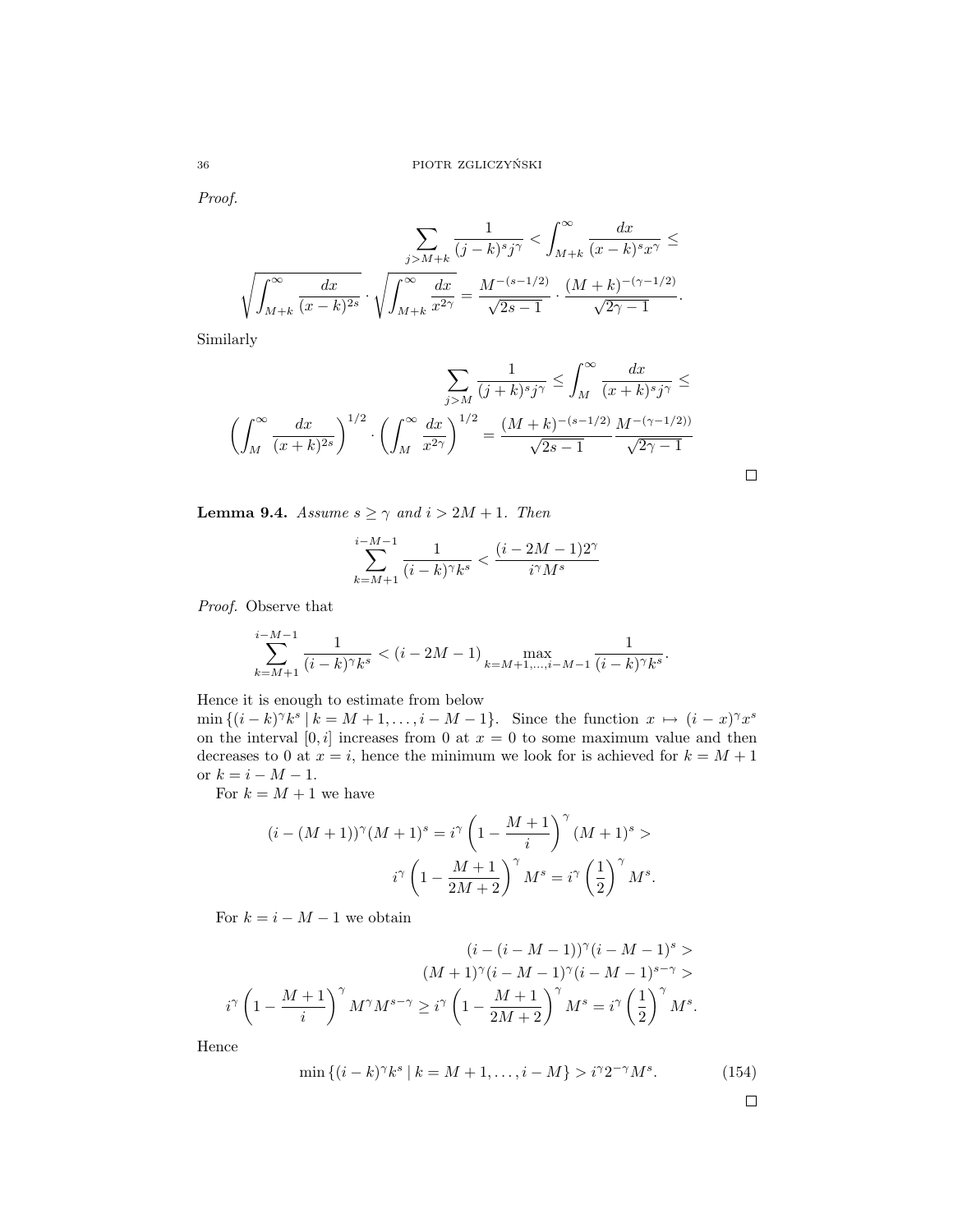9.2. **Operation** QF. First observe that the computation of  $QF_i$  for  $i \leq 2M$  is finite and can be done directly using interval arithmetic.

**Lemma 9.5.** Let  $(Y, E, \beta)$  and  $(W, G, \gamma)$  be polynomial bounds. If  $y \in Y$  and  $w \in W$ , then for  $i > M$ 

$$
|QF_i(y, w)| \le \frac{C_{QF}(Y, W)}{i^{t-1}},
$$
\n(155)

where  $t = min(\beta, \gamma)$  and  $C_{QF}(Y, W) = max(C_1, C_2)$  where

$$
C_1 = \sup\{i^{t-1}|QF_i(y, w)| \mid i = M + 1, ..., 2M, y \in Y, w \in W\}
$$
  
\n
$$
C_2 = \frac{G}{(2M+1)^{\gamma-t+1}} \sum_{k=1}^{M} \frac{\sup_{y \in Y} |y_k|}{\left(1 - \frac{k}{2M+1}\right)^{\gamma}} +
$$
  
\n
$$
\frac{E}{(2M+1)^{\beta-t+1}} \sum_{j=1}^{M} \frac{\sup_{w \in W} |w_j|}{\left(1 - \frac{j}{2M+1}\right)^{\beta}} + \frac{EG2^t}{M^{\max(\beta, \gamma)}}
$$

*Proof.* For the proof it is enough to estimate  $QF_i$  for  $i > 2M$ . We have

$$
|QF_i(y, w)| \leq \sum_{k=1}^M |y_k| \frac{G}{(i-k)^\gamma} + \sum_{k=i-M}^{i-1} \frac{E}{k^{\beta}} |w_{i-k}| + \sum_{k=M+1}^{i-M-1} \frac{EG}{k^{\beta}(i-k)^\gamma}.
$$

For each term we have following estimates

$$
\sum_{k=1}^{M} |y_k| \frac{G}{(i-k)^{\gamma}} = \frac{G}{i^{\gamma}} \sum_{k=1}^{M} \frac{|y_k|}{\left(1 - \frac{k}{i}\right)^{\gamma}} \le \frac{G}{i^{\gamma}} \sum_{k=1}^{M} \frac{|y_k|}{\left(1 - \frac{k}{2M+1}\right)^{\gamma}}.
$$

Analogously for the second term (exchange  $y \leftrightarrow w$  and  $j = i - k$ )

$$
\sum_{k=i-M}^{i-1} \frac{E}{k^{\beta}} |w_{i-k}| \le \frac{E}{i^{\beta}} \sum_{j=1}^{M} \frac{|w_j|}{\left(1 - \frac{j}{2M+1}\right)^{\beta}}.
$$

For the third term from Lemma [9.4](#page-35-0) we obtain

$$
\sum_{k=M+1}^{i-M-1} \frac{EG}{k^{\beta}(i-k)^{\gamma}} < \frac{iEG2^t}{i^t M^{\max(\beta,\gamma)}}.
$$

Hence we have shown that for  $i > 2M$ 

$$
|QF_i(y, w)| \le i^{-(t-1)} \left( \frac{G}{(2M+1)^{\gamma-t+1}} \sum_{k=1}^M \frac{|y_k|}{\left(1 - \frac{k}{2M+1}\right)^{\gamma}} + \frac{E}{(2M+1)^{\beta-t+1}} \sum_{j=1}^M \frac{|w_j|}{\left(1 - \frac{j}{2M+1}\right)^{\beta}} + \frac{EG2^t}{M^{\max(\beta, \gamma)}} \right).
$$

 $\Box$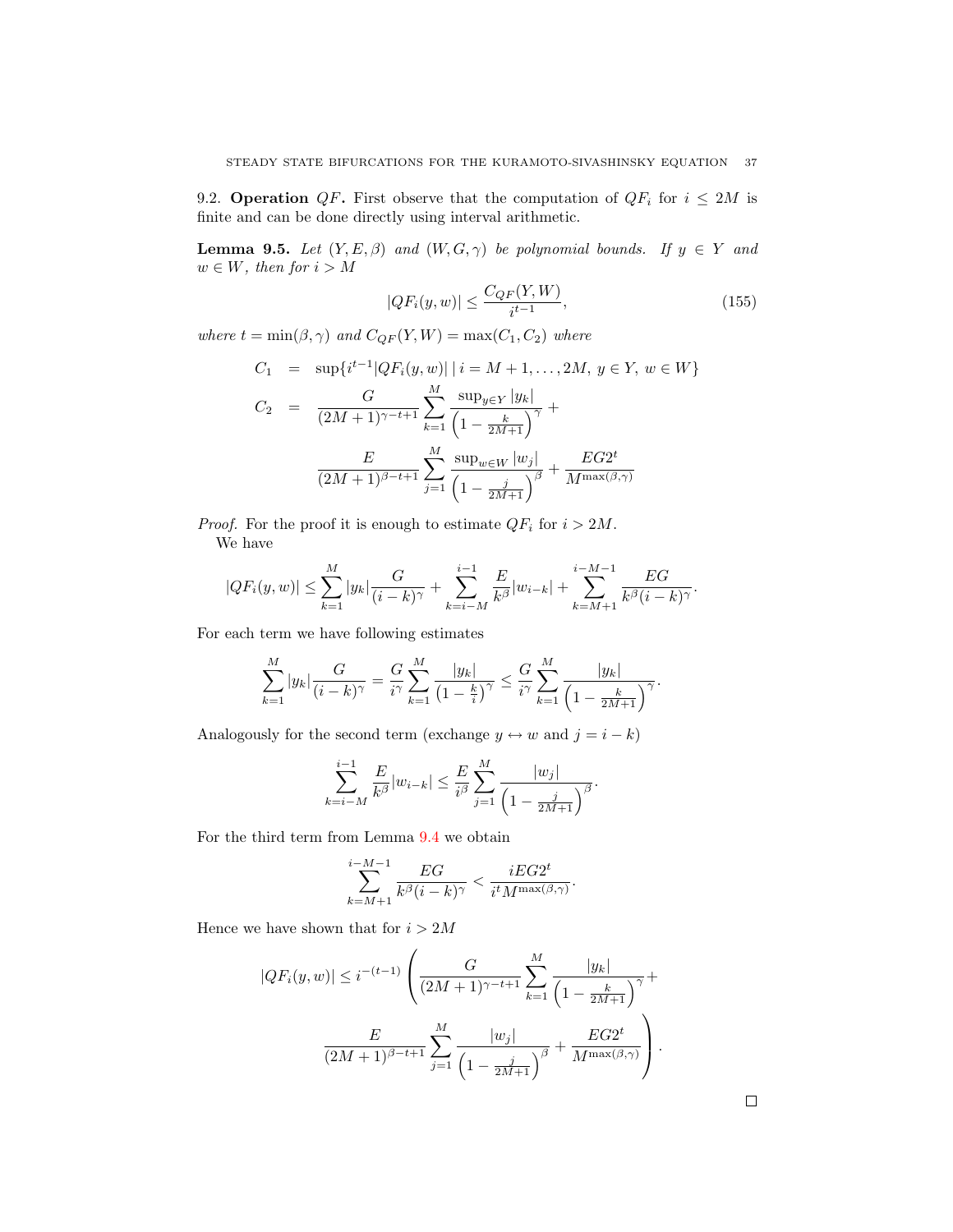## 9.3. Operation QI.

**Lemma 9.6.** Let  $(Y, E, \beta)$  and  $(W, G, \gamma)$  be polynomial bounds. If  $y \in Y$  and  $w \in W$ , then for  $i \leq 2M$ 

$$
QI_i(y, w) \in \sum_{k=1}^{M} y_k w_{i+k} + [-1, 1]r_i,
$$

where

$$
r_i = \frac{GE}{(M+i)^{\gamma - 1/2} M^{\beta - 1/2} \sqrt{(2\beta - 1)(2\gamma - 1)}}
$$

*Proof.* Use Lemma [9.3](#page-34-1) to estimate  $\sum_{k=M+1}^{\infty} \frac{1}{k^{\beta}(i+k)^{\gamma}}$ .

**Lemma 9.7.** Let  $(Y, E, \beta)$  and  $(W, G, \gamma)$  be polynomial bounds. If  $y \in Y$  and  $w \in W$ , then for  $i > M$ 

$$
|QI_i(y,w)| \le \frac{C_{QI}(Y,W)}{i^{\gamma-1}},
$$

where  $C_{QI} = \max(C_1, C_2)$ 

$$
C_1 = \sup \{ i^{\gamma - 1} |QI_i(y, w)| \mid i = M + 1, ..., 2M, y \in Y, w \in W \}
$$
  

$$
C_2 = \frac{G}{2M + 1} \sum_{k=1}^{M} \sup_{y \in Y} |y_k| + \frac{GE}{(3M + 1)^{1/2} M^{\beta - 1/2} \sqrt{(2\beta - 1)(2\gamma - 1)}}
$$

*Proof.* For the proof it is enough to compute  $QI_i(y, w)$  for  $i > 2M$ . We have

$$
|QI_i(y, w)| \leq \sum_{k=1}^M |y_k| \frac{G}{(i+k)^\gamma} + \sum_{k>M} \frac{EG}{k^{\beta}(i+k)^\gamma}.
$$

For the first term we have the following estimate

$$
\sum_{k=1}^{M} |y_k| \frac{G}{(i+k)^\gamma} = \frac{G}{i^\gamma} \sum_{k=1}^{M} \frac{|y_k|}{\left(1 + \frac{k}{i}\right)^\gamma} < \frac{G}{i^\gamma} \sum_{k=1}^{M} |y_k|. \tag{156}
$$

For the second term using Lemma [9.3](#page-34-1) we obtain

$$
\sum_{k>M} \frac{EG}{k^{\beta}(i+k)^{\gamma}} < \frac{GE}{(M+i)^{\gamma-1/2} M^{\beta-1/2} \sqrt{(2\beta-1)(2\gamma-1)}} \leq \frac{1}{i^{\gamma-1}} \frac{GE}{(3M+1)^{1/2} M^{\beta-1/2} \sqrt{(2\beta-1)(2\gamma-1)}}.
$$
\n(157)

By combining the above equations together we obtain for  $i > 2M$ 

$$
|QI_i(y, w)| \le \frac{1}{i^{\gamma - 1}} \left( \frac{G}{2M + 1} \sum_{k=1}^M |y_k| + \frac{GE}{(3M + 1)^{1/2} M^{\beta - 1/2} \sqrt{(2\beta - 1)(2\gamma - 1)}} \right)
$$

 $\Box$ 

$$
^{38}
$$

 $\Box$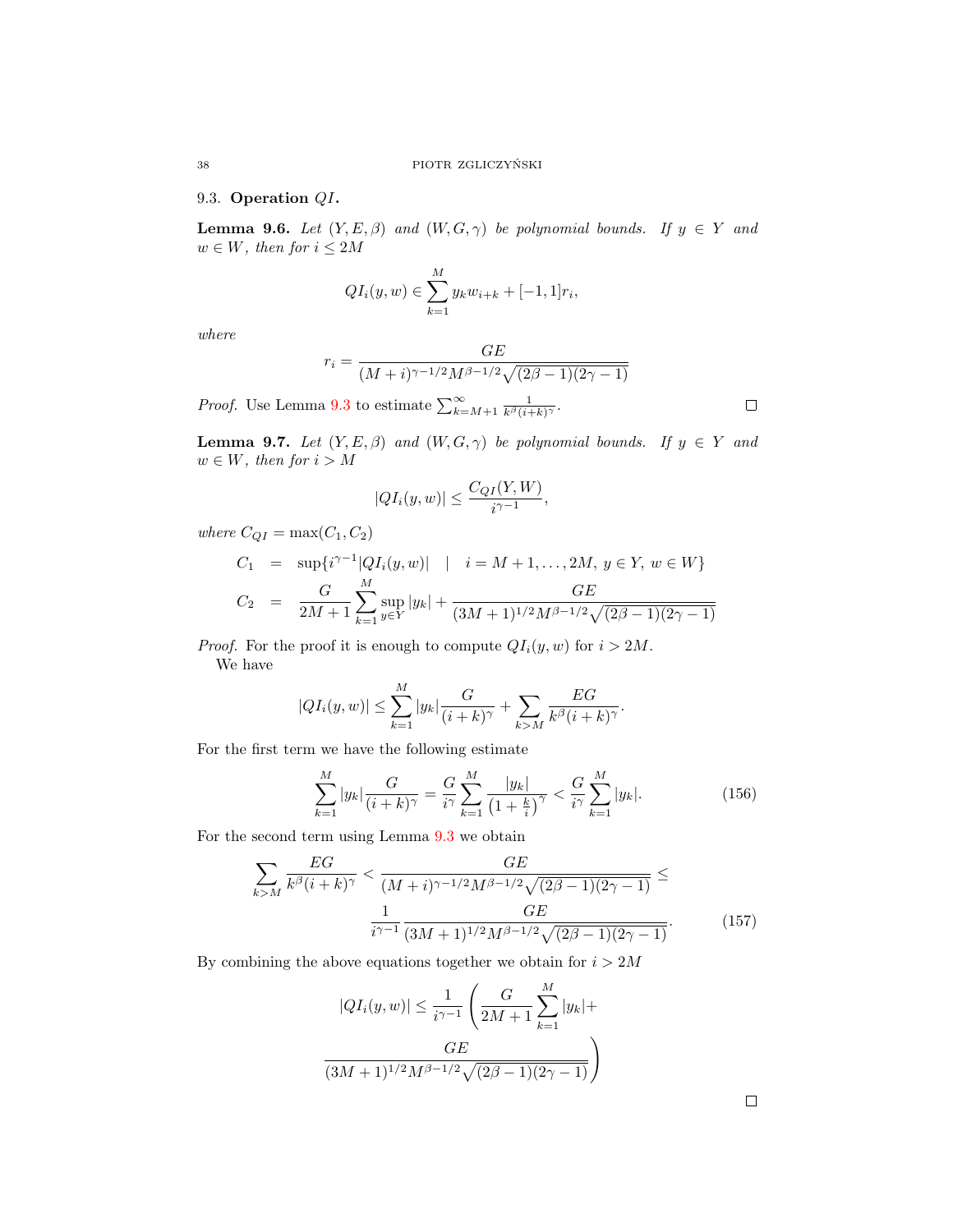9.4. Various sums. Let  $A$  be a coordinate change as in Lemma [7.2.](#page-27-0) We define functions  $\tilde{F}$  and  $\tilde{N}$  by

$$
\tilde{F} = A \circ F \circ A^{-1}, \qquad \tilde{N} = A \circ N \circ A^{-1}.
$$

The following lemma does not require any proof.

<span id="page-38-0"></span>Lemma 9.8. Same assumptions as in Lemma [7.2.](#page-27-0)

$$
\frac{\partial^2 \tilde{F}_i}{\partial \nu \partial x_j} = \sum_{k \le m, s \le m} A_{ik} \frac{\partial^2 F_k}{\partial \nu \partial x_s} A_{sj}^{-1}, \quad i \le m, j \le m
$$
\n
$$
\frac{\partial^2 \tilde{F}_i}{\partial \nu \partial x_j} = \sum_{k \le m} A_{ik} \frac{\partial^2 F_k}{\partial \nu \partial x_j}, \quad i \le m, j > m
$$
\n
$$
\frac{\partial^2 \tilde{F}_i}{\partial \nu \partial x_j} = \sum_{s \le m} \frac{\partial^2 F_i}{\partial \nu \partial x_s} A_{sj}^{-1}, \quad i > m, j \le m
$$
\n
$$
\frac{\partial^2 \tilde{F}_i}{\partial \nu \partial x_j} = \frac{\partial^2 F_i}{\partial \nu \partial x_j}, \quad i > m, j > m
$$
\n
$$
\frac{\partial^2 \tilde{F}_i}{\partial x_j \partial x_k} = \sum_{s \le m, r \le m, l \le m} A_{is} \frac{\partial^2 F_s}{\partial x_r \partial x_l} A_{rk}^{-1} A_{lj}^{-1}, \quad i \le m, j \le m, k \le m
$$
\n
$$
\frac{\partial^2 \tilde{F}_i}{\partial x_j \partial x_k} = \sum_{s \le m, r \le m} A_{is} \frac{\partial^2 F_s}{\partial x_r \partial x_j} A_{rk}^{-1}, \quad i \le m, j > m, k \le m,
$$
\n
$$
\frac{\partial^2 \tilde{F}_i}{\partial x_j \partial x_k} = \sum_{s \le m} A_{is} \frac{\partial^2 F_s}{\partial x_k \partial x_j}, \quad i \le m, j > m, k > m,
$$
\n
$$
\frac{\partial^2 \tilde{F}_i}{\partial x_j \partial x_k} = \sum_{r \le m, l \le m} \frac{\partial^2 F_i}{\partial x_r \partial x_l} A_{rk}^{-1} A_{lj}^{-1}, \quad i > m, j \le m, k \le m
$$
\n
$$
\frac{\partial^2 \tilde{F}_i}{\partial x_j \partial x_k} = \sum_{r \le m} \frac{\partial^2 F_i}{\partial x_r \partial x_j} A_{rk}^{-1}, \quad i > m, j > m, k \le m
$$
\n
$$
\frac{\partial^2 \tilde{F}_i}{\partial x_j \partial x_k
$$

Let  $Y$  and  $W$  be polynomial bounds. We now turn to the computation of  $\sum_{kj} \frac{\partial^2 \tilde{F}_i}{\partial x_j \partial x_k} y_j w_k$ , where  $y \in Y$  and  $w \in W$ . We would like to stress here that  $\frac{\partial^2 \tilde{F}_i}{\partial x_j \partial x_k}$  are constants, hence there is no need to specify their arguments. Observe that

$$
\sum_{kj} \frac{\partial^2 \tilde{F}_i}{\partial x_j \partial x_k} y_j w_k = \sum_{s \le m} A_{is} \left( \sum_{kj} \frac{\partial^2 F_s}{\partial x_j \partial x_k} \overline{y}_j \overline{w}_k \right), \quad \text{for } i \le m
$$
  

$$
\sum_{kj} \frac{\partial^2 \tilde{F}_i}{\partial x_j \partial x_k} y_j w_k = \sum_{kj} \frac{\partial^2 F_i}{\partial x_j \partial x_k} \overline{y}_j \overline{w}_k, \quad \text{for } i > m,
$$

where  $\overline{y}_i = \sum_{j=1}^m A_{ij}^{-1} y_j$  for  $i \leq m$  and  $\overline{y}_i = y_i$  otherwise.  $\overline{w}$  is defined analogously.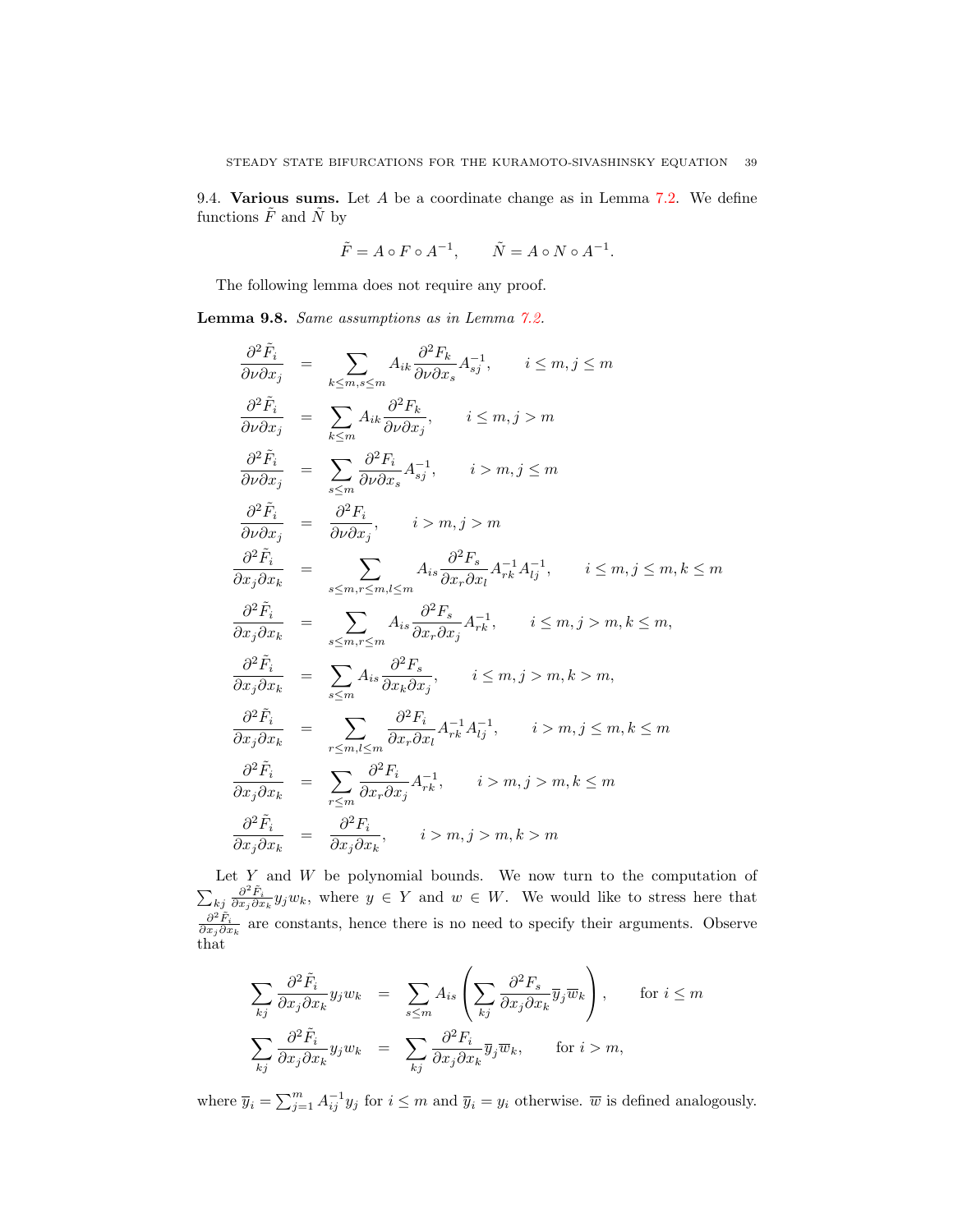Hence it is enough to derive the formulas for  $\sum_{kj} \frac{\partial^2 F_i}{\partial x_j \partial x_k} \overline{y}_j \overline{w}_k$ . We have

$$
\sum_{j,k} \frac{\partial^2 F_i}{\partial x_j \partial x_k} \overline{y}_j \overline{w}_k = -2i \sum_{j=1}^{i-1} \overline{y}_j \overline{w}_{i-j} + 2i \sum_{j=1}^{\infty} \overline{y}_j \overline{w}_{j+i} + 2i \sum_{k=1}^{\infty} \overline{y}_{k+i} \overline{w}_k = -2i Q F_i(\overline{y}, \overline{w}) + 2i Q I_i(\overline{y}, \overline{w}) + 2i Q I_i(\overline{w}, \overline{y}).
$$

Hence

<span id="page-39-4"></span>
$$
\sum_{kj} \frac{\partial^2 \tilde{F}_i}{\partial x_j \partial x_k} y_j w_k \in \left( A \cdot \left( -2(i) Q F(A^{-1} Y, A^{-1} W) + \right) \right)
$$
\n
$$
2(i) Q I(A^{-1} Y, A^{-1} W) + 2(i) Q I(A^{-1} W, A^{-1} Y) \Big) \Big)_i
$$
\n
$$
(158)
$$

Now we derive a formula for  $\sum_{j=1}^{\infty} \frac{\partial \tilde{N}_i}{\partial x_j}(\nu, y) w_j$ . We have

$$
\sum_{j=1}^{\infty} \frac{\partial \tilde{N}_i}{\partial x_j}(\nu, y) w_j = \sum_{k=1}^m A_{ik} \left( \sum_{j=1}^{\infty} \frac{\partial N_k}{\partial x_j}(\nu, y) \overline{w}_j \right), \quad \text{for } i \le m
$$

$$
\sum_{j=1}^{\infty} \frac{\partial \tilde{N}_i}{\partial x_j}(\nu, y) w_j = \sum_{j=1}^{\infty} \frac{\partial N_i}{\partial x_j}(\nu, y) \overline{w}_j, \quad \text{otherwise.}
$$

Hence it is enough to have an expression for  $\sum_{i=1}^{\infty} \frac{\partial N_k}{\partial x_i} \overline{w}_i$ .

Using the formulas for the derivatives for the vector field of the KS equation we obtain

$$
\sum_{j=1}^{\infty} \frac{\partial N_i}{\partial x_j}(\nu, y) w_j = -2i \sum_{j=1}^{i-1} y_j w_{i-j} + 2i \sum_{j=1}^{\infty} y_j w_{i+j} + 2i \sum_{j=1}^{\infty} y_{i+j} w_j = -2i Q F_i(y, w) + 2i Q I_i(y, w) + 2i Q I_i(w, y).
$$

Summarizing we have shown that

<span id="page-39-2"></span>
$$
\sum_{j=1}^{\infty} \frac{\partial \tilde{N}_i}{\partial x_j}(\nu, y) w_j \in \left[ A \cdot \left( -2(i) Q F(Y, \overline{W}) + \right. \right. \tag{159}
$$
\n
$$
2(i) Q I(Y, \overline{W}) + 2(i) Q I(\overline{W}, Y) \Big) \Big]_i \, .
$$

From the above formula it follows immediately that

<span id="page-39-3"></span>
$$
\sum_{j=1}^{\infty} \frac{\partial \tilde{F}_i}{\partial x_j}(\nu, y) w_j \in \left[ A \cdot \left( (i^2 (1 - \nu i^2)) \overline{W} - 2(i) Q F(Y, \overline{W}) + 2(i) Q I(\overline{W}, Y) \right) \right]_i.
$$
\n
$$
(160)
$$

<span id="page-39-0"></span>10. Details for the KS-equation - the regularity issue. We assume that we have a coordinate change A as Lemma [7.2](#page-27-0) and, as in Section [7,](#page-26-0) we assume that we have a block decomposition of  $H$  and  $V$  representing the topologically self-consistent bounds for

<span id="page-39-1"></span>
$$
F(\nu, x) = 0 \tag{161}
$$

for  $\nu \in \Lambda = [\nu_0 - \delta, \nu_0 + \delta]$ . We assume that we have the uniqueness property of solutions [\(161\)](#page-39-1) for  $\nu \in \Lambda$ . This defines the function  $x(\nu)$ . In Section [5](#page-11-0) it was shown that  $x(\nu)$  is  $C^{\infty}$ .

As in the proof of the uniqueness in Section [7](#page-26-0) we will perform all computations for the function  $\tilde{F} = A \circ F \circ A^{-1}$ . Similarly we define  $\tilde{N}$  as  $A \circ N \circ A^{-1}$ .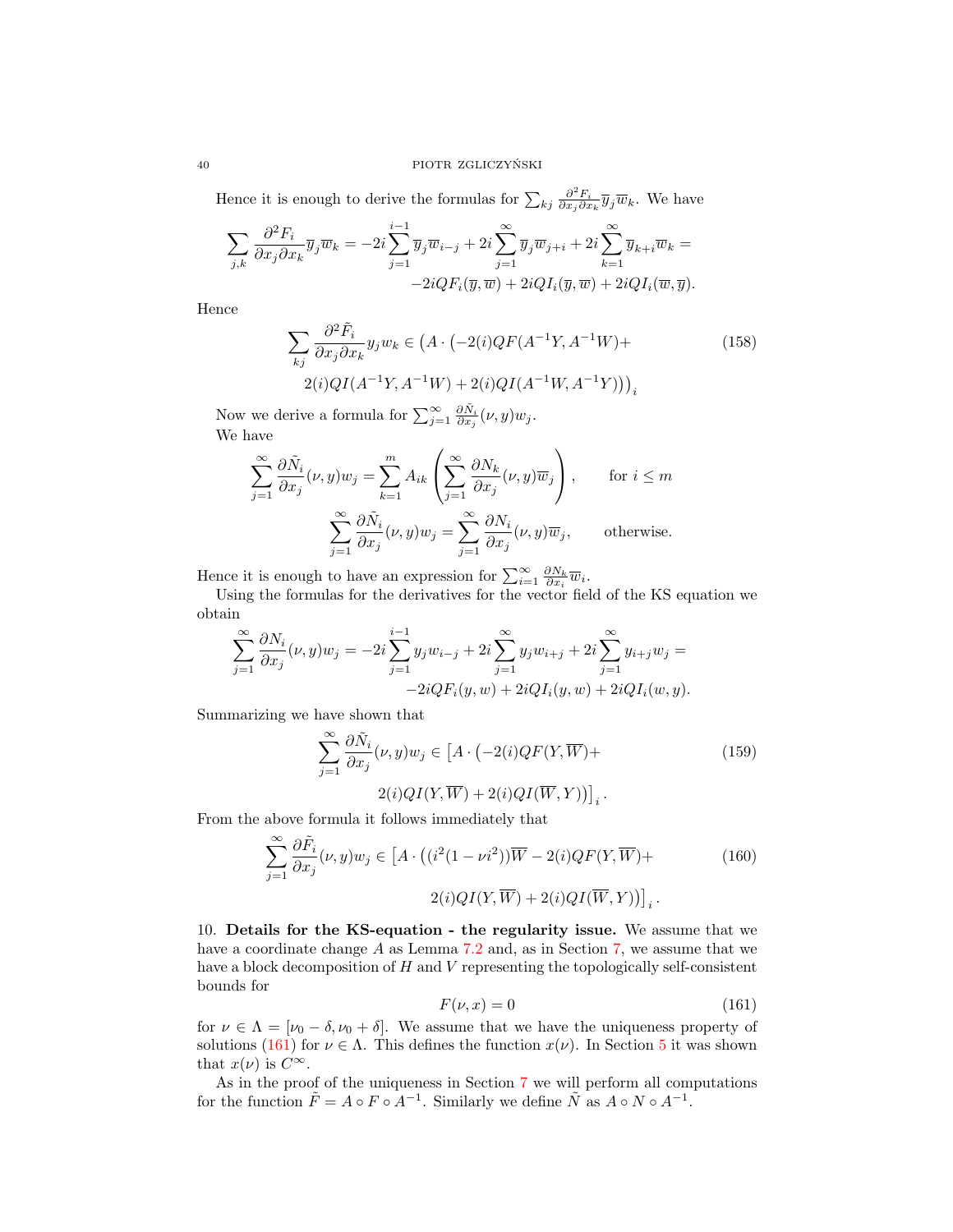We have to solve

<span id="page-40-0"></span>
$$
z + \frac{\partial \tilde{F}}{\partial x} \cdot y = 0,\tag{162}
$$

where z is obtained from the implicit differentiation of  $F(\nu, x) = 0$  and depends upon the particular partial derivative we are willing to compute.

The standing assumptions is this section are

- $V = N \oplus \prod_{k=m+1}^{M} [a_k^-, a_k^+] \oplus \prod_{k>M} \left[\frac{-C}{k^s}, \frac{C}{k^s}\right]$  are the topologically self-consistent a priori bounds for  $(161)$  for  $\nu \in \Lambda$
- $Y = \Pi_{(i) \le m} \overline{B_{(i)}(a_{(i)}, R_{(i)})} \oplus \Pi_{k=m+1}^M [y_k^-, y_k^+] \oplus \Pi_{k>M} \left[\frac{-E}{k}, \frac{E}{k'}\right]$  is a candidate for the self-consistent bounds a priori for equation [\(162\)](#page-40-0). We assume only that  $\gamma$  is large enough, so that conditions C1,C2,C3 are satisfied.

Hence  $(V, C, s)$  and  $(Y, E, \gamma)$  are polynomial bounds.

10.1. Estimates for the linear part in the equation for the derivatives of an implicitly defined function. We split the linear term in equation  $(162)$  into  $D + N$  as follows

<span id="page-40-2"></span>
$$
z_{(i)} + \frac{\partial \tilde{F}_{(i)}}{\partial x_{(i)}} \cdot y_{(i)} + \sum_{(j),(j)\neq(i)} \frac{\partial \tilde{F}_{(i)}}{\partial x_{(j)}} \cdot y_{(j)} = 0, \quad \text{for } (i) \leq m,
$$
 (163)  

$$
z_{(i)} + i^2 (1 - \nu i^2) \cdot y_i + \sum_i \frac{\partial \tilde{N}_i}{\partial x_j} \cdot y_j = 0, \quad \text{for } i > m.
$$

j In what follows we will provide the estimates for the infinite sums appearing in

the above equation, which can be directly inserted in the computer program. Basically we have two ranges of coordinates  $i \leq M$  and  $i > M$ . For  $i \leq M$  we try to obtain quite tight bounds, as those are coordinates that matter, hence they will be computed for each *i* separately. Hence in the sum

$$
\sum_{(j),(j)\neq(i)} \frac{\partial \tilde{F}_{(i)}}{\partial x_{(j)}} \cdot y_{(j)} = \sum_{(j)\leq M, (j)\neq(i)} \frac{\partial \tilde{F}_{(i)}}{\partial x_{(j)}} \cdot y_{(j)} + \sum_{(j)>M} \frac{\partial \tilde{N}_{(i)}}{\partial x_{(j)}} \cdot y_{(j)},\tag{164}
$$

the finite part will be computed by direct interval evaluation for each  $(i)$  and we need to derive the formula for infinite sum (see Lemma [10.1\)](#page-40-1).

For  $i > M$  we need a uniform expression valid for all  $i > M$  in the form  $\frac{G}{i^{\gamma-2}}$ . We obtain it from formula  $(159)$ .

The following Lemma gives an expression for infinite sum part of non-diagonal term in  $(163)$  for low wave numbers

<span id="page-40-1"></span>**Lemma 10.1.** Assume  $i \leq M$ . Then for any  $x \in V$  and  $y \in Y$ 

$$
\sum_{j>M} \frac{\partial \tilde{N}_i}{\partial x_j}(x) \cdot y_j \subset [A \cdot (-2(i)QF(V, (I - P_M)Y) + 2(i)QI(V, (I - P_M)Y) + 2(i)QI((I - P_M)Y, V))]_i
$$

*Proof.* Use formula [\(159\)](#page-39-2), observe that  $A^{-1}(I - P_M)V = (I - P_M)V$ .

 $\Box$ 

In the next lemma we provide a formula for 2-dimensional block.

**Lemma 10.2.** Let  $(i) = (i_1, i_2) \leq m$ . Let for  $k = 1, 2$ 

$$
t_k = \left| \sum_{j=1, j \notin (i_1, i_2)}^M \frac{\partial \tilde{F}_{i_k}}{\partial x_j} y_j \right| + r_{i_k},
$$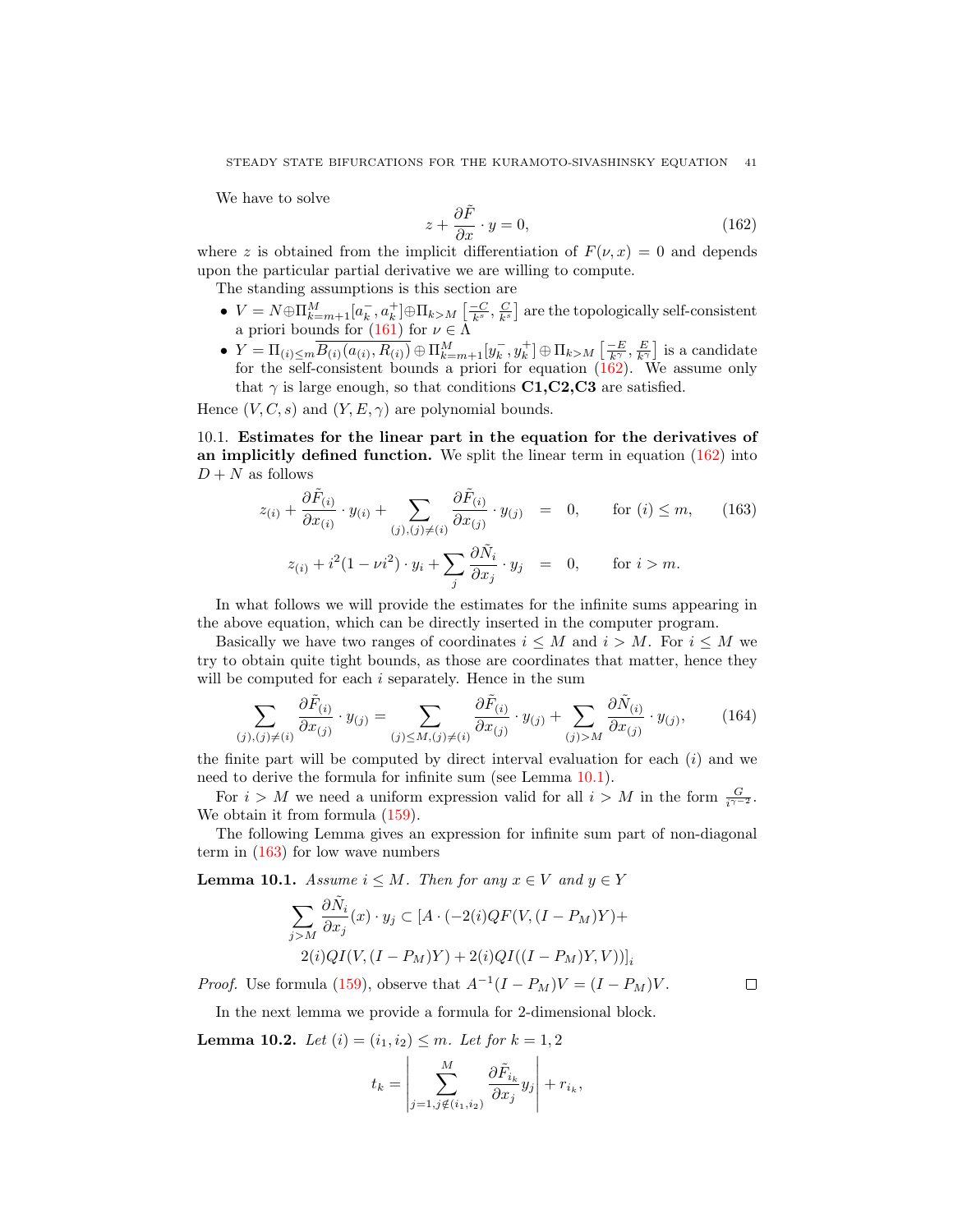where  $r_i$  have been defined in Lemma [10.1.](#page-40-1) Then

$$
\left|\sum_{(j),(j)\neq(i)}\frac{\partial \tilde{F}_{(i)}}{\partial x_{(j)}}y_{(j)}\right| \leq \sqrt{t_1^2 + t_2^2}.
$$

10.2. Estimates for the constant terms in the equation for the derivatives of the implicit function. In the computation of various derivatives of the implicit function defined as  $z$  in equation  $(35)$  we have the following expressions or the sums thereof (and due to the fact, that  $F$  is a second degree polynomial we have only the terms of this type)

$$
\frac{\partial \tilde{F}_i}{\partial \nu}(\nu, x), \qquad \frac{\partial \tilde{F}_i}{\partial x_1}(\nu, x), \qquad \sum_j \frac{\partial^2 \tilde{F}_i}{\partial \nu \partial x_j}(\nu, x) y_j,
$$
\n
$$
\sum_j \frac{\partial^2 \tilde{F}_i}{\partial x_1 \partial x_j}(\nu, x) y_j, \qquad \sum_{jk} \frac{\partial^2 \tilde{F}_i}{\partial x_j \partial x_k}(\nu, x) y_j w_k,
$$
\n(165)

for  $y \in Y$ ,  $w \in W$  and  $x \in V$ , where Y, W, V are polynomial bounds. From Lemma [7.2](#page-27-0) we have

**Lemma 10.3.** For any  $\nu \in \Lambda$  and  $x \in V$  holds

$$
\frac{\partial \tilde{F}_k}{\partial \nu}(\nu, x) \in -\left(A \cdot (i^4)V\right)_k
$$

**Lemma 10.4.** Let  $(Y, E = 0, \gamma = 0)$  be such that  $Y_1 = \{1\}$  and  $Y_i = \{0\}$  for  $i > 1$ . Then for any  $\nu \in \Lambda$  and  $x \in V$  holds

$$
\frac{\partial \tilde{F}_i}{\partial x_1}(\nu, x) \in \left[ \sum_{k=1}^{\infty} \frac{\partial \tilde{F}_i}{\partial x_k}(\Lambda, V) Y \right]_i.
$$

The expression on the right hand side is given by formula  $(160)$ .

From Lemma [9.8](#page-38-0) and formulas for  $\frac{\partial^2 F_i}{\partial \nu \partial x_j}$  we obtain

**Lemma 10.5.** For any  $y \in Y$  holds

$$
\sum_{j} \frac{\partial^2 \tilde{F}_i}{\partial \nu \partial x_j} y_j \in \left[ -A \cdot \left( (i^4)(A^{-1}Y) \right) \right]_i
$$

**Lemma 10.6.** Let  $(W, G = 0, \gamma = 0)$  be such that  $W_1 = \{1\}$  and  $W_i = \{0\}$  for  $i>1.$  Then for any  $\nu\in \Lambda,$   $x\in V$   $y\in Y$  holds

$$
\sum_{j} \frac{\partial \tilde{F}_i}{\partial x_1 \partial x_j}(\nu, x) y_j \in \left[ A \cdot \left( \sum_{k,j} \frac{\partial \tilde{F}_i}{\partial x_k \partial x_j} y_j w_k \right) \right]_i,
$$

and the sum on the right hand side is given by formula [\(158\)](#page-39-4).

<span id="page-41-0"></span>10.3. Isolation and refinement of bounds for far tail. Condition C4 - the isolation condition for  $k > M$  is established by the following procedure. Input data:

- *H*, *k*, such that  $|z_k| \leq \frac{H}{k^t}$  for  $k > M$
- *G*, *w*, such that  $(Ny)_k < \frac{G}{k^w}$  for  $k > M$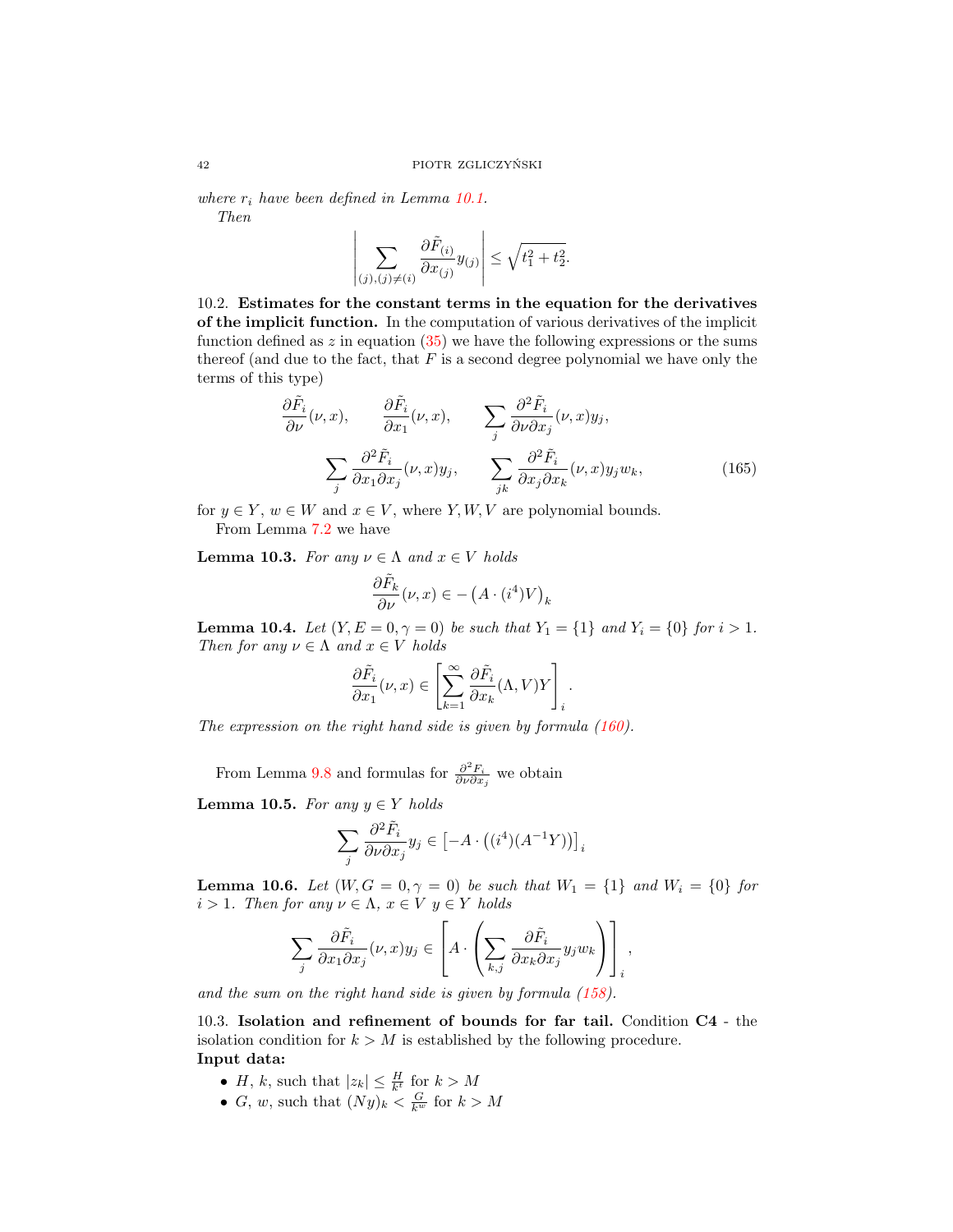•  $E, \gamma$ , such that  $|y_k| \leq \frac{E}{k^{\gamma}}$  for  $k > M$ 

Condition C4 is satisfied if for all  $k > M$ , z and y satisfying the above conditions we have

$$
k^4(\nu - \frac{1}{k^2})|y_k^{\pm}| \ge |(Ny)_k + z_k|.
$$
 (166)

The above inequality is implied by the following

$$
\left(\nu - \frac{1}{k^2}\right) \frac{E}{k^{\gamma - 4}} \ge \frac{G}{k^w} + \frac{H}{k^t}, \qquad \text{for all } k > M,
$$
\n(167)

which is equivalent to

$$
\left(\nu - \frac{1}{k^2}\right) E \ge G k^{\gamma - 4 - w} + H k^{\gamma - 4 - t}, \qquad \text{for } k > M. \tag{168}
$$

Hence C4 holds if the following conditions are satisfied

<span id="page-42-0"></span>
$$
\gamma - 4 - w \leq 0 \tag{169}
$$

$$
\gamma - 4 - t \leq 0 \tag{170}
$$

$$
\left(\nu - \frac{1}{(M+1)^2}\right)E \geq G(M+1)^{\gamma - 4 - w} + H(M+1)^{\gamma - 4 - t}.\tag{171}
$$

Now assume that conditions [\(169-171\)](#page-42-0) are satisfied, then we can define new updated bounds  $|\tilde{y}_k| \leq \tilde{E}/k^{\tilde{\gamma}}$  by

$$
\tilde{\gamma} = \min(w+4, t+4) \tag{172}
$$

$$
\tilde{E} = \frac{1}{\nu - \frac{1}{(M+1)^2}} \left( \frac{G}{(M+1)^{w+4-\tilde{\gamma}}} + \frac{H}{(M+1)^{t+4-\tilde{\gamma}}} \right) \tag{173}
$$

10.4. Initialization. Consider equation [\(163\)](#page-40-2). We want to generate an initial guess for the self-consistent a priori bounds. We have the following input values

- Λ, V, m, M self consistent a priori bounds for  $F(\Lambda, x) = 0$
- a set Z, such that for  $z \in Z$  we have  $z_{(i)}$  for  $(i) \leq M$ ,  $|z_i| \leq \frac{H}{i}$  for  $i > M$
- interval matrices  $[D], [N] \subset \mathbb{R}^{M \times M}$ , such that

$$
\begin{bmatrix}\n\frac{\partial \tilde{F}_{(i)}}{\partial x_{(i)}}(\Lambda, V)\n\end{bmatrix}_I \subset [D]_{(i)(i)}, \quad \text{for } (i) \leq M
$$
\n
$$
[D]_{(i)(j)} = 0, \quad \text{if } (i) \neq (j)
$$
\n
$$
\begin{bmatrix}\n\frac{\partial \tilde{F}_{(i)}}{\partial x_{(j)}}(\Lambda, V)\n\end{bmatrix}_I \subset [N]_{(i)(j)}, \quad \text{for } (i), (j) \leq M
$$
\n
$$
[N]_{(i)(i)} = 0, \quad \text{if } (i) \leq N
$$

We solve the Galerkin projection on  $X_M$  of [\(163\)](#page-40-2) using for example the iterative scheme from the proof of Theorem [5.1.](#page-12-2)

<span id="page-42-1"></span>
$$
Y^{0} = P_{M}(z), \qquad Y^{n+1} = -[D]^{-1}Z - [D]^{-1}[N]Y^{n}.
$$
 (174)

Since we already checked the uniqueness of solution  $F(\nu, x) = 0$ , hence the assumptions of Theorem [5.1](#page-12-2) are satisfied, hence the scheme [\(174\)](#page-42-1) converges quickly to a fixed point (which in our context is a product of M intervals). We stop the iteration when n+1

$$
\frac{\rho_H(Y_i^{n+1}, Y_i^n)}{\max(|x|, x \in Y_i^n \cup Y_i^{n+1})} < 0.01, \qquad \text{for } i = 1, \dots, M,\tag{175}
$$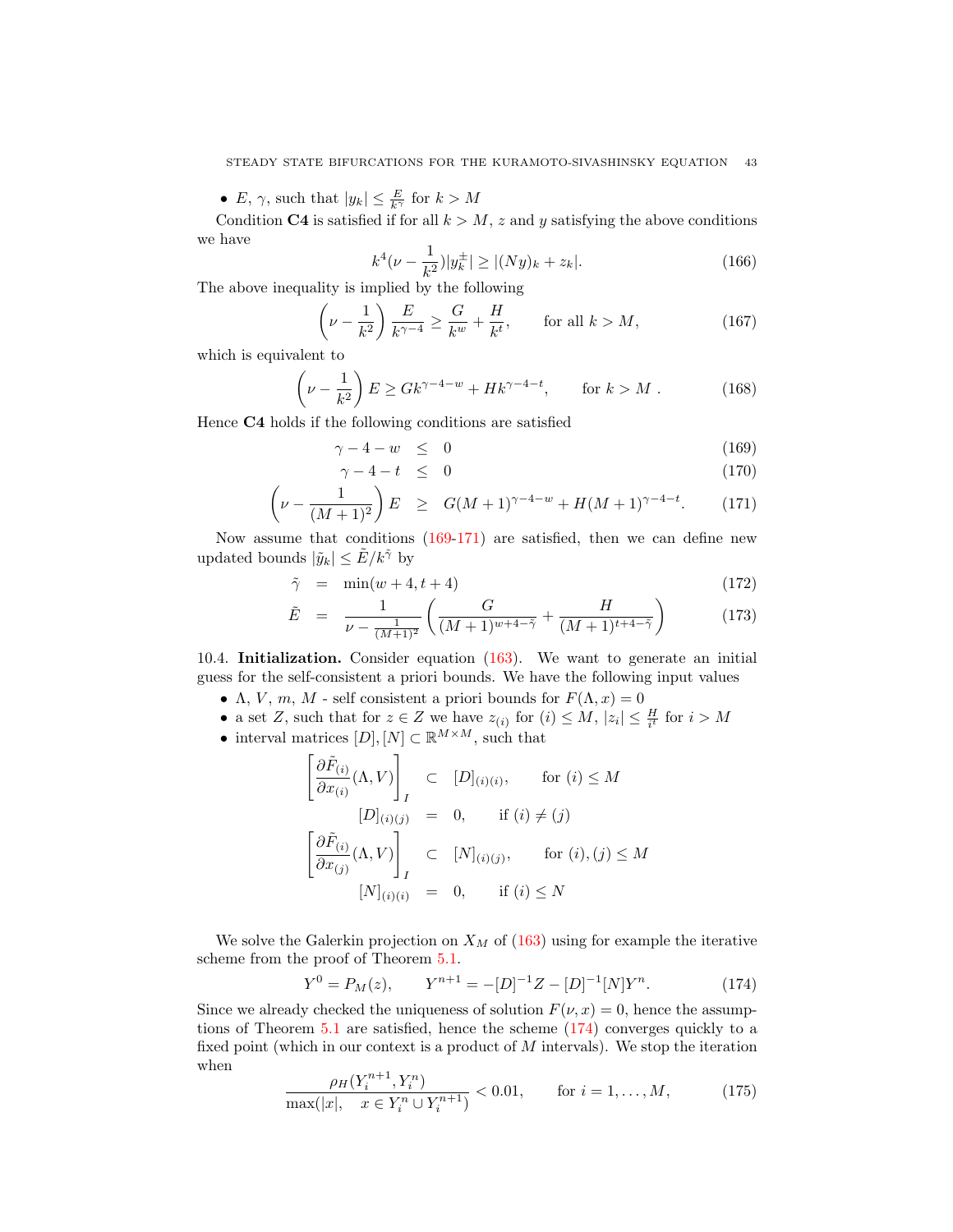### 44 PIOTR ZGLICZYNSKI ´

where by  $\rho_H(X, Y)$  we denote the Hausdorff distance between the sets X and Y.

Let  $\tilde{Y} = \prod_{i=1}^{M} (y_i^c + [-\delta_i, \delta_i])$  be obtained from the above iterative scheme. We define a candidate (an initial guess) for the self-consistent a priori bounds for [\(163\)](#page-40-2) as follows.

For  $1 \leq i \leq j \leq M$  we set

$$
\delta_i^j = \max\left(|y_k|, \qquad y \in \tilde{Y}, \ i \le k \le j\right),\
$$

Finally the candidate bounds are given by

$$
y_i \in y_i^c + 0.25 \cdot \delta_1^m \cdot [-1, 1], \quad 1 \le i \le m
$$
  
\n
$$
y_i \in y_i^c + 0.25 \cdot \delta_{m+1}^M \cdot [-1, 1], \quad m < i \le M
$$
  
\n
$$
|y_i| \le \frac{E}{i^4}, \quad E = \frac{2H}{(M+1)^{t-4}}, \quad i > M.
$$

Let us comment about the bounds for  $y_i$  for  $i > M$ . They are chosen so that we have max  $|z_{M+1}| = \max |y_{M+1}|$  and the decay rate for  $|y_i|$  is  $\frac{E}{i^4}$ .

This procedure worked in most cases - i.e. it produced a candidate, which lead later to the self-consistent a priori bounds. It failed only if  $z \approx 0$  (this happens when considering the zero solution) and the coefficient  $E$  is very small. In this case when we did not get an isolation starting from the above guess, we produce a new guess by setting  $E = 0.01$  and then it always worked.

Observe that the proof of Theorem [5.1](#page-12-2) gives a guaranteed good candidate for the self-consistent a priori bounds, but it turns out that the refinement, as described in Section [10.3,](#page-41-0) of the bounds obtained in this way requires much larger M.

<span id="page-43-0"></span>11. Details of bifurcation computations. In order to check the assumptions of Theorem [6.4](#page-23-4) or Theorem [6.6](#page-25-1) we set  $G(\nu, x_1) = \tilde{F}_1(\nu, y(\nu, x_1))$ , where  $y_1 = x_1$  and  $y_i(\nu, x_1)$  for  $i > 1$  is a solution of system  $\tilde{F}_i(\nu, x_1, y) = 0$  for  $i > 1$ .

We have to compute the following partial derivatives of G for Theorem  $6.4$ 

$$
\frac{\partial G}{\partial x_1}, \qquad \frac{\partial^2 G}{\partial x_1 \partial \nu}, \qquad \frac{\partial^3 G}{\partial x_1^3}.
$$

For Theorem [6.6](#page-25-1) we need

$$
\frac{\partial G}{\partial x_1}, \qquad \frac{\partial^2 G}{\partial x_1 \partial \nu}, \qquad \frac{\partial^2 G}{\partial x_1^2}.
$$

They are given by the following formulas

$$
\frac{\partial G}{\partial x_1} = \sum_{i=1}^{\infty} \frac{\partial \tilde{F}_1}{\partial x_i} \frac{\partial y_i}{\partial x_1}
$$
\n
$$
\frac{\partial^2 G}{\partial x_1^2} = \sum_{i,j=1}^{\infty} \frac{\partial^2 \tilde{F}_1}{\partial x_i \partial x_j} \frac{\partial y_i}{\partial x_1} \frac{\partial y_j}{\partial x_1} + \sum_{i=1}^{\infty} \frac{\partial \tilde{F}_1}{\partial x_i} \frac{\partial^2 y_i}{\partial x_1^2}
$$
\n
$$
\frac{\partial^3 G}{\partial x_1^3} = 3 \sum_{i,j=1}^{\infty} \frac{\partial^2 \tilde{F}_1}{\partial x_i \partial x_j} \frac{\partial^2 y_i}{\partial x_1^2} \frac{\partial y_j}{\partial x_1} + \sum_{i=1}^{\infty} \frac{\partial \tilde{F}_1}{\partial x_i} \frac{\partial^3 y_i}{\partial x_1^3}
$$
\n
$$
\frac{\partial^2 G}{\partial x_1 \partial \nu} = \sum_{i=1}^{\infty} \frac{\partial^2 \tilde{F}_1}{\partial x_i \partial \nu} \frac{\partial y_i}{\partial x_1} + \sum_{i,j=1}^{\infty} \frac{\partial^2 \tilde{F}_1}{\partial x_i \partial x_j} \frac{\partial y_i}{\partial x_1} \frac{\partial y_j}{\partial \nu} + \sum_{i=1}^{\infty} \frac{\partial \tilde{F}_1}{\partial x_i} \frac{\partial^2 y_i}{\partial x_1 \partial \nu}
$$

All these formulas can be computed using the algebra for polynomial bounds described in Section [9](#page-34-2) and then extracting first coordinate.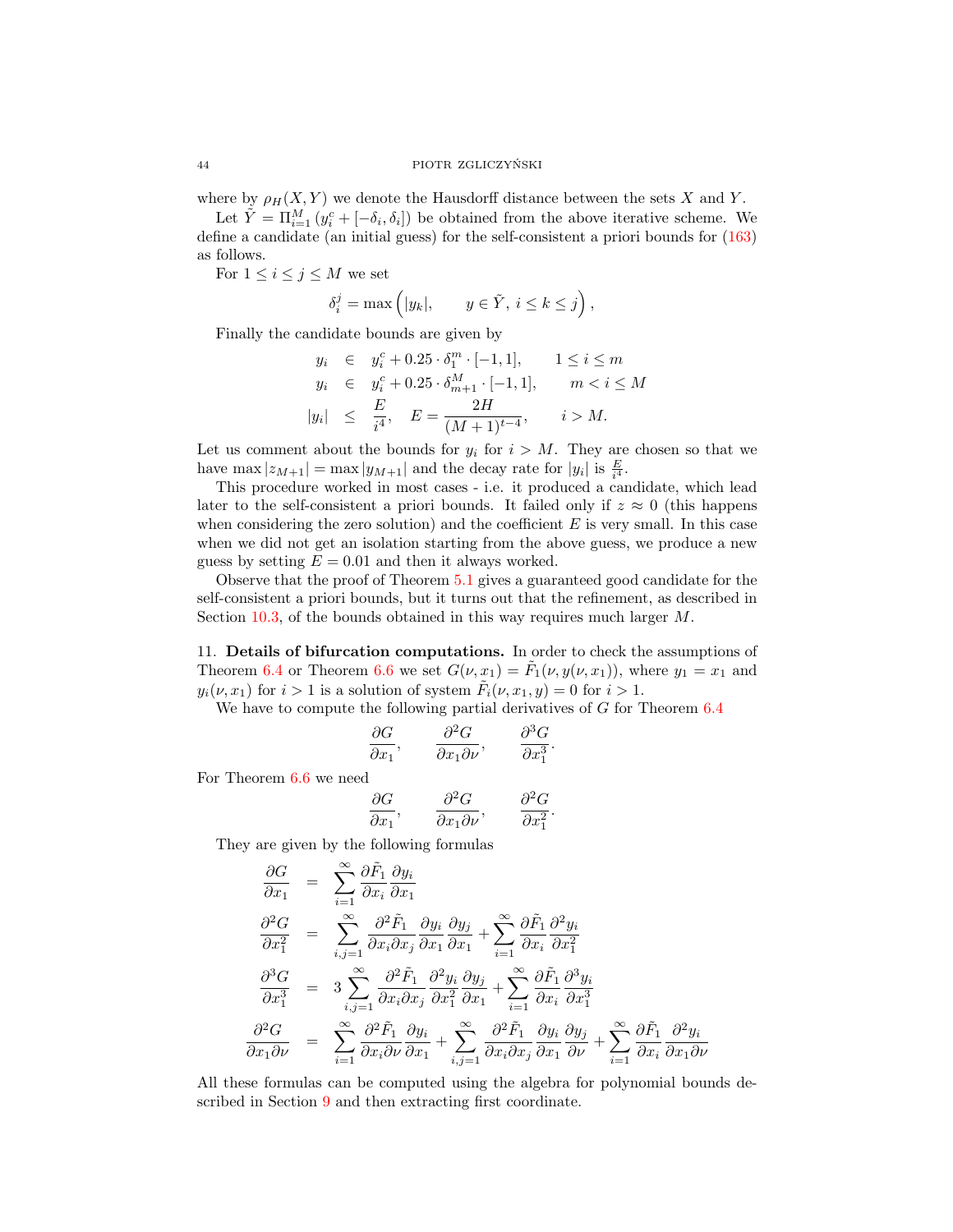11.1. Short description of the procedure for the proof of the existence of bifurcations. Observe first that both bifurcations theorems ( [6.4](#page-23-4) and [6.6\)](#page-25-1) contain two types of assumptions:

global: a construction of the self-consistent bounds for [\(90\)](#page-22-2) over  $Z = [\nu_1, \nu_2] \times$  $[-a, a]$ , on which can evaluate  $\frac{\partial^3 G}{\partial x_1^3}(Z)$  and  $\frac{\partial^2 G}{\partial \nu \partial x_1}(Z)$  in case of Theorem [6.4,](#page-23-4) or  $\frac{\partial^2 G}{\partial \nu \partial x_1}(Z)$  and  $\frac{\partial^2 G}{\partial x_1^2}(Z)$  in case of Theorem [6.6.](#page-25-1) These partial derivatives of

G should not contain zero and this can be achieved by taking the set Z small enough.

Observe that if at this stage we are not able to construct  $Z$  on which the global conditions are satisfied, then the proof is inconclusive. We can neither claim or exclude the existence of bifurcation. We can only hope that taking larger  $m, M$  and smaller (in diameter) Z will improve the situation.

local: Once we have the set Z over which the global conditions are satisfied we verify the remaining (local) conditions. Observe that each of them involves either some derivatives of G or the value of G at some point  $(\nu_0, x_0)$ . The isolation algorithm presented in [\[23\]](#page-46-0) applied to [\(90\)](#page-22-2) and the algorithms for the computation of the partial derivatives  $y(\nu, x)$  described in the previous section allow to compute the desired values with an arbitrary accuracy (close to the round-off error) by taking  $M$  large enough. Hence we can check whether the local conditions are satisfied or violated (in this case we can rule out the existence of any bifurcation in  $Z$ ). Hence this part of the proof is conclusive.

The computer procedure performing the proof of the existence of bifurcation works as follows

### Input parameters:

- $m$  the dimension of Galerkin projection,  $M = \max(2m, 10)$
- $(\nu_0, x_0) \in \mathbb{R} \times \mathbb{R}^m$  an approximate bifurcation point for m-dimensional Galerkin projection of [\(3\)](#page-3-1),  $x_0$  is k-modal (it is desirable to take m as a multiple of k)
- $(\nu_1, \nu_2)$ , such that  $\nu_0 \in (\nu_1, \nu_2)$ . This is our parameter range in the bifurcation theorems

### The procedure:

diagonalization: We define the coordinate change A as follows: we approximately diagonalize,  $dP_mF(\nu_0, x_0)$ , the m-dimensional Galerkin projection of [\(3\)](#page-3-1) for  $\nu = \nu_0$  at  $x = x_0$ . We choose an eigenvalue,  $\lambda_0$ , which is the closest to zero (there should be such, otherwise there is no bifurcation nearby). The eigenvector corresponding to  $\lambda_0$  we choose as our 'bifurcation direction' and it will represent the 1-st coordinate in the new coordinate frame.

We have also to make sure, that the subspace of  $k$ -modal functions is contained in the hyperplane  $\tilde{x}_1 = 0$ . In case of the bimodal branch  $(k = 2)$  the coordinate change must commute with the symmetry  $R$ , from this we obtain the odd-symmetry property of bifurcation function G.

Observe that is easy to satisfy these properties during the diagonalization process, as the subspace of k-modal functions is invariant also for  $dP_mF(\nu_0, x_0)$ if  $x_0$  is k-modal itself.

global conditions: Let  $X_1 = 10^{-2}$ . We set  $Z = [\nu_1, \nu_2] \times [-X_1, X_1]$  and we try to verify the global bifurcation conditions on Z. If they are not satisfied, then we set  $X_1 = X_1/5$  and try again, till  $X_1 < 10^{-5}$ , when we decide that we fail.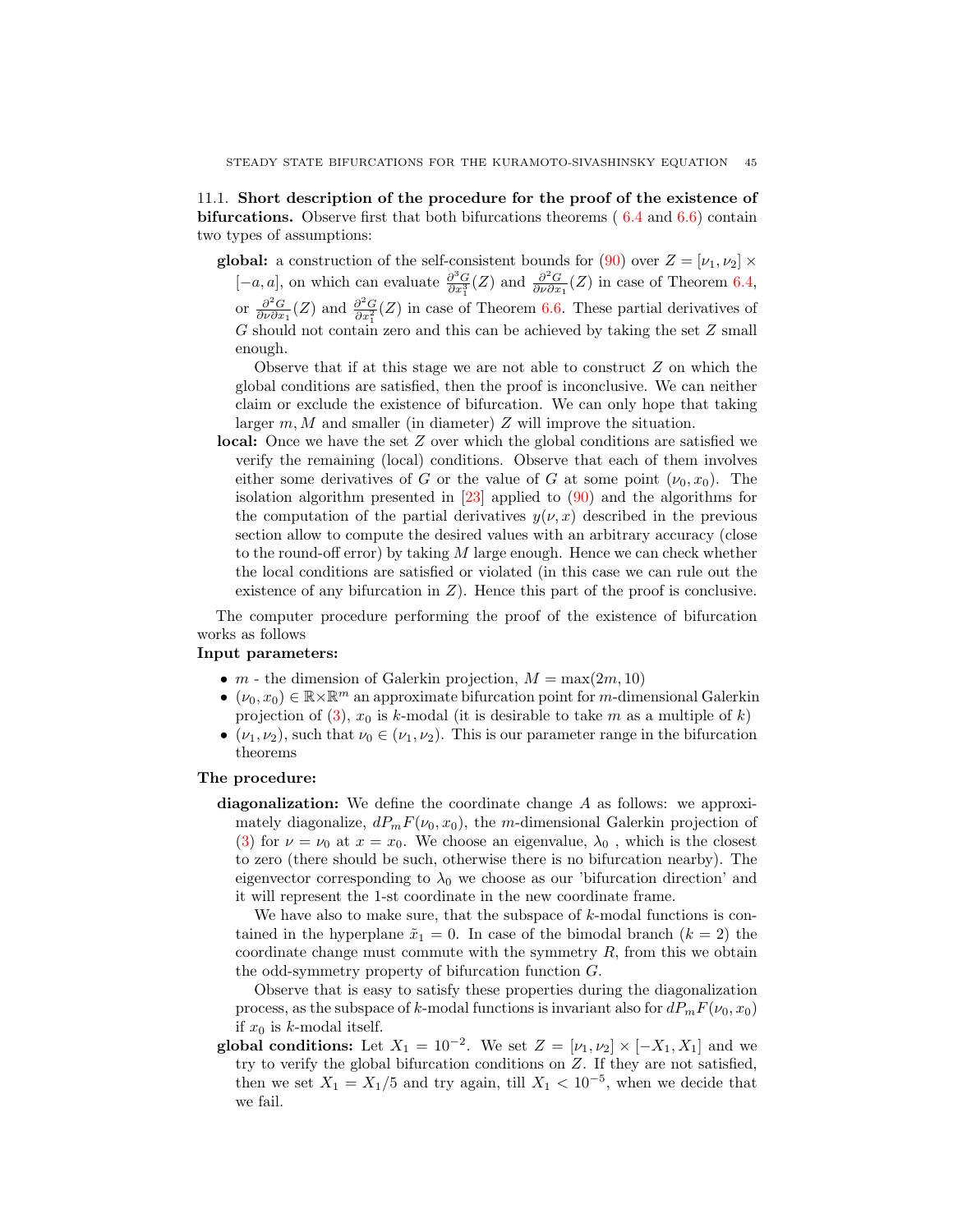#### 46 PIOTR ZGLICZYŃSKI

If we fail then we increase  $M$  (hoping for an improvement in the diameters of the relevant partial derivatives of  $G$  on  $Z$ ) and try again.

We do this until we succeed (and we jump to verify the local conditions), or there is no improvement in values of the relevant partial derivatives G on Z (we use some ad-hoc stabilization criterion - for example: the diameter should shrink by a factor at least 0.9 ).

If we fail then we exit. We can only hope that either the increase of  $m$  and the shrinking of the diameter of  $[\nu_1, \nu_2]$  will improve things.

local conditions: We evaluate all local conditions (see the discussion at the beginning of this subsection). Consider for example the computation  $\frac{\partial G}{\partial x}(\nu_1, 0)$ . We keep refining bounds by  $y(\nu, x)$  by increasing M till  $\frac{\partial G}{\partial x}(\nu_1, 0)$  does not contain 0 or its value stabilize.

The k-modal fixed points were produced from the unimodal fixed point branch using the rescaling described in Lemma  $6.1$ . The solutions on the unimodal branch are all attracting, hence can be easily found either by following the trajectory or by using the Newton method starting at an approximate fixed point for the 2 dimensional Galerkin projection. We picked up the bifurcation values from [\[12,](#page-45-6) [15\]](#page-46-9), where the bifurcation parameter was  $\alpha = 4/\nu$ . It turns out that these values were too crude for our purpose and we refined them by an ad-hoc trial and error approach (this was not automated), until we can finally verify the global bifurcation condition.

The file *bifdata.txt* [\[29\]](#page-46-11) contains the most relevant numerical data from the proofs of the bifurcations listed in Theorem [1.1.](#page-1-0)

The program was written in  $C++$  (gnu compiler was used). We used CAPD package[\[2\]](#page-45-9) to handle the interval arithmetic and graphics. All computations were performed on Windows 98, Pentium III, 450 MHZ computer. We tested the program also under linux.

#### REFERENCES

- <span id="page-45-8"></span>[1] G. Arioli and H. Koch, Computer-assisted methods for the study of stationary solutions in dissipative systems, applied to the Kuramoto-Sivashinski equation, Arch. Rational Mech. An. 197 (2010), 1033–1051
- <span id="page-45-9"></span>[2] CAPD - Computer assisted proofs in dynamics, a package for rigorous numerics, Available from: <http://capd.ii.edu.pl/>
- <span id="page-45-0"></span>[3] L. Cesari, Functional analysis and Galerkin's method, Mich. Math. Jour. 11 (1964), 383-414.
- <span id="page-45-7"></span>[4] S.-N. Chow and J. Hale, "Methods of Bifurcation Theory", Springer–Verlag, New York, 1982
- <span id="page-45-1"></span>[5] F. Christiansen, P. Cvitanovic and V. Putkaradze, Spatiotemporal chaos in terms of unstable recurrent patterns, Nonlinearity  $10$  (1997), 55-70
- <span id="page-45-2"></span>[6] P. Collet, J.-P. Eckmann, H. Epstein and J. Stubbe, Analyticity for the Kuramoto– Sivashinsky equation, Physica D 67 (1993), 321–326
- [7] E.J. Doedel, AUTO: a programm for the bifurcation analysis of autonomous system, Congr. Numer. 30 (1981), 265–384
- [8] E.J. Doedel and R.C. Paffenroth, The AUTO2000: command line user interface, in "Proceedings of the 9-th Python Conference" 2001, 233-241
- <span id="page-45-3"></span>[9] C. Foias, B. Nicolaenko, G. Sell and R. Temam Inertial manifolds for the Kuramoto– Sivashinsky equation and an estimate of their lowest dimension, J. Math. Pures Appl. 67 (1988), 197–226
- <span id="page-45-4"></span>[10] J. Hyman and B. Nicolaenko, The Kuramoto–Sivashinsky equation; A bridge between PDEs and dynamical systems, Physica D  $18$  (1986), 113-126
- <span id="page-45-5"></span>[11] Ju. S. Il'yashenko, Global Analysis of the Phase Portrait for the Kuramoto–Sivashinsky equation. J. Dyn. Diff. Eq. 4 (1992), 585–615
- <span id="page-45-6"></span>[12] M. Jolly, I. Kevrekidis and E. Titi, Approximate inertial manifolds for the Kuramoto– Sivashinsky equation: analysis and computations, Physica D 44 (1990), 38-60